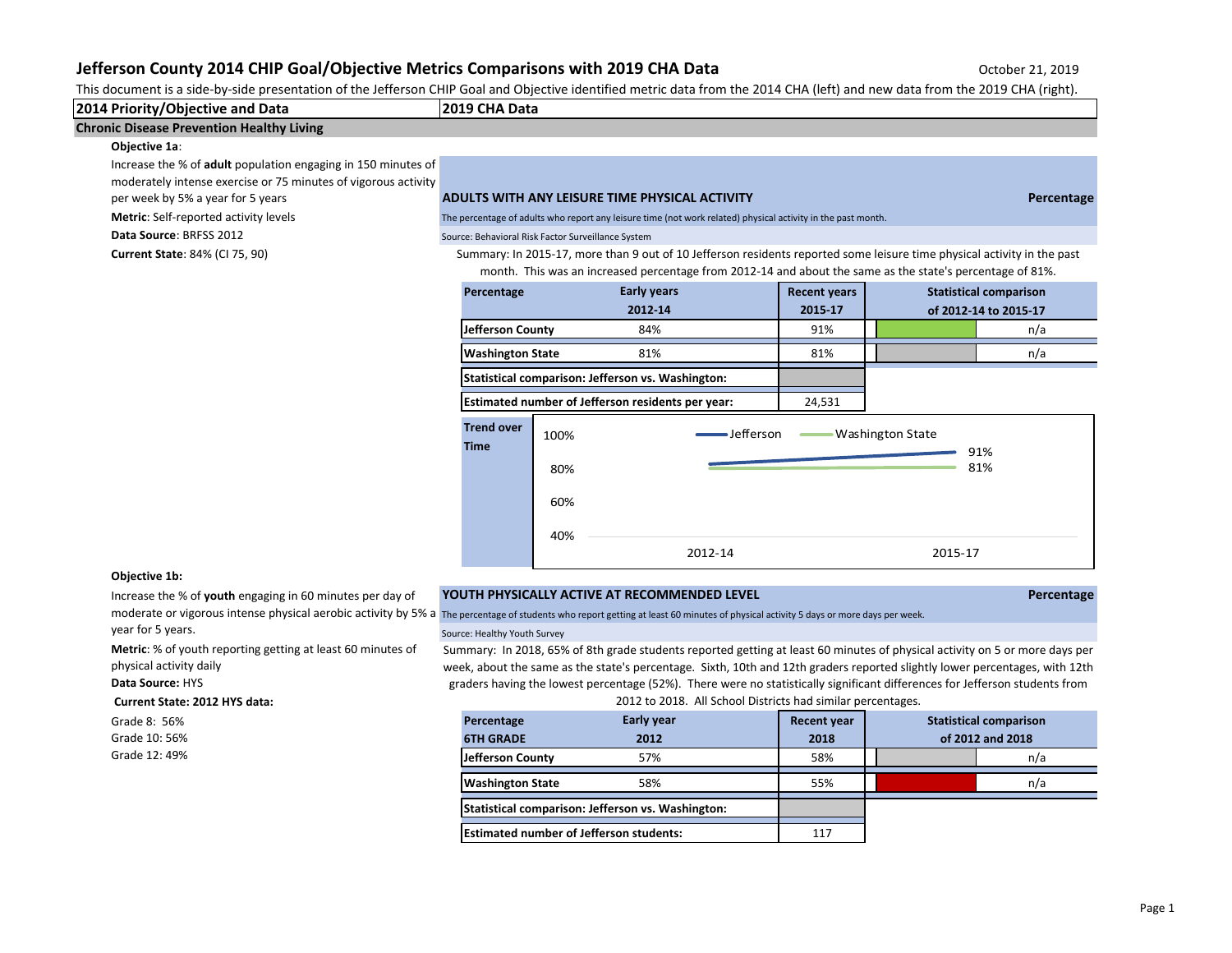This document is a side-by-side presentation of the Jefferson CHIP Goal and Objective identified metric data from the 2014 CHA (left) and new data from the 2019 CHA (right).

| 2019 CHA Data                                                                            |                 |                                                                                                                                                                                                                                                                                                                   |                                                         | <u>sea, and experimentalled members and nominale edsirem, perty and non-additional cross entryinging</u> |
|------------------------------------------------------------------------------------------|-----------------|-------------------------------------------------------------------------------------------------------------------------------------------------------------------------------------------------------------------------------------------------------------------------------------------------------------------|---------------------------------------------------------|----------------------------------------------------------------------------------------------------------|
|                                                                                          |                 |                                                                                                                                                                                                                                                                                                                   |                                                         |                                                                                                          |
| Percentage                                                                               | Early year      | <b>Recent year</b>                                                                                                                                                                                                                                                                                                | <b>Statistical comparison</b>                           |                                                                                                          |
| <b>8TH GRADE</b>                                                                         | 2012            | 2018                                                                                                                                                                                                                                                                                                              | of 2012 and 2018                                        |                                                                                                          |
| Jefferson County                                                                         | 56%             | 65%                                                                                                                                                                                                                                                                                                               |                                                         | n/a                                                                                                      |
| <b>Washington State</b>                                                                  | 56%             | 55%                                                                                                                                                                                                                                                                                                               |                                                         | n/a                                                                                                      |
|                                                                                          |                 |                                                                                                                                                                                                                                                                                                                   |                                                         |                                                                                                          |
|                                                                                          |                 | 145                                                                                                                                                                                                                                                                                                               |                                                         |                                                                                                          |
| Percentage                                                                               | Early year      | <b>Recent year</b>                                                                                                                                                                                                                                                                                                | <b>Statistical comparison</b>                           |                                                                                                          |
| <b>10TH GRADE</b>                                                                        | 2012            | 2018                                                                                                                                                                                                                                                                                                              | of 2012 and 2018                                        |                                                                                                          |
| Jefferson County                                                                         | 56%             | 54%                                                                                                                                                                                                                                                                                                               |                                                         | n/a                                                                                                      |
| <b>Washington State</b>                                                                  | 51%             | 49%                                                                                                                                                                                                                                                                                                               |                                                         | n/a                                                                                                      |
|                                                                                          |                 |                                                                                                                                                                                                                                                                                                                   |                                                         |                                                                                                          |
|                                                                                          |                 | 104                                                                                                                                                                                                                                                                                                               |                                                         |                                                                                                          |
| Percentage                                                                               | Early year      | <b>Recent year</b>                                                                                                                                                                                                                                                                                                | <b>Statistical comparison</b>                           |                                                                                                          |
| <b>12TH GRADE</b>                                                                        | 2012            | 2018                                                                                                                                                                                                                                                                                                              | of 2012 and 2018                                        |                                                                                                          |
| Jefferson County                                                                         | 49%             | 52%                                                                                                                                                                                                                                                                                                               |                                                         | n/a                                                                                                      |
| <b>Washington State</b>                                                                  | 47%             | 48%                                                                                                                                                                                                                                                                                                               |                                                         | n/a                                                                                                      |
|                                                                                          |                 |                                                                                                                                                                                                                                                                                                                   |                                                         |                                                                                                          |
|                                                                                          |                 | 112                                                                                                                                                                                                                                                                                                               |                                                         |                                                                                                          |
| <b>Sub-Groups:</b><br>80%<br>Jefferson<br>60%<br>2018<br>Grades 6-12<br>40%<br>20%<br>0% | 55%<br>Chimacum | 59%<br>Port Townsend                                                                                                                                                                                                                                                                                              | 57%<br>Quilcene                                         |                                                                                                          |
|                                                                                          |                 | Statistical comparison: Jefferson vs. Washington:<br><b>Estimated number of Jefferson students:</b><br>Statistical comparison: Jefferson vs. Washington:<br><b>Estimated number of Jefferson students:</b><br>Statistical comparison: Jefferson vs. Washington:<br><b>Estimated number of Jefferson students:</b> | Youth physically active at recommended level continued: |                                                                                                          |

## **Objective 1c:**

Implement 2 evidence based lifestyle change programs

addressing healthy eating, active living and chronic disease

prevention by 2020

**Metric:** Count number of active evidence based lifestyle

change programs in Jefferson County annually. Not for CHA

**Data Source:** Local assessment

**Current State:** Currently there is 1 active Aging Mastery

Program in Jefferson Co

**Objective 2a:**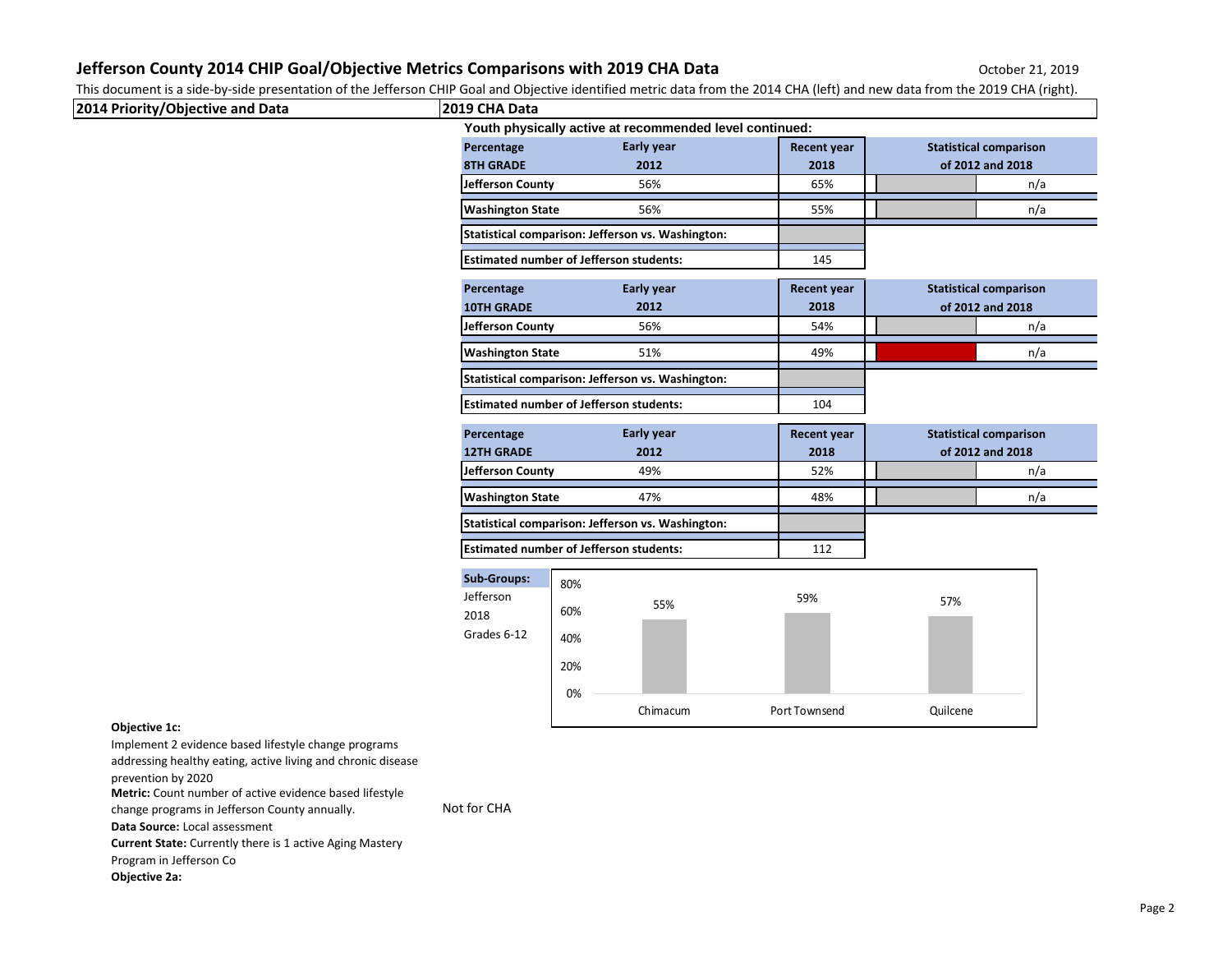This document is a side-by-side presentation of the Jefferson CHIP Goal and Objective identified metric data from the 2014 CHA (left) and new data from the 2019 CHA (right).

| 2014 Priority/Objective and Data                                                                    | l2019 CHA Data                                                                                     |            |
|-----------------------------------------------------------------------------------------------------|----------------------------------------------------------------------------------------------------|------------|
| Increase the median fruit and vegetable intake Jefferson                                            |                                                                                                    |            |
| County population by 5% a year for 5 yrs.<br>Metric: Self-reported number of servings of fruits and |                                                                                                    |            |
| vegetables per day<br>Data Source:                                                                  |                                                                                                    |            |
| BRFSS (adults); HYS (school-age children)                                                           |                                                                                                    |            |
| <b>Current State:</b>                                                                               |                                                                                                    |            |
| Adults: 29% report eating at least five fruits and vegetables<br>per day (BRFSS 2007-2009)          | ADULT DAILY FRUIT AND VEGETABLE CONSUMPTION                                                        | Percentage |
|                                                                                                     | The percentage of adults who report eating the recommended 5 fruit and vegetable servings per day. |            |

Source: Behavioral Risk Factor Surveillance System (BRFSS)

Summary: In 2017, over a quarter of Jefferson adults (28%) reported eating the recommended 5 fruits and vegetables a day. There has been no statistically significant change between 2011 and 2017, and no difference from the state's percentage. Jefferson tri-area reported a slightly lower percentage than other areas.

| Percentage                                      | Early year<br>2011                                | <b>Recent year</b><br>2017 | <b>Statistical comparison</b><br>of 2011 and 2017 |  |     |
|-------------------------------------------------|---------------------------------------------------|----------------------------|---------------------------------------------------|--|-----|
| Jefferson County                                | 26%                                               | 28%                        |                                                   |  | n/a |
| <b>Washington State</b>                         | 18%                                               | 22%                        |                                                   |  | n/a |
|                                                 | Statistical comparison: Jefferson vs. Washington: |                            |                                                   |  |     |
| <b>Estimated number of Jefferson residents:</b> |                                                   | 7,675                      |                                                   |  |     |

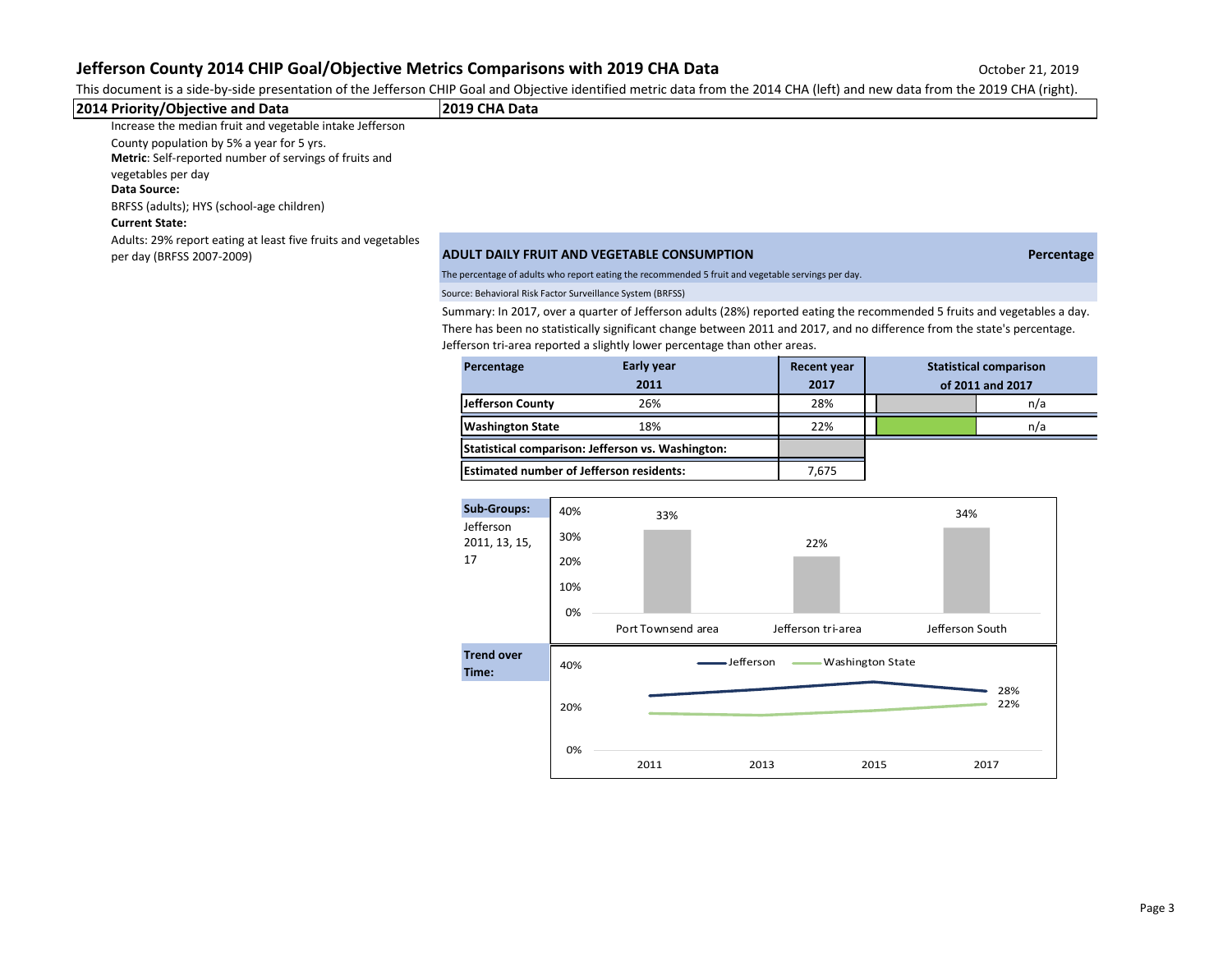This document is a side-by-side presentation of the Jefferson CHIP Goal and Objective identified metric data from the 2014 CHA (left) and new data from the 2019 CHA (right).

| 2014 Priority/Objective and Data                                            | 2019 CHA Data                                  |                                                                                                                                                                                                                                                                                                                                                                                                                                                                                                                                                                                                                                                              |                    |                  |     |  |  |
|-----------------------------------------------------------------------------|------------------------------------------------|--------------------------------------------------------------------------------------------------------------------------------------------------------------------------------------------------------------------------------------------------------------------------------------------------------------------------------------------------------------------------------------------------------------------------------------------------------------------------------------------------------------------------------------------------------------------------------------------------------------------------------------------------------------|--------------------|------------------|-----|--|--|
| Youth (HYS 2012)<br>Grade 8: 33%<br>Grade 10: 34%<br>Grade 12: 31%          |                                                | YOUTH DAILY FRUIT AND VEGETABLE CONSUMPTION<br>Percentage<br>The percentage of students who report eating the recommended 5 or more servings of fruits and vegetables per day.<br>Source: Healthy Youth Survey                                                                                                                                                                                                                                                                                                                                                                                                                                               |                    |                  |     |  |  |
| Youth (HYS 2014)<br>Grade 8: Not reported<br>Grade 10: 32%<br>Grade 12: 20% |                                                | Summary: In 2018, a statistically significantly higher percentage of 8th and 12th graders in Jefferson reported eating the<br>recommended 5 fruits/vegetables per day than in Washington State overall. Still, only about 3 out of 10 Jefferson 8th<br>and 10th graders reported eating the recommended amount, while only about 1 out of 4 Jefferson 10th graders did.<br>The percentages of students eating the recommended amount have been decreasing from 2012 to 2018 for all Jefferson<br>and Washington grades, except for Jefferson 12th graders, whose percentage stayed the same.<br>Early year<br>comparison<br>Percentage<br><b>Recent year</b> |                    |                  |     |  |  |
|                                                                             | <b>8TH GRADE</b>                               | 2012                                                                                                                                                                                                                                                                                                                                                                                                                                                                                                                                                                                                                                                         | 2018               | of 2012 and 2018 |     |  |  |
|                                                                             | Jefferson County                               | 33%                                                                                                                                                                                                                                                                                                                                                                                                                                                                                                                                                                                                                                                          | 31%                |                  | n/a |  |  |
|                                                                             | <b>Washington State</b>                        | 26%                                                                                                                                                                                                                                                                                                                                                                                                                                                                                                                                                                                                                                                          | 20%                |                  | n/a |  |  |
|                                                                             |                                                | Statistical comparison: Jefferson vs. Washington:                                                                                                                                                                                                                                                                                                                                                                                                                                                                                                                                                                                                            |                    |                  |     |  |  |
|                                                                             | <b>Estimated number of Jefferson students:</b> |                                                                                                                                                                                                                                                                                                                                                                                                                                                                                                                                                                                                                                                              | 61                 |                  |     |  |  |
|                                                                             | Percentage                                     | Early year                                                                                                                                                                                                                                                                                                                                                                                                                                                                                                                                                                                                                                                   | <b>Recent year</b> | comparison       |     |  |  |
|                                                                             | <b>10TH GRADE</b>                              | 2012                                                                                                                                                                                                                                                                                                                                                                                                                                                                                                                                                                                                                                                         | 2018               | of 2012 and 2018 |     |  |  |
|                                                                             | <b>Jefferson County</b>                        | 34%                                                                                                                                                                                                                                                                                                                                                                                                                                                                                                                                                                                                                                                          | 24%                |                  | n/a |  |  |
|                                                                             | <b>Washington State</b>                        | 24%                                                                                                                                                                                                                                                                                                                                                                                                                                                                                                                                                                                                                                                          | 18%                |                  | n/a |  |  |
|                                                                             |                                                | Statistical comparison: Jefferson vs. Washington:                                                                                                                                                                                                                                                                                                                                                                                                                                                                                                                                                                                                            |                    |                  |     |  |  |
|                                                                             | <b>Estimated number of Jefferson students:</b> |                                                                                                                                                                                                                                                                                                                                                                                                                                                                                                                                                                                                                                                              | 43                 |                  |     |  |  |
|                                                                             | Percentage                                     | Early year                                                                                                                                                                                                                                                                                                                                                                                                                                                                                                                                                                                                                                                   | <b>Recent year</b> | comparison       |     |  |  |
|                                                                             | <b>12TH GRADE</b>                              | 2012                                                                                                                                                                                                                                                                                                                                                                                                                                                                                                                                                                                                                                                         | 2018               | of 2012 and 2018 |     |  |  |
|                                                                             | <b>Jefferson County</b>                        | 31%                                                                                                                                                                                                                                                                                                                                                                                                                                                                                                                                                                                                                                                          | 31%                |                  | n/a |  |  |
|                                                                             | <b>Washington State</b>                        | 24%                                                                                                                                                                                                                                                                                                                                                                                                                                                                                                                                                                                                                                                          | 18%                |                  | n/a |  |  |
|                                                                             |                                                | Statistical comparison: Jefferson vs. Washington:                                                                                                                                                                                                                                                                                                                                                                                                                                                                                                                                                                                                            |                    |                  |     |  |  |
|                                                                             | <b>Estimated number of Jefferson students:</b> |                                                                                                                                                                                                                                                                                                                                                                                                                                                                                                                                                                                                                                                              | 63                 |                  |     |  |  |
|                                                                             |                                                |                                                                                                                                                                                                                                                                                                                                                                                                                                                                                                                                                                                                                                                              |                    |                  |     |  |  |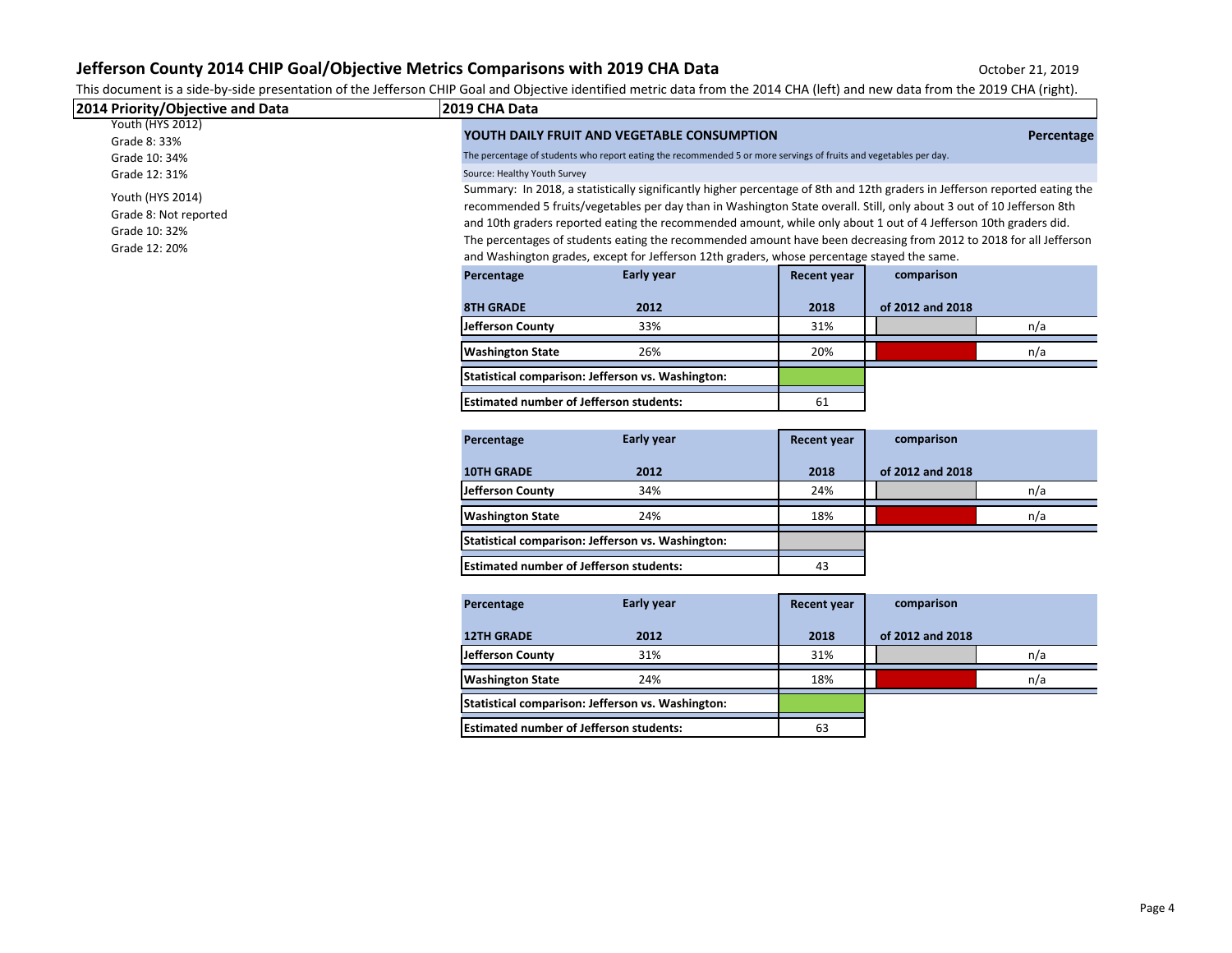This document is a side-by-side presentation of the Jefferson CHIP Goal and Objective identified metric data from the 2014 CHA (left) and new data from the 2019 CHA (right).

| 2014 Priority/Objective and Data                         | l2019 CHA Data                                                                                                                                                                              |                                                                                                                                                           |                    |  |                               |
|----------------------------------------------------------|---------------------------------------------------------------------------------------------------------------------------------------------------------------------------------------------|-----------------------------------------------------------------------------------------------------------------------------------------------------------|--------------------|--|-------------------------------|
| Objective 2b:                                            |                                                                                                                                                                                             |                                                                                                                                                           |                    |  |                               |
| Eliminate food insecurity in Jefferson County by 2020 by |                                                                                                                                                                                             |                                                                                                                                                           |                    |  |                               |
| improved access to healthy foods.                        | <b>FOOD INSECURITY</b>                                                                                                                                                                      |                                                                                                                                                           |                    |  | Percentage                    |
| Metric:                                                  |                                                                                                                                                                                             | Food insecurity refers to USDA's measure of lack of access, at times, to enough food for an active, healthy life for all household members and limited or |                    |  |                               |
| Food insecurity rate                                     | Source: Feeding America, Map the Meal Gap                                                                                                                                                   |                                                                                                                                                           |                    |  |                               |
| Data Source:                                             |                                                                                                                                                                                             | Summary: Overall, about 13% of residents of Jefferson County in 2017 were food insecure. For children, the percentage                                     |                    |  |                               |
| Feed America - Map the Meal Gap 2013                     | increased to 21%, just over 1 in 5. There has been no change in Jefferson from 2015 to 2017, but Jefferson has a higher<br>percentage than Washington State, both overall and for children. |                                                                                                                                                           |                    |  |                               |
| <b>Current State:</b>                                    | Percentage                                                                                                                                                                                  | Early year                                                                                                                                                | <b>Recent year</b> |  | <b>Statistical comparison</b> |
| 4,390 people in 2014 in Jefferson County; Rate of 14.6%  | <b>OVERALL</b>                                                                                                                                                                              | 2015                                                                                                                                                      | 2017               |  | of 2015 and 2017              |
|                                                          | Jefferson County                                                                                                                                                                            | 14%                                                                                                                                                       | 13%                |  | n/a                           |

**Comparison: Jefferson vs. Washington:**

**Estimated number of Jefferson residents:** 4 3,970



**Washington State** 13% 13% 12% **12% 12% 12%** n/a

**Objective 3a:** NOT IN THE CHA

Increase the % of pregnant women with healthy weight gain in pregnancy by 20% over baseline by 2020. **Metric**: % of population with normal BMI at first prenatal appt and 6 weeks post-partum **Data Source:**  Family physicians/ EPIC WIC **Current State:**

Unknown. We need primary care providers to generate data for 2016 as a baseline, so we can set a feasible target.

#### **Objective 3b:**

NOT IN THE CHA

Increase to 90% the number of children entering kindergarten at a healthy weight by 2020. **Metric:** BMI of children age 5 **Data Source:** Epic **Current State:** TBD from Epic.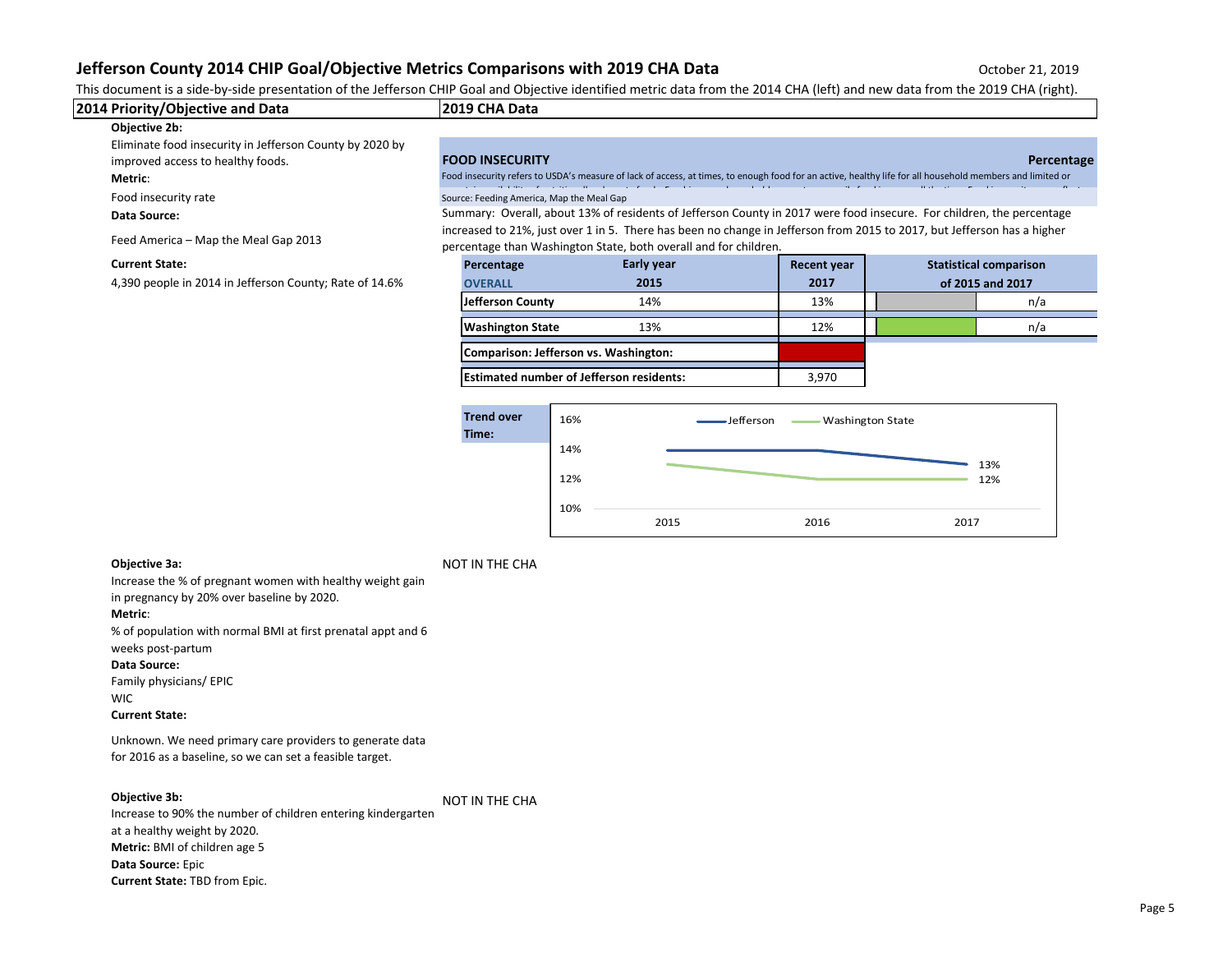This document is a side-by-side presentation of the Jefferson CHIP Goal and Objective identified metric data from the 2014 CHA (left) and new data from the 2019 CHA (right).

| 2014 Priority/Objective and Data                                                                                                                                                                                                                                                                                                                                                                                                                         | 2019 CHA Data          |
|----------------------------------------------------------------------------------------------------------------------------------------------------------------------------------------------------------------------------------------------------------------------------------------------------------------------------------------------------------------------------------------------------------------------------------------------------------|------------------------|
| Objective 3c:<br>Increase the % of 6-11 yr old population with healthy BMI by<br>20% by 2020<br>Metric: BMI of 6-11 year olds<br>Data source: Epic<br><b>Current state: TBD from Epic</b>                                                                                                                                                                                                                                                                | NOT IN THE CHA         |
| Objective 4a:<br>Incorporate healthy eating and active living language in City<br>and County comprehensive plans.<br>Metric: Enhanced healthy eating and active living language in<br>comprehensive plans by next amendment cycle (City 2017,<br><b>County 2018)</b><br>Data source: City and County Comprehensive plans.<br><b>Current state:</b><br>City Plan: includes some health language<br>County Plan: includes limited specific health language | NOT FOR THE CHA        |
| Objective 4b:<br>Implement worksite wellness policies in 2 large (>50<br>employees) and 2 small (<50 employees) Jefferson county<br>businesses by 2020<br>Metric: Number of employers with worksite wellness policies<br>(or achieving awards for worksite wellness?)<br>Data source: community data<br>Current state: unknown. Need survey                                                                                                              | NOT FOR THE CHA        |
| <b>Objective 4c:</b><br>Implement policies to limit employer provision of sugar-added<br>beverages in 35% of Jefferson County businesses by 2020.<br>Metric: Number of Jefferson county businesses that have<br>current workplace policies that includes limiting provision of<br>sugar-added beverages<br>Data Source: Community data<br>Current State: unknown                                                                                         | <b>NOT FOR THE CHA</b> |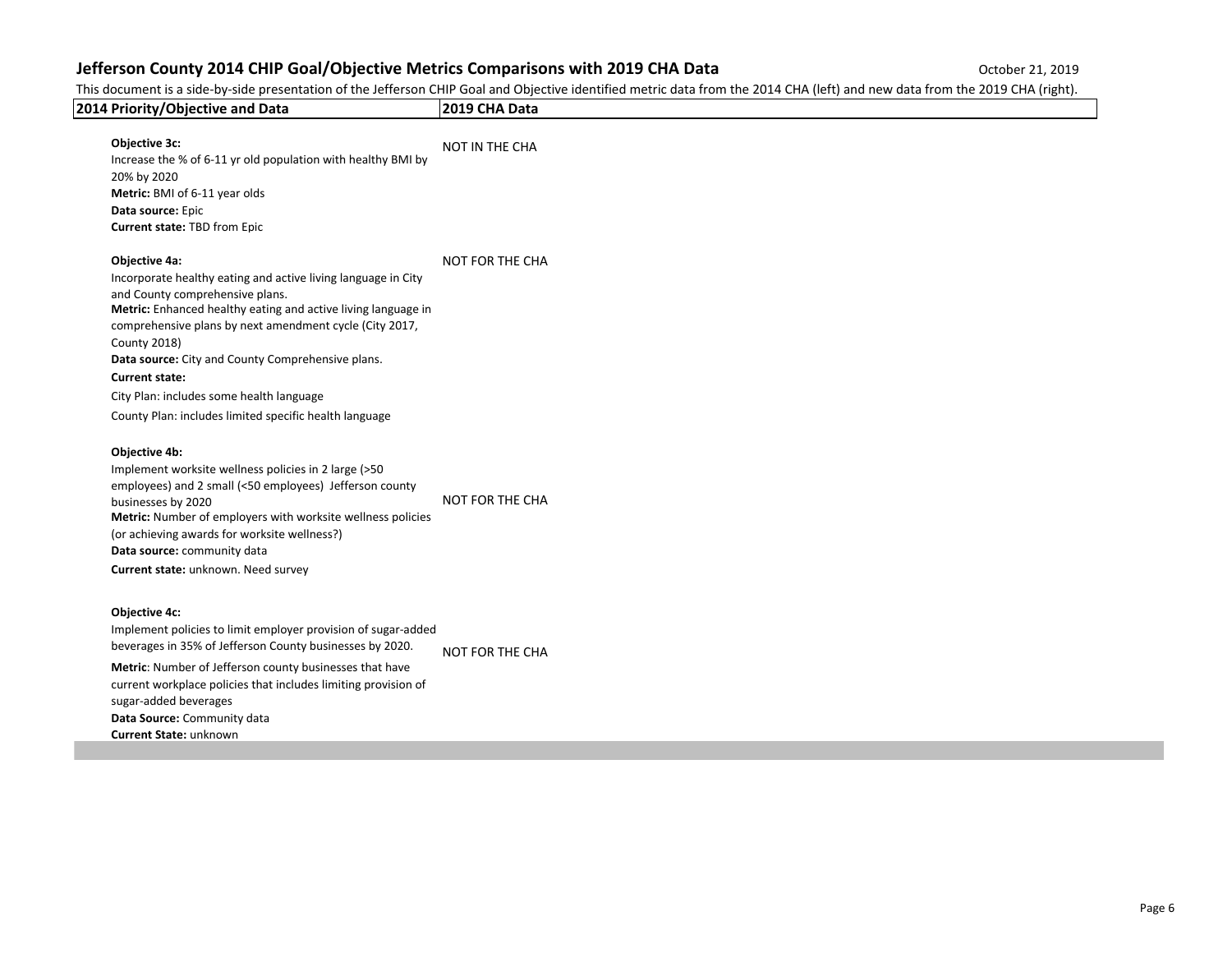This document is a side-by-side presentation of the Jefferson CHIP Goal and Objective identified metric data from the 2014 CHA (left) and new data from the 2019 CHA (right).

| 2014 Priority/Objective and Data                        | 2019 CHA Data                                            |  |
|---------------------------------------------------------|----------------------------------------------------------|--|
| <b>Mental Health and Chemical Dependancy</b>            |                                                          |  |
| Objective 1a:                                           |                                                          |  |
| Delay the age of initiation of youth into substance use |                                                          |  |
| (tobacco, marijuana, alcohol).                          |                                                          |  |
| Metric: Age of initiation                               |                                                          |  |
| Data Source:                                            |                                                          |  |
| HYS 2014 12 <sup>th</sup> graders                       |                                                          |  |
| <b>Current State:</b>                                   | 10th/12th grades combined:                               |  |
| TOBACCO:                                                | 2016 Whole cigarette (not asked in 2018)                 |  |
| Never: 53.7% (CI 15.9%) n = 22                          | Never 73% (CI 65.6-80%) n=105                            |  |
| 14 or older: 14.6% (CI 11.3%) n = 6                     | 14 or older: 12% (CI 7.6-18.2%) n=17                     |  |
| 13 or younger: 31.7% (CI 14.9%) n = 13                  | 13 or younger: 15% (CI 9.8-21.4%) n=21                   |  |
|                                                         | 2018 First puff:                                         |  |
|                                                         | Never 55% (45.2-63.7%) n=59                              |  |
|                                                         | 14 or older: 20% (13.9-28.9%) n=22                       |  |
|                                                         | 13 or younger: 25% (17.8-33.9%) n=27                     |  |
| Marijuana:                                              |                                                          |  |
|                                                         | 2018: 10th/12th grades combined:                         |  |
| Never: 37.6% (CI 10.0%) n = 35                          | Never: 40% (CI 34.3-46.9%) n=93                          |  |
| 14 or older: 23.7% (CI 8.8%) n = 22                     | 14 or older: 22% (CI 16.9-27.5%) n=50                    |  |
| 13 or younger: 38.7% (CI 10.1%) n = 36                  | 13 or younger: 38% (CI 31.8-44.2%) n=87                  |  |
| Alcohol: First used ever                                | 2018 First used ever (12th grade only):                  |  |
| Never: 25.5% (CI 9.0%) n = 24                           | Never: 17.4% (CI 9.0%) n = 16                            |  |
| 14 or older: 51.1% (CI 10.3%) n = 48                    | 14 or older: 51.1% (CI 10.1%) n = 47                     |  |
| 13 or younger: 23.4% (CI 8.7%) n = 22                   | 13 or younger: 31.5% (CI 10.1%) n = 29                   |  |
|                                                         | 10th/12th grades combined:                               |  |
| Alcohol: First used regularly                           | 2018 First regular use:                                  |  |
| Never: 64.3% (CI 15.1%) n = 27                          | Never: 65% (55.4-73.2%) n=70                             |  |
| 14 or older: 31.0% (CI 14.6%) n = 13                    | 14 or older: suppressed due to 13 or younger suppression |  |
| 13 or younger: 4.8% (CI 6.7%) n = 2                     | 13 or younger: suppressed n<10                           |  |
|                                                         |                                                          |  |
|                                                         |                                                          |  |
|                                                         |                                                          |  |
|                                                         |                                                          |  |
|                                                         |                                                          |  |
|                                                         |                                                          |  |
|                                                         |                                                          |  |
|                                                         |                                                          |  |
|                                                         |                                                          |  |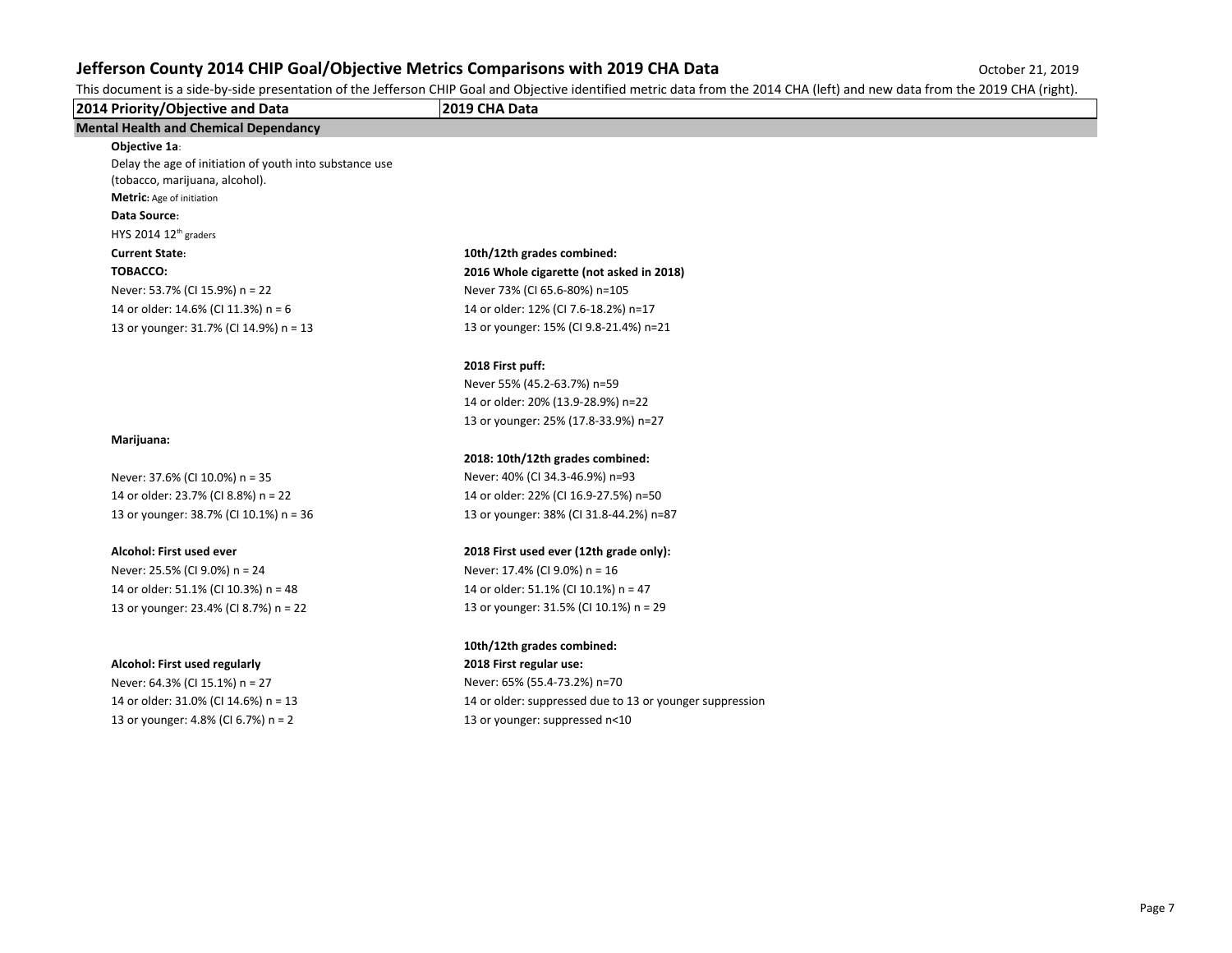This document is a side-by-side presentation of the Jefferson CHIP Goal and Objective identified metric data from the 2014 CHA (left) and new data from the 2019 CHA (right).

| 2014 Priority/Objective and Data                                                                  | 2019 CHA Data                                                                                                                                                                                                                                                                                                                                                                       |                                                                                                                        |                    |                     |                               |
|---------------------------------------------------------------------------------------------------|-------------------------------------------------------------------------------------------------------------------------------------------------------------------------------------------------------------------------------------------------------------------------------------------------------------------------------------------------------------------------------------|------------------------------------------------------------------------------------------------------------------------|--------------------|---------------------|-------------------------------|
| Objective 1b:                                                                                     |                                                                                                                                                                                                                                                                                                                                                                                     |                                                                                                                        |                    |                     |                               |
| Decrease number of youth that use alcohol, tobacco, vaping<br>and marijuana before legal age.     | YOUTH CURRENT ALCOHOL USE                                                                                                                                                                                                                                                                                                                                                           |                                                                                                                        |                    |                     | Percentage                    |
| Metric: Current drug use 10 <sup>th</sup> and 12 <sup>th</sup> grade: alcohol, marijuana, tobacco | The percentage of students who report drinking alcohol at least one day in the past 30 days.                                                                                                                                                                                                                                                                                        |                                                                                                                        |                    |                     |                               |
| <b>Data Source:</b>                                                                               | Source: Healthy Youth Survey                                                                                                                                                                                                                                                                                                                                                        |                                                                                                                        |                    |                     |                               |
| 2014 HYS                                                                                          |                                                                                                                                                                                                                                                                                                                                                                                     | Summary: In 2018, more than 2 in 5 Jefferson 12th graders reported drinking alcohol at least once in the past 30 days, |                    |                     |                               |
| <b>Current State:</b><br>Jefferson County 2014 Past 30-day Use                                    | higher than the state overall. Jefferson has higher percentages of students reporting using currently using alcohol than the<br>state at every grade level, with the exception of 6th graders who have very small numbers of students reporting currently<br>using alcohol. A higher percentage of students reported currently using alcohol in Port Townsend than in Quilcene, and |                                                                                                                        |                    |                     |                               |
| See table in plan                                                                                 | there was an even higher percentage in Chimacum.<br>Percentage                                                                                                                                                                                                                                                                                                                      | Early year                                                                                                             | <b>Recent year</b> |                     | <b>Statistical comparison</b> |
|                                                                                                   | <b>6TH GRADE</b>                                                                                                                                                                                                                                                                                                                                                                    | 2012                                                                                                                   | 2018               |                     | of 2012 and 2018              |
|                                                                                                   | Jefferson County                                                                                                                                                                                                                                                                                                                                                                    | $\ast$                                                                                                                 |                    | n/a                 |                               |
|                                                                                                   | <b>Washington State</b>                                                                                                                                                                                                                                                                                                                                                             | 3%                                                                                                                     | 2%                 |                     | n/a                           |
|                                                                                                   |                                                                                                                                                                                                                                                                                                                                                                                     | Statistical comparison: Jefferson vs. Washington:                                                                      | n/a                | * = data unreliable |                               |
|                                                                                                   | <b>IEstimated number of Jefferson students:</b>                                                                                                                                                                                                                                                                                                                                     |                                                                                                                        |                    |                     |                               |

**Percentage Early year Recent year 8TH GRADE 2012 2018 Jefferson County** 12% **12%** 15% **a**  $\begin{bmatrix} 1 & 1 & 1 & 1 \\ 1 & 1 & 1 & 1 \end{bmatrix}$  15% **a**  $\begin{bmatrix} 1 & 1 & 1 \\ 1 & 1 & 1 \end{bmatrix}$ **Washington State** 12% **and 12% 12% 12% 12% 12% 12% 12% 12% 12% 12% 12% 12% 12% 12% 12% 12% 12% 12% 12% 12% 12% 12% 12% 12% 12% 12% 12% 12% 12% 12% 12% 12% 12 Statistical comparison: Jefferson vs. Washington: Estimated number of Jefferson students:** 34 **of 2012 and 2018 Statistical comparison**

| Percentage                                     | Early year                                        | <b>Recent year</b> | <b>Statistical comparison</b> |                  |
|------------------------------------------------|---------------------------------------------------|--------------------|-------------------------------|------------------|
| <b>10TH GRADE</b>                              | 2012                                              | 2018               |                               | of 2012 and 2018 |
| Jefferson County                               | 27%                                               | 31%                |                               | n/a              |
| <b>Washington State</b>                        | 23%                                               | 19%                |                               | n/a              |
|                                                | Statistical comparison: Jefferson vs. Washington: |                    |                               |                  |
| <b>Estimated number of Jefferson students:</b> |                                                   | 59                 |                               |                  |

| Percentage                                        | Early year | <b>Recent year</b> | <b>Statistical comparison</b> |  |                  |
|---------------------------------------------------|------------|--------------------|-------------------------------|--|------------------|
| <b>12TH GRADE</b>                                 | 2012       | 2018               |                               |  | of 2012 and 2018 |
| <b>Jefferson County</b>                           | 57%        | 43%                |                               |  | n/a              |
| <b>Washington State</b>                           | 36%        | 28%                |                               |  | n/a              |
| Statistical comparison: Jefferson vs. Washington: |            |                    |                               |  |                  |
| <b>Estimated number of Jefferson students:</b>    |            | 91                 |                               |  |                  |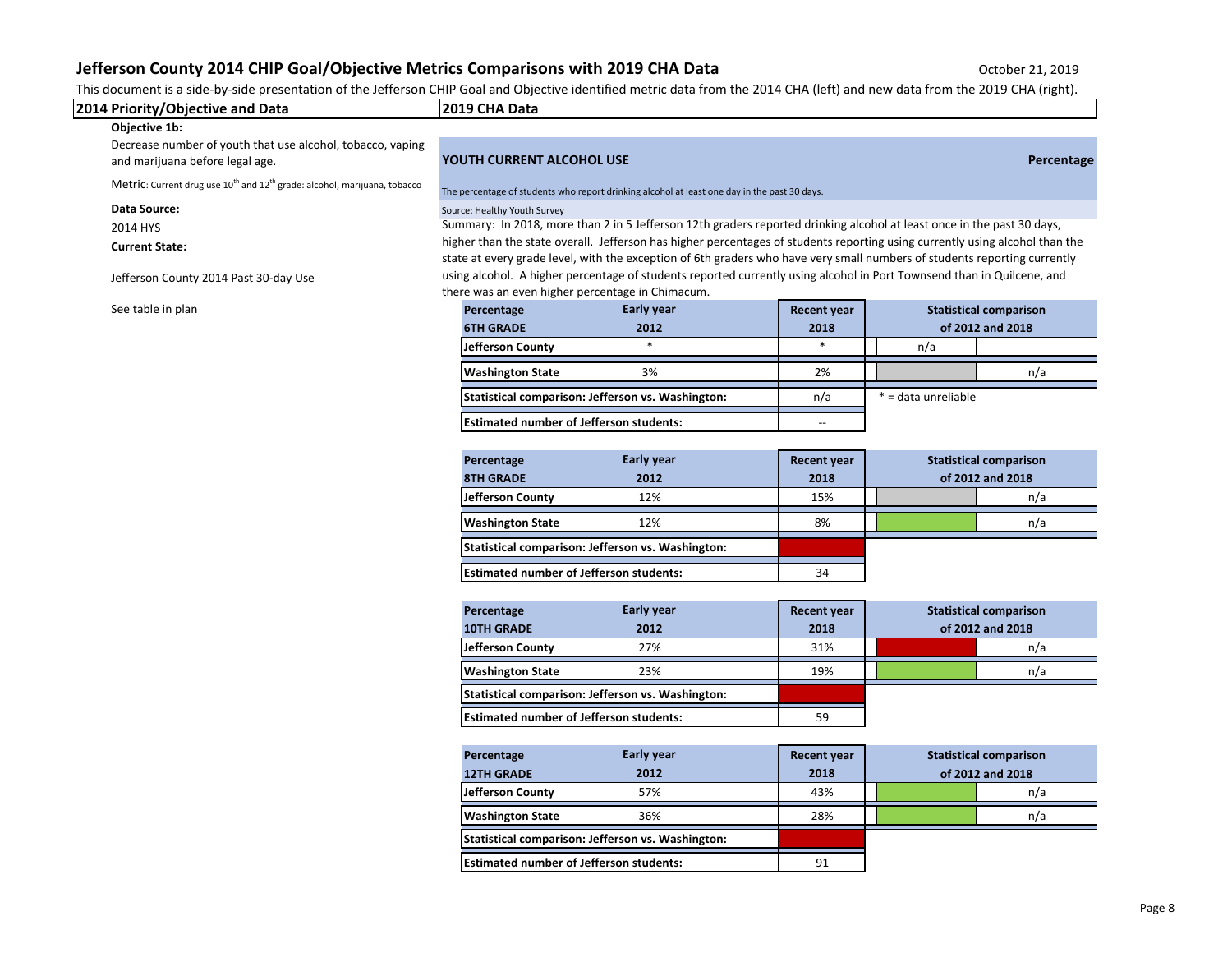This document is a side-by-side presentation of the Jefferson CHIP Goal and Objective identified metric data from the 2014 CHA (left) and new data from the 2019 CHA (right).

| 2014 Priority/Objective and Data | 2019 CHA Data                        |     |     |     |     |  |
|----------------------------------|--------------------------------------|-----|-----|-----|-----|--|
|                                  | Youth current alcohol use continued: |     |     |     |     |  |
|                                  | <b>Sub-Groups:</b>                   | 30% | 27% |     |     |  |
|                                  | Jefferson                            | 25% |     | 24% |     |  |
|                                  | 2018                                 | 20% |     |     | 17% |  |
|                                  | Grades 6-12                          | 15% |     |     |     |  |
|                                  |                                      | 10% |     |     |     |  |
|                                  |                                      | 5%  |     |     |     |  |

0%

## Tobacco **YOUTH CURRENT SMOKING Percentage**

The percentage of students who report smoking cigarettes in the past month.

### Source: Healthy Youth Survey

Summary: In 2018, higher percentages of 10th and 12th graders reported having smoked cigarettes in the past month in Jefferson County than in Washington State overall. Percentages of 12th graders reporting smoking have been decreasing from 2012 to 2018 in Jefferson County. Chimacum School District had a higher percentage of students reporting smoking than did Port Townsend.

Chimacum Port Townsend Quilcene

| Percentage                                        | <b>Early year</b> | <b>Recent year</b> |                     | <b>Statistical comparison</b> |     |
|---------------------------------------------------|-------------------|--------------------|---------------------|-------------------------------|-----|
| <b>6TH GRADE</b>                                  | 2012              | 2018               |                     | of 2012 and 2018              |     |
| Jefferson County                                  | $\ast$            | *                  |                     | n/a                           |     |
| <b>Washington State</b>                           | 1%                | 1%                 |                     |                               | n/a |
| Statistical comparison: Jefferson vs. Washington: |                   | n/a                | * = data unreliable |                               |     |
| <b>Estimated number of Jefferson students:</b>    |                   | n/a                |                     |                               |     |

| Percentage                                        | <b>Early year</b> | <b>Recent year</b> | <b>Statistical comparison</b> |     |  |
|---------------------------------------------------|-------------------|--------------------|-------------------------------|-----|--|
| <b>8TH GRADE</b>                                  | 2012              | 2018               | of 2012 and 2018              |     |  |
| Jefferson County                                  |                   | *                  | n/a                           |     |  |
| <b>Washington State</b>                           | 5%                | 3%                 |                               | n/a |  |
| Statistical comparison: Jefferson vs. Washington: |                   | n/a                | * = data unreliable           |     |  |
| <b>Estimated number of Jefferson students:</b>    |                   | n/a                |                               |     |  |

| Percentage                                        | Early year | <b>Recent year</b> | <b>Statistical comparison</b> |  |     |
|---------------------------------------------------|------------|--------------------|-------------------------------|--|-----|
| <b>10TH GRADE</b>                                 | 2012       | 2018               | of 2012 and 2018              |  |     |
| Jefferson County                                  | 15%        | 15%                |                               |  | n/a |
| <b>Washington State</b>                           | 10%        | 5%                 |                               |  | n/a |
| Statistical comparison: Jefferson vs. Washington: |            |                    |                               |  |     |
| <b>Estimated number of Jefferson students:</b>    |            | 28                 |                               |  |     |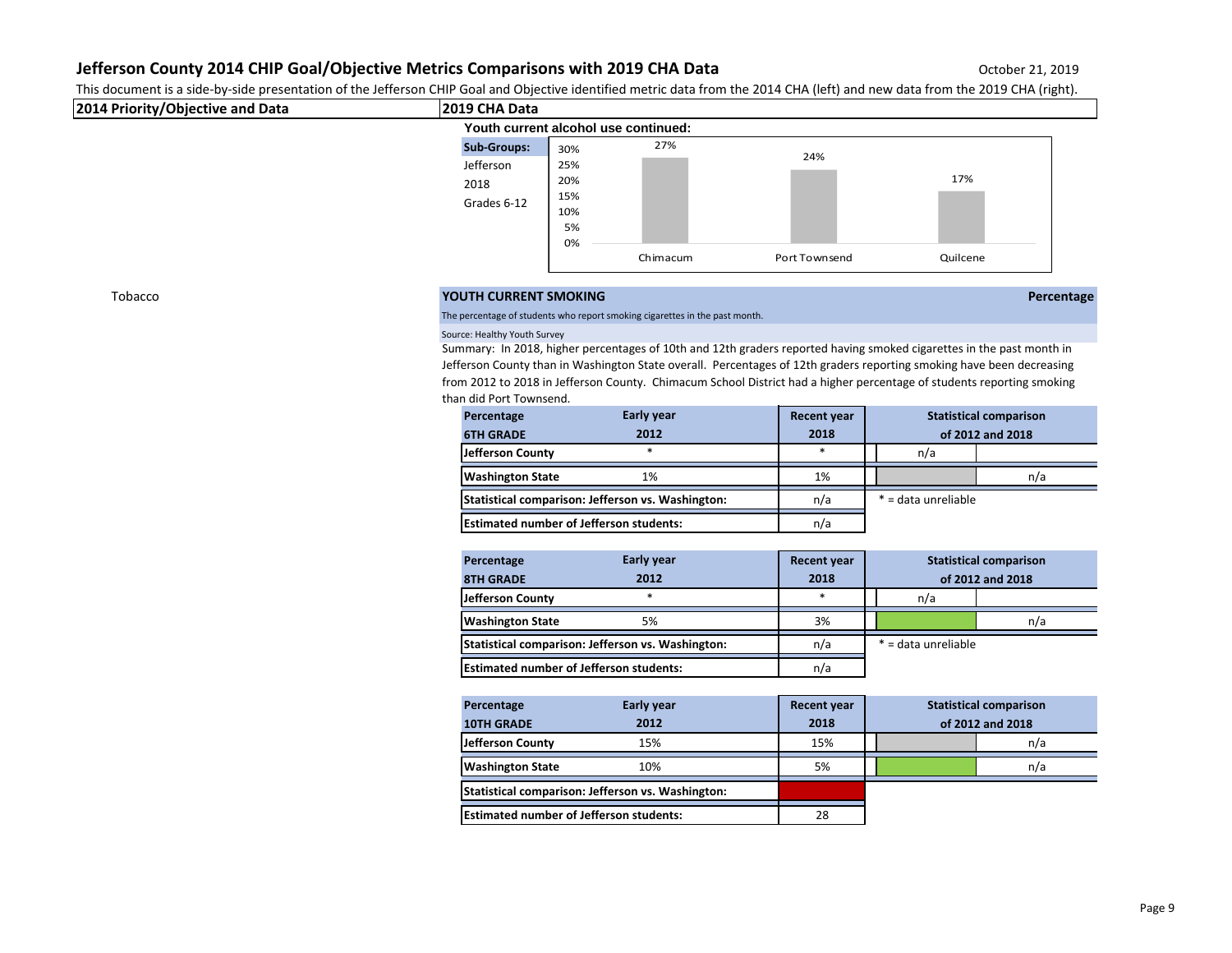This document is a side-by-side presentation of the Jefferson CHIP Goal and Objective identified metric data from the 2014 CHA (left) and new data from the 2019 CHA (right).

| This accuracie is a side by side presentation or the senerson crim couraind expective nemica metric data nomit me zozh envi jiert) and new data nomit the zozb envi (nght). |                         |                                                   |                    |                               |
|-----------------------------------------------------------------------------------------------------------------------------------------------------------------------------|-------------------------|---------------------------------------------------|--------------------|-------------------------------|
| 2014 Priority/Objective and Data                                                                                                                                            | l2019 CHA Data          |                                                   |                    |                               |
|                                                                                                                                                                             | Percentage              | Early year                                        | <b>Recent year</b> | <b>Statistical comparison</b> |
|                                                                                                                                                                             | <b>12TH GRADE</b>       | 2012                                              | 2018               | of 2012 and 2018              |
|                                                                                                                                                                             | Jefferson County        | 27%                                               | 16%                | n/a                           |
|                                                                                                                                                                             | <b>Washington State</b> | 16%                                               | 8%                 | n/a                           |
|                                                                                                                                                                             |                         | Statistical comparison: Jefferson vs. Washington: |                    |                               |
|                                                                                                                                                                             |                         | <b>Estimated number of Jefferson students:</b>    | 34                 |                               |



## Vaping **YOUTH CURRENT VAPING Percentage**

The percentage of students who report using electronic cigarettes, e-cigs or vape pens in the past month.

Source: Healthy Youth Survey

Summary: In 2018, more than 1 in 3 10th and 12th graders in Jefferson County reported using e-cigarettes in the past month. In 2016, the numbers reporting using e-cigarettes were so low that the data is unreliable. A much higher percentage of Chimacum School District students in grades 6-12 reported using electronic cigarettes than Port Townsend.

| Percentage                                        | Early year | <b>Recent year</b> | <b>Statistical comparison</b> |     |  |
|---------------------------------------------------|------------|--------------------|-------------------------------|-----|--|
| <b>6TH GRADE</b>                                  | 2016       | 2018               | of 2016 and 2018              |     |  |
| Jefferson County                                  | *          | *                  | n/a                           |     |  |
| <b>Washington State</b>                           | 1%         | 3%                 |                               | n/a |  |
| Statistical comparison: Jefferson vs. Washington: |            | n/a                | * = data unreliable           |     |  |
| <b>Estimated number of Jefferson students:</b>    |            | n/a                |                               |     |  |

| Percentage                                     | Early year                                        | <b>Recent year</b> |  | <b>Statistical comparison</b> |     |  |
|------------------------------------------------|---------------------------------------------------|--------------------|--|-------------------------------|-----|--|
| <b>8TH GRADE</b>                               | 2016                                              | 2018               |  | of 2016 and 2018              |     |  |
| Jefferson County                               | *                                                 | *                  |  | n/a                           |     |  |
| <b>Washington State</b>                        | 6%                                                | 11%                |  |                               | n/a |  |
|                                                | Statistical comparison: Jefferson vs. Washington: | n/a                |  | * = data unreliable           |     |  |
| <b>Estimated number of Jefferson students:</b> |                                                   | n/a                |  |                               |     |  |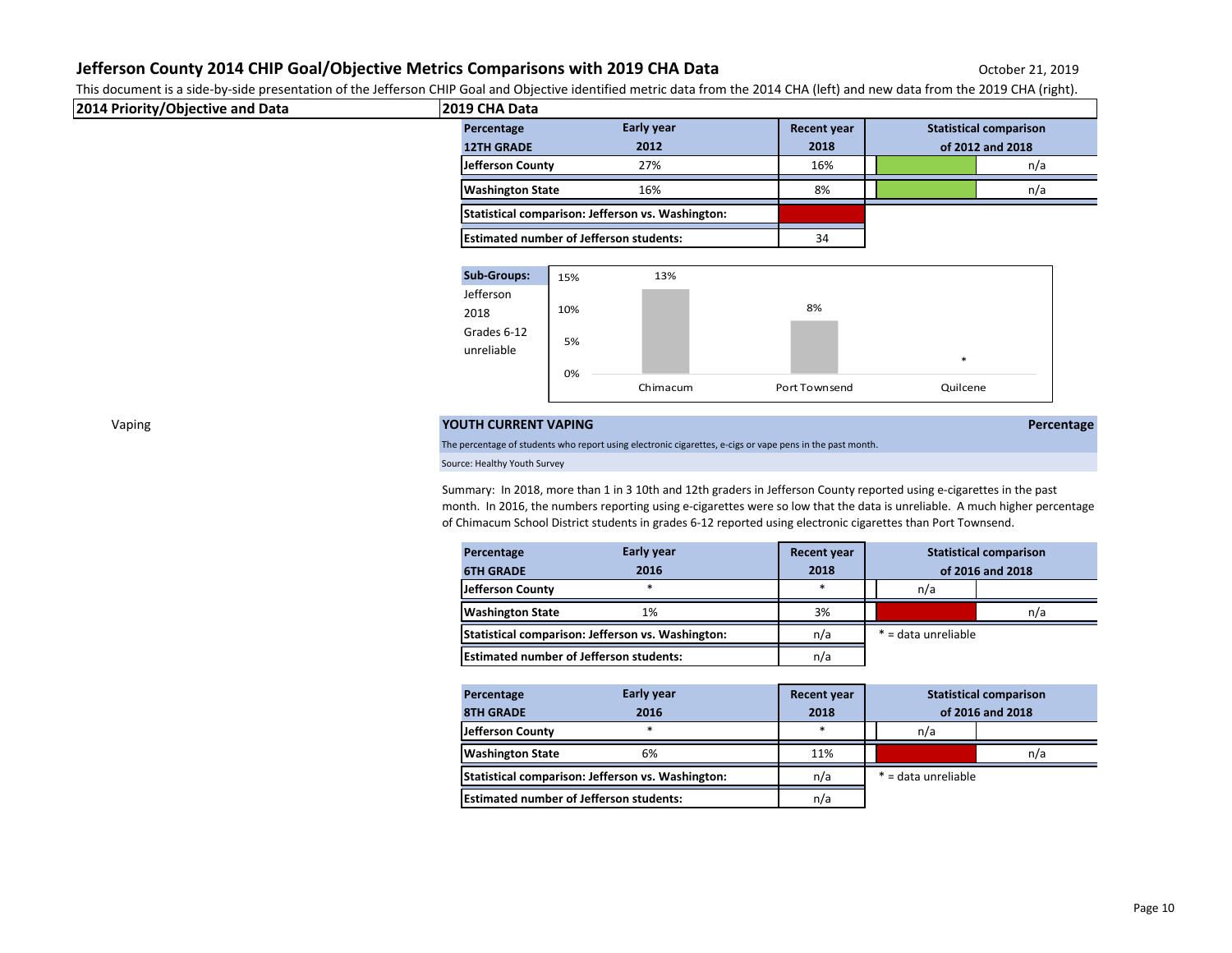This document is a side-by-side presentation of the Jefferson CHIP Goal and Objective identified metric data from the 2014 CHA (left) and new data from the 2019 CHA (right).

| 2014 Priority/Objective and Data | 2019 CHA Data                                                         |                                                   |                    |                               |            |  |
|----------------------------------|-----------------------------------------------------------------------|---------------------------------------------------|--------------------|-------------------------------|------------|--|
|                                  | Youth current vaping continued:                                       |                                                   |                    |                               |            |  |
|                                  | Percentage                                                            | Early year                                        | <b>Recent year</b> | <b>Statistical comparison</b> |            |  |
|                                  | <b>10TH GRADE</b>                                                     | 2016                                              | 2018               | of 2016 and 2018              |            |  |
|                                  | Jefferson County                                                      | $\ast$                                            | 37%                | n/a                           |            |  |
|                                  | <b>Washington State</b>                                               | 13%                                               | 21%                |                               | n/a        |  |
|                                  |                                                                       | Statistical comparison: Jefferson vs. Washington: |                    | * = data unreliable           |            |  |
|                                  | <b>Estimated number of Jefferson students:</b>                        |                                                   | 71                 |                               |            |  |
|                                  |                                                                       |                                                   |                    |                               |            |  |
|                                  | Percentage                                                            | Early year                                        | Recent year        | <b>Statistical comparison</b> |            |  |
|                                  | <b>12TH GRADE</b>                                                     | 2016                                              | 2018               | of 2016 and 2018              |            |  |
|                                  | Jefferson County                                                      | $*$                                               | 39%                | n/a                           |            |  |
|                                  | <b>Washington State</b>                                               | 20%                                               | 30%                |                               | n/a        |  |
|                                  |                                                                       | Statistical comparison: Jefferson vs. Washington: |                    | * = data unreliable           |            |  |
|                                  | <b>Estimated number of Jefferson students:</b>                        |                                                   | 83                 |                               |            |  |
|                                  | <b>Sub-Groups:</b>                                                    |                                                   |                    |                               |            |  |
|                                  | 40%<br>Jefferson<br>30%<br>2018<br>20%<br>Grades 6-12                 | 31%                                               | 16%                |                               |            |  |
|                                  | 10%<br>unreliable<br>0%                                               |                                                   |                    | $\ast$                        |            |  |
|                                  |                                                                       | Chimacum                                          | Port Townsend      | Quilcene                      |            |  |
| Marijuana                        | YOUTH CURRENT MARIJUANA USE                                           |                                                   |                    |                               | Percentage |  |
|                                  | The perceptage of students who report marijuana use in the past month |                                                   |                    |                               |            |  |

## The percentage of students who report marijuana use in the pa

Source: Healthy Youth Survey

Summary: In 2018, about 2 in 5 Jefferson 10th and 12th graders reported using marijuana in the past month. A higher percentage of students in Jefferson report using marijuana than in the state overall. A higher percentage of Chimacum students in grades 6-12 report currently using marijuana than in Port Townsend or Quilcene.

| Percentage                                        | <b>Early year</b> | <b>Recent year</b> | <b>Statistical comparison</b> |     |
|---------------------------------------------------|-------------------|--------------------|-------------------------------|-----|
| <b>6TH GRADE</b>                                  | 2012              | 2018               | of 2012 and 2018              |     |
| Jefferson County                                  | *                 | $\ast$             | n/a                           |     |
| <b>Washington State</b>                           | 1%                | 1%                 |                               | n/a |
| Statistical comparison: Jefferson vs. Washington: |                   | n/a                | * = data unreliable           |     |
| <b>Estimated number of Jefferson students:</b>    |                   | --                 |                               |     |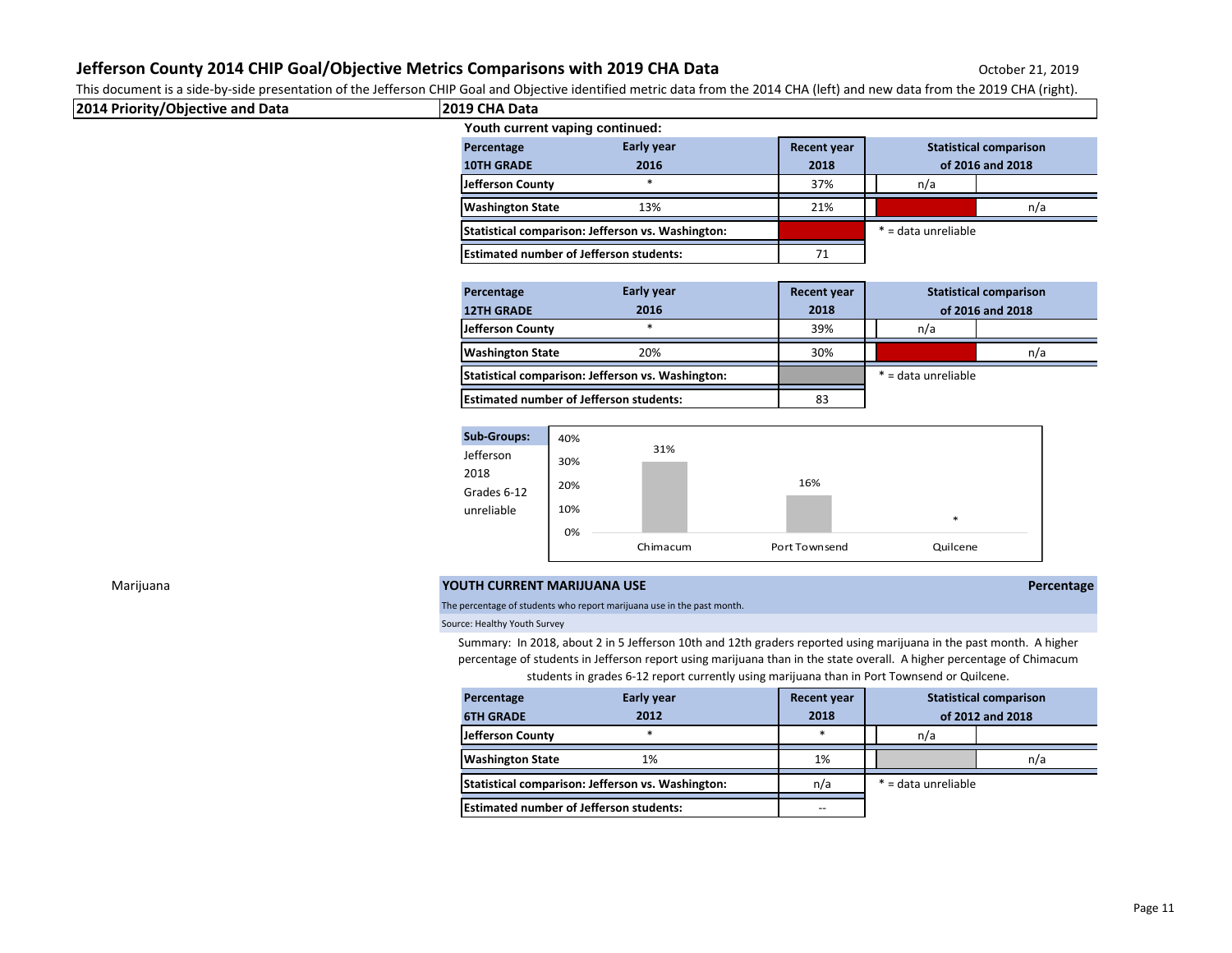This document is a side-by-side presentation of the Jefferson CHIP Goal and Objective identified metric data from the 2014 CHA (left) and new data from the 2019 CHA (right).

| 2014 Priority/Objective and Data | this accuracient is a side by side presentation or the senerson orm. Codi and Copetitie neutrical metric adta nomitate and nomitate accuracient the codis or representation.<br>2019 CHA Data |                                          |                                                                 |
|----------------------------------|-----------------------------------------------------------------------------------------------------------------------------------------------------------------------------------------------|------------------------------------------|-----------------------------------------------------------------|
|                                  | Youth current marijuana continued:                                                                                                                                                            |                                          |                                                                 |
|                                  | Early year<br>Percentage<br><b>8TH GRADE</b><br>2012                                                                                                                                          | <b>Recent year</b><br>2018               | <b>Statistical comparison</b><br>of 2012 and 2018               |
|                                  | Jefferson County<br>12%                                                                                                                                                                       | 13%                                      | n/a                                                             |
|                                  | <b>Washington State</b><br>9%                                                                                                                                                                 | 7%                                       | n/a                                                             |
|                                  | Statistical comparison: Jefferson vs. Washington:                                                                                                                                             |                                          |                                                                 |
|                                  | <b>Estimated number of Jefferson students:</b>                                                                                                                                                | 29                                       |                                                                 |
|                                  | Early year<br>Percentage                                                                                                                                                                      | <b>Recent year</b>                       | <b>Statistical comparison</b>                                   |
|                                  | <b>10TH GRADE</b><br>2012                                                                                                                                                                     | 2018                                     | of 2012 and 2018                                                |
|                                  | <b>Jefferson County</b><br>30%                                                                                                                                                                | 40%                                      | n/a                                                             |
|                                  | <b>Washington State</b><br>19%                                                                                                                                                                | 18%                                      | n/a                                                             |
|                                  | Statistical comparison: Jefferson vs. Washington:                                                                                                                                             |                                          |                                                                 |
|                                  | <b>Estimated number of Jefferson students:</b>                                                                                                                                                | 77                                       |                                                                 |
|                                  | Early year<br>Percentage<br><b>12TH GRADE</b><br>2012<br>Jefferson County<br>35%<br><b>Washington State</b><br>27%                                                                            | <b>Recent year</b><br>2018<br>40%<br>26% | <b>Statistical comparison</b><br>of 2012 and 2018<br>n/a<br>n/a |
|                                  | Statistical comparison: Jefferson vs. Washington:                                                                                                                                             |                                          |                                                                 |
|                                  | <b>Estimated number of Jefferson students:</b>                                                                                                                                                | 86                                       |                                                                 |
|                                  | <b>Sub-Groups:</b><br>40%<br>31%<br>Jefferson<br>30%<br>2018<br>20%<br>Grades 6-12<br>10%<br>0%<br>Chimacum                                                                                   | 23%<br>Port Townsend                     | 19%<br>Quilcene                                                 |
|                                  |                                                                                                                                                                                               |                                          |                                                                 |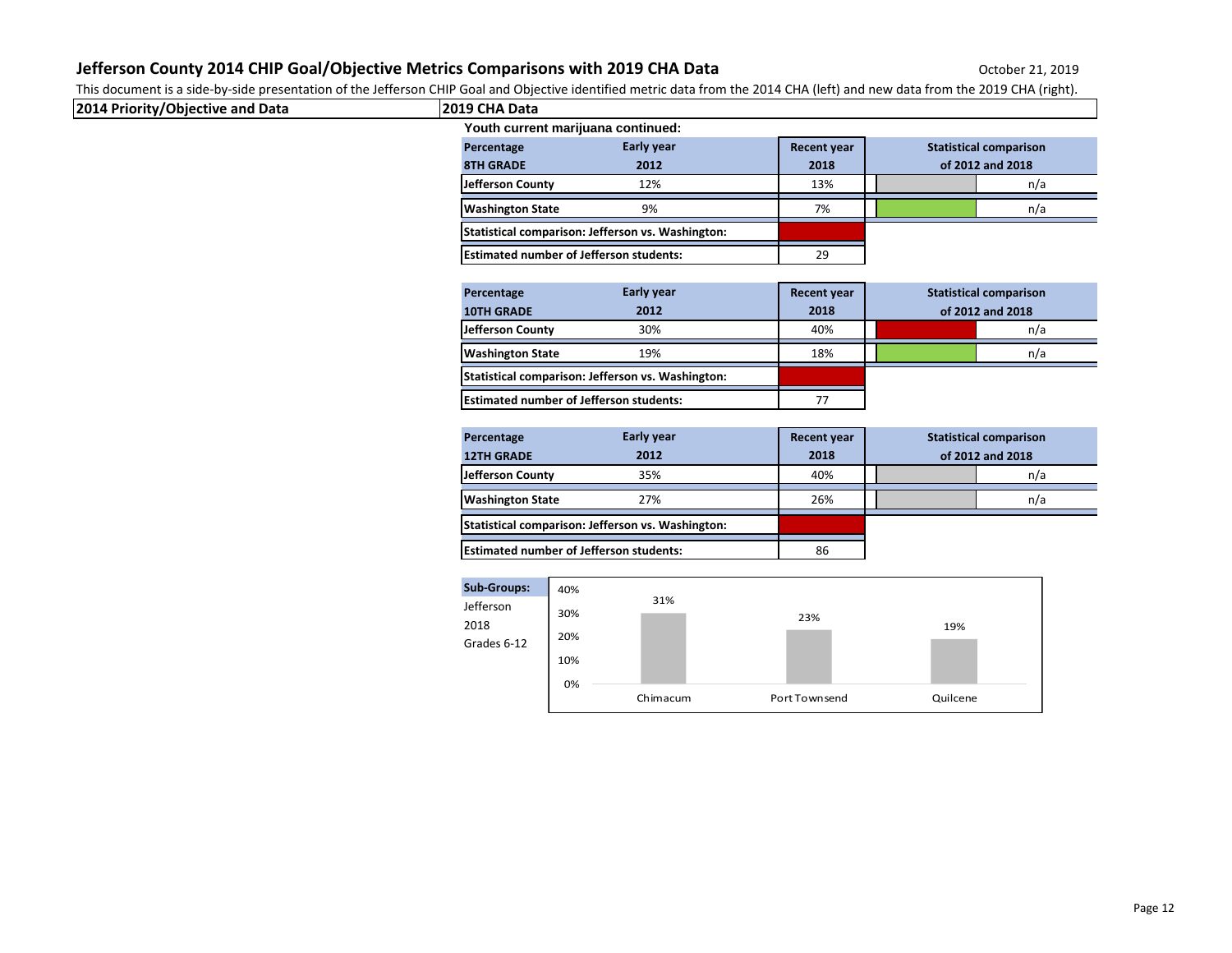| 2019 CHA Data<br>Percentage<br>Jefferson County<br><b>Washington State</b> | This document is a side-by-side presentation of the Jefferson CHIP Goal and Objective identified metric data from the 2014 CHA (left) and new data from the 2019 CHA (right).<br>SALES OF TOBACCO TO MINORS - FAILED COMPLIANCE CHECKS<br>The percent of successful attempts by minors to purchase tobacco products from retailers as part of the WA State Synar sample and county oversample.<br>Source: WA State Department of Health, Synar Compliance Check Database<br>Summary: From 2013 to 2017, as part of tobacco law compliance checks, approximately 1 out of every 10 attempts by<br>Jefferson minors to purchase tobacco products from retailers was successful (14%), about the same as the state.<br><b>Early years</b><br>2007-11<br>9%<br>11%<br>Statistical comparison: Jefferson vs. Washington: |                                                                                                     | <b>Recent years</b><br>2013-17<br>14%<br>13%<br>14                                                                                                                                                          |                                                                                                                                            | Percentage<br><b>Statistical comparison</b><br>of 2007-11 and 2013-17<br>n/a<br>n/a                                                                                                                                                                                                                                                             |
|----------------------------------------------------------------------------|---------------------------------------------------------------------------------------------------------------------------------------------------------------------------------------------------------------------------------------------------------------------------------------------------------------------------------------------------------------------------------------------------------------------------------------------------------------------------------------------------------------------------------------------------------------------------------------------------------------------------------------------------------------------------------------------------------------------------------------------------------------------------------------------------------------------|-----------------------------------------------------------------------------------------------------|-------------------------------------------------------------------------------------------------------------------------------------------------------------------------------------------------------------|--------------------------------------------------------------------------------------------------------------------------------------------|-------------------------------------------------------------------------------------------------------------------------------------------------------------------------------------------------------------------------------------------------------------------------------------------------------------------------------------------------|
|                                                                            |                                                                                                                                                                                                                                                                                                                                                                                                                                                                                                                                                                                                                                                                                                                                                                                                                     |                                                                                                     |                                                                                                                                                                                                             |                                                                                                                                            |                                                                                                                                                                                                                                                                                                                                                 |
|                                                                            |                                                                                                                                                                                                                                                                                                                                                                                                                                                                                                                                                                                                                                                                                                                                                                                                                     |                                                                                                     |                                                                                                                                                                                                             |                                                                                                                                            |                                                                                                                                                                                                                                                                                                                                                 |
|                                                                            |                                                                                                                                                                                                                                                                                                                                                                                                                                                                                                                                                                                                                                                                                                                                                                                                                     |                                                                                                     |                                                                                                                                                                                                             |                                                                                                                                            |                                                                                                                                                                                                                                                                                                                                                 |
|                                                                            |                                                                                                                                                                                                                                                                                                                                                                                                                                                                                                                                                                                                                                                                                                                                                                                                                     |                                                                                                     |                                                                                                                                                                                                             |                                                                                                                                            |                                                                                                                                                                                                                                                                                                                                                 |
|                                                                            |                                                                                                                                                                                                                                                                                                                                                                                                                                                                                                                                                                                                                                                                                                                                                                                                                     |                                                                                                     |                                                                                                                                                                                                             |                                                                                                                                            |                                                                                                                                                                                                                                                                                                                                                 |
|                                                                            |                                                                                                                                                                                                                                                                                                                                                                                                                                                                                                                                                                                                                                                                                                                                                                                                                     |                                                                                                     |                                                                                                                                                                                                             |                                                                                                                                            |                                                                                                                                                                                                                                                                                                                                                 |
|                                                                            |                                                                                                                                                                                                                                                                                                                                                                                                                                                                                                                                                                                                                                                                                                                                                                                                                     |                                                                                                     |                                                                                                                                                                                                             |                                                                                                                                            |                                                                                                                                                                                                                                                                                                                                                 |
|                                                                            |                                                                                                                                                                                                                                                                                                                                                                                                                                                                                                                                                                                                                                                                                                                                                                                                                     |                                                                                                     |                                                                                                                                                                                                             |                                                                                                                                            |                                                                                                                                                                                                                                                                                                                                                 |
|                                                                            |                                                                                                                                                                                                                                                                                                                                                                                                                                                                                                                                                                                                                                                                                                                                                                                                                     |                                                                                                     |                                                                                                                                                                                                             |                                                                                                                                            |                                                                                                                                                                                                                                                                                                                                                 |
|                                                                            |                                                                                                                                                                                                                                                                                                                                                                                                                                                                                                                                                                                                                                                                                                                                                                                                                     |                                                                                                     |                                                                                                                                                                                                             |                                                                                                                                            | Percentage                                                                                                                                                                                                                                                                                                                                      |
|                                                                            |                                                                                                                                                                                                                                                                                                                                                                                                                                                                                                                                                                                                                                                                                                                                                                                                                     |                                                                                                     |                                                                                                                                                                                                             |                                                                                                                                            |                                                                                                                                                                                                                                                                                                                                                 |
|                                                                            | Early year                                                                                                                                                                                                                                                                                                                                                                                                                                                                                                                                                                                                                                                                                                                                                                                                          |                                                                                                     | <b>Recent year</b>                                                                                                                                                                                          | <b>Statistical</b>                                                                                                                         |                                                                                                                                                                                                                                                                                                                                                 |
|                                                                            |                                                                                                                                                                                                                                                                                                                                                                                                                                                                                                                                                                                                                                                                                                                                                                                                                     |                                                                                                     |                                                                                                                                                                                                             |                                                                                                                                            |                                                                                                                                                                                                                                                                                                                                                 |
|                                                                            |                                                                                                                                                                                                                                                                                                                                                                                                                                                                                                                                                                                                                                                                                                                                                                                                                     |                                                                                                     |                                                                                                                                                                                                             |                                                                                                                                            | Annual change: -1%                                                                                                                                                                                                                                                                                                                              |
|                                                                            |                                                                                                                                                                                                                                                                                                                                                                                                                                                                                                                                                                                                                                                                                                                                                                                                                     |                                                                                                     |                                                                                                                                                                                                             |                                                                                                                                            | Annual change: -4%                                                                                                                                                                                                                                                                                                                              |
|                                                                            |                                                                                                                                                                                                                                                                                                                                                                                                                                                                                                                                                                                                                                                                                                                                                                                                                     |                                                                                                     |                                                                                                                                                                                                             |                                                                                                                                            |                                                                                                                                                                                                                                                                                                                                                 |
|                                                                            |                                                                                                                                                                                                                                                                                                                                                                                                                                                                                                                                                                                                                                                                                                                                                                                                                     |                                                                                                     | 23                                                                                                                                                                                                          |                                                                                                                                            |                                                                                                                                                                                                                                                                                                                                                 |
| 30%<br>20%<br>10%<br>0%<br>40%                                             | 20%                                                                                                                                                                                                                                                                                                                                                                                                                                                                                                                                                                                                                                                                                                                                                                                                                 | -Jefferson                                                                                          | 18%                                                                                                                                                                                                         | 23%<br>Jefferson South                                                                                                                     |                                                                                                                                                                                                                                                                                                                                                 |
|                                                                            | Percentage<br>Jefferson County<br><b>Washington State</b><br>Sub-Groups*:<br>* sub-county area<br>data includes<br>women who<br>smoked in the 3<br>months prior to<br><b>Trend over</b><br>20%                                                                                                                                                                                                                                                                                                                                                                                                                                                                                                                                                                                                                      | <b>SMOKING DURING PREGNANCY</b><br>any geographic region in Jefferson County.<br>1990<br>15%<br>20% | The percentage of women who report smoking while pregnant.<br>2010<br>18%<br>9%<br>Statistical comparison: Jefferson vs. Washington:<br>Estimated number of Jefferson pregnant women:<br>Port Townsend area | Source: WA State Department of Health, Center for Health Statistics, Vital Statistics Databases<br>2017<br>14%<br>6%<br>Jefferson tri-area | <b>Number of Jefferson County sales:</b><br>Summary: The percentage of women who report smoking while pregnant has been decreasing about 1% annually since 1990<br>in Jefferson County, but is still higher than the state. Mothers in Jefferson South have the highest percentage of smokers of<br>trend since 1990<br><b>Washington State</b> |

**Time:**

0%

14% 6%

1990 1991 1992 1993 1994 1995 1996 1997 1998 1999 2000 2001 2002 2003 2004 2005 2006 2007 2008 2009 2010 2011 2012 2013 2014 2015 2016 2017

 $\checkmark$ 

 $\blacktriangledown$ x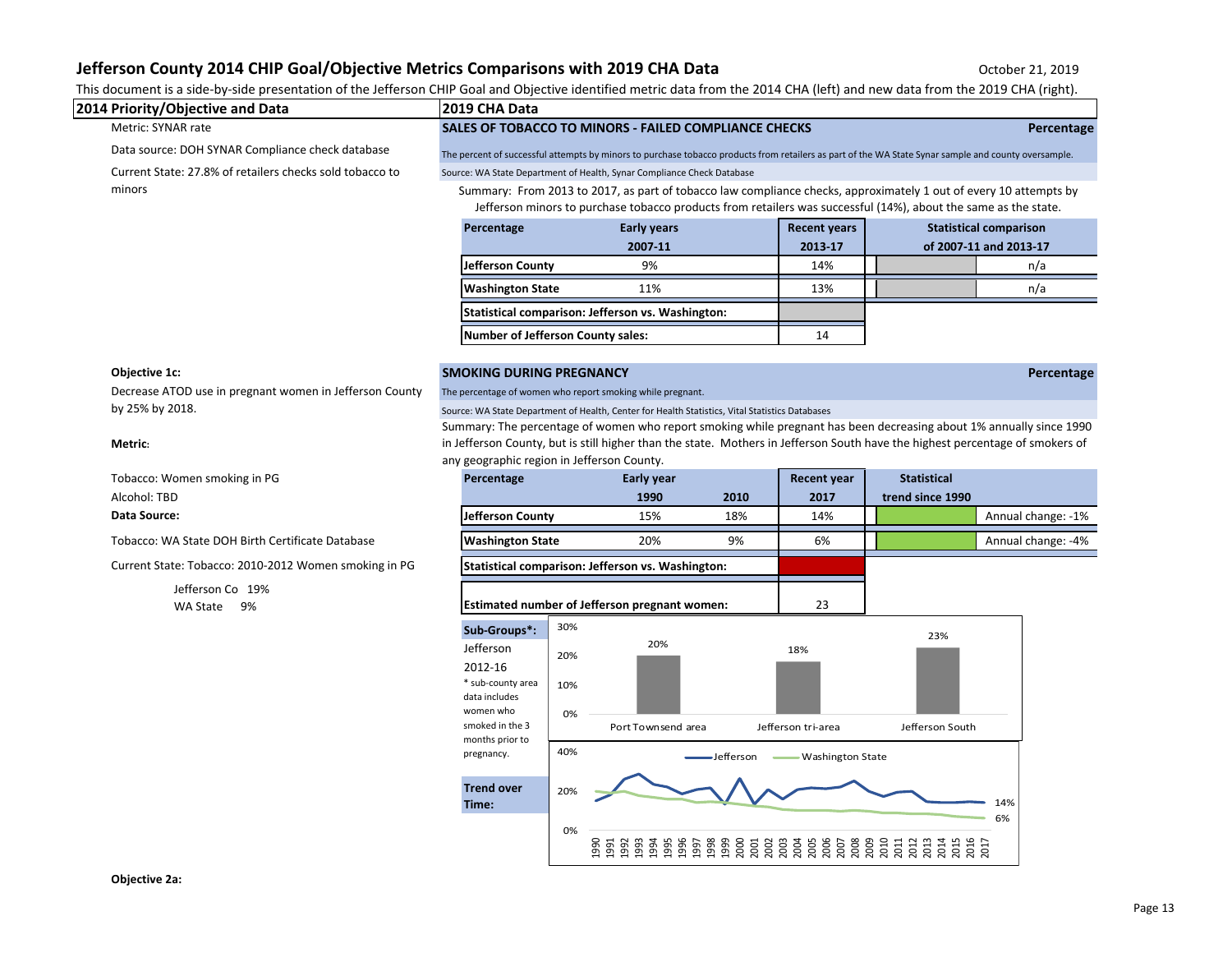| This document is a side-by-side presentation of the Jefferson CHIP Goal and Objective identified metric data from the 2014 CHA (left) and new data from the 2019 CHA (right).<br>2014 Priority/Objective and Data                                                                                                                                                                                                                                                                                                                                                                                                         | 2019 CHA Data                                               |                                                                           |                                   |                                                                                                                                                                                                                                                                                                                                                                                                                                                                                                                                                                                                                                                                                                                                                                                                                    |
|---------------------------------------------------------------------------------------------------------------------------------------------------------------------------------------------------------------------------------------------------------------------------------------------------------------------------------------------------------------------------------------------------------------------------------------------------------------------------------------------------------------------------------------------------------------------------------------------------------------------------|-------------------------------------------------------------|---------------------------------------------------------------------------|-----------------------------------|--------------------------------------------------------------------------------------------------------------------------------------------------------------------------------------------------------------------------------------------------------------------------------------------------------------------------------------------------------------------------------------------------------------------------------------------------------------------------------------------------------------------------------------------------------------------------------------------------------------------------------------------------------------------------------------------------------------------------------------------------------------------------------------------------------------------|
| Decrease the number of youths attempting suicide by 75%<br>Metric:<br>i. School age children report having seriously considered<br>attempting suicide in the past year.<br>ii. Youth reporting making a suicide plan<br>iii. Youth reporting attempting suicide<br>iv. Suicide related hospitalization rates.<br>v. Suicides committed by youths <18 years old.<br>Data Source: Healthy Youth Survey(i-iii); WA State DOH(iv-v)<br><b>Current State:</b><br>i. During the past 12 months, did you ever seriously consider<br>attempting suicide?<br>$10th$ grade $12th$ grade<br>24%<br>19%<br>2012<br>2014<br>19%<br>24% | about killing themselves".)<br>Source: Healthy Youth Survey | YOUTH REPORT SERIOUSLY CONSIDERING SUICIDE IN PAST YEAR                   |                                   | Percentage<br>The percentage of students who report seriously considering committing suicide in the past 12 months. (6th graders are asked if they "seriously thought<br>Summary: From 2012 to 2018, there has been a statistically significant increase in Jefferson and Washington students<br>reporting seriously considering suicide in every grade except 10th for Jefferson, however Jefferson's 10th graders had the<br>highest percentage of any grade and a statistically significantly higher percentage than Washington 10th graders. In 2018,<br>more than 1 in 4 Jefferson students reported seriously considering suicide in all grades, with almost 1 in 3 reporting<br>considering suicide in 10th grade. There is a slightly lower percentage of students in grades 8-12 in Quilcene who reported |
|                                                                                                                                                                                                                                                                                                                                                                                                                                                                                                                                                                                                                           |                                                             | seriously considering suicide than there is in Chimacum or Port Townsend. |                                   |                                                                                                                                                                                                                                                                                                                                                                                                                                                                                                                                                                                                                                                                                                                                                                                                                    |
|                                                                                                                                                                                                                                                                                                                                                                                                                                                                                                                                                                                                                           | Percentage                                                  | Early year                                                                | <b>Recent year</b>                | <b>Statistical comparison</b>                                                                                                                                                                                                                                                                                                                                                                                                                                                                                                                                                                                                                                                                                                                                                                                      |
|                                                                                                                                                                                                                                                                                                                                                                                                                                                                                                                                                                                                                           | <b>6TH GRADE</b>                                            | 2012<br>17%                                                               | 2018<br>25%                       | of 2012 and 2018                                                                                                                                                                                                                                                                                                                                                                                                                                                                                                                                                                                                                                                                                                                                                                                                   |
|                                                                                                                                                                                                                                                                                                                                                                                                                                                                                                                                                                                                                           | Jefferson County                                            |                                                                           |                                   | n/a                                                                                                                                                                                                                                                                                                                                                                                                                                                                                                                                                                                                                                                                                                                                                                                                                |
|                                                                                                                                                                                                                                                                                                                                                                                                                                                                                                                                                                                                                           | <b>Washington State</b>                                     | 14%                                                                       | 22%                               | n/a                                                                                                                                                                                                                                                                                                                                                                                                                                                                                                                                                                                                                                                                                                                                                                                                                |
|                                                                                                                                                                                                                                                                                                                                                                                                                                                                                                                                                                                                                           |                                                             | Statistical comparison: Jefferson vs. Washington:                         |                                   |                                                                                                                                                                                                                                                                                                                                                                                                                                                                                                                                                                                                                                                                                                                                                                                                                    |
|                                                                                                                                                                                                                                                                                                                                                                                                                                                                                                                                                                                                                           | <b>Estimated number of Jefferson students:</b>              |                                                                           | 50                                |                                                                                                                                                                                                                                                                                                                                                                                                                                                                                                                                                                                                                                                                                                                                                                                                                    |
|                                                                                                                                                                                                                                                                                                                                                                                                                                                                                                                                                                                                                           | Percentage<br><b>8TH GRADE</b><br>Jefferson County          | Early year<br>2012<br>15%                                                 | <b>Recent year</b><br>2018<br>26% | <b>Statistical comparison</b><br>of 2012 and 2018<br>n/a                                                                                                                                                                                                                                                                                                                                                                                                                                                                                                                                                                                                                                                                                                                                                           |
|                                                                                                                                                                                                                                                                                                                                                                                                                                                                                                                                                                                                                           | <b>Washington State</b>                                     | 17%                                                                       | 20%                               | n/a                                                                                                                                                                                                                                                                                                                                                                                                                                                                                                                                                                                                                                                                                                                                                                                                                |
|                                                                                                                                                                                                                                                                                                                                                                                                                                                                                                                                                                                                                           |                                                             | Statistical comparison: Jefferson vs. Washington:                         |                                   |                                                                                                                                                                                                                                                                                                                                                                                                                                                                                                                                                                                                                                                                                                                                                                                                                    |
|                                                                                                                                                                                                                                                                                                                                                                                                                                                                                                                                                                                                                           | <b>Estimated number of Jefferson students:</b>              |                                                                           | 58                                |                                                                                                                                                                                                                                                                                                                                                                                                                                                                                                                                                                                                                                                                                                                                                                                                                    |
|                                                                                                                                                                                                                                                                                                                                                                                                                                                                                                                                                                                                                           | Percentage<br><b>10TH GRADE</b><br>Jefferson County         | Early year<br>2012<br>24%                                                 | <b>Recent year</b><br>2018<br>32% | <b>Statistical comparison</b><br>of 2012 and 2018<br>n/a                                                                                                                                                                                                                                                                                                                                                                                                                                                                                                                                                                                                                                                                                                                                                           |
|                                                                                                                                                                                                                                                                                                                                                                                                                                                                                                                                                                                                                           | <b>Washington State</b>                                     | 19%                                                                       | 23%                               | n/a                                                                                                                                                                                                                                                                                                                                                                                                                                                                                                                                                                                                                                                                                                                                                                                                                |
|                                                                                                                                                                                                                                                                                                                                                                                                                                                                                                                                                                                                                           |                                                             | Statistical comparison: Jefferson vs. Washington:                         |                                   |                                                                                                                                                                                                                                                                                                                                                                                                                                                                                                                                                                                                                                                                                                                                                                                                                    |
|                                                                                                                                                                                                                                                                                                                                                                                                                                                                                                                                                                                                                           | <b>Estimated number of Jefferson students:</b>              |                                                                           | 62                                |                                                                                                                                                                                                                                                                                                                                                                                                                                                                                                                                                                                                                                                                                                                                                                                                                    |
|                                                                                                                                                                                                                                                                                                                                                                                                                                                                                                                                                                                                                           |                                                             | Youth report seriously considering suicide in the past year continued:    |                                   |                                                                                                                                                                                                                                                                                                                                                                                                                                                                                                                                                                                                                                                                                                                                                                                                                    |
|                                                                                                                                                                                                                                                                                                                                                                                                                                                                                                                                                                                                                           | Percentage                                                  | Early year                                                                | <b>Recent year</b>                | <b>Statistical comparison</b>                                                                                                                                                                                                                                                                                                                                                                                                                                                                                                                                                                                                                                                                                                                                                                                      |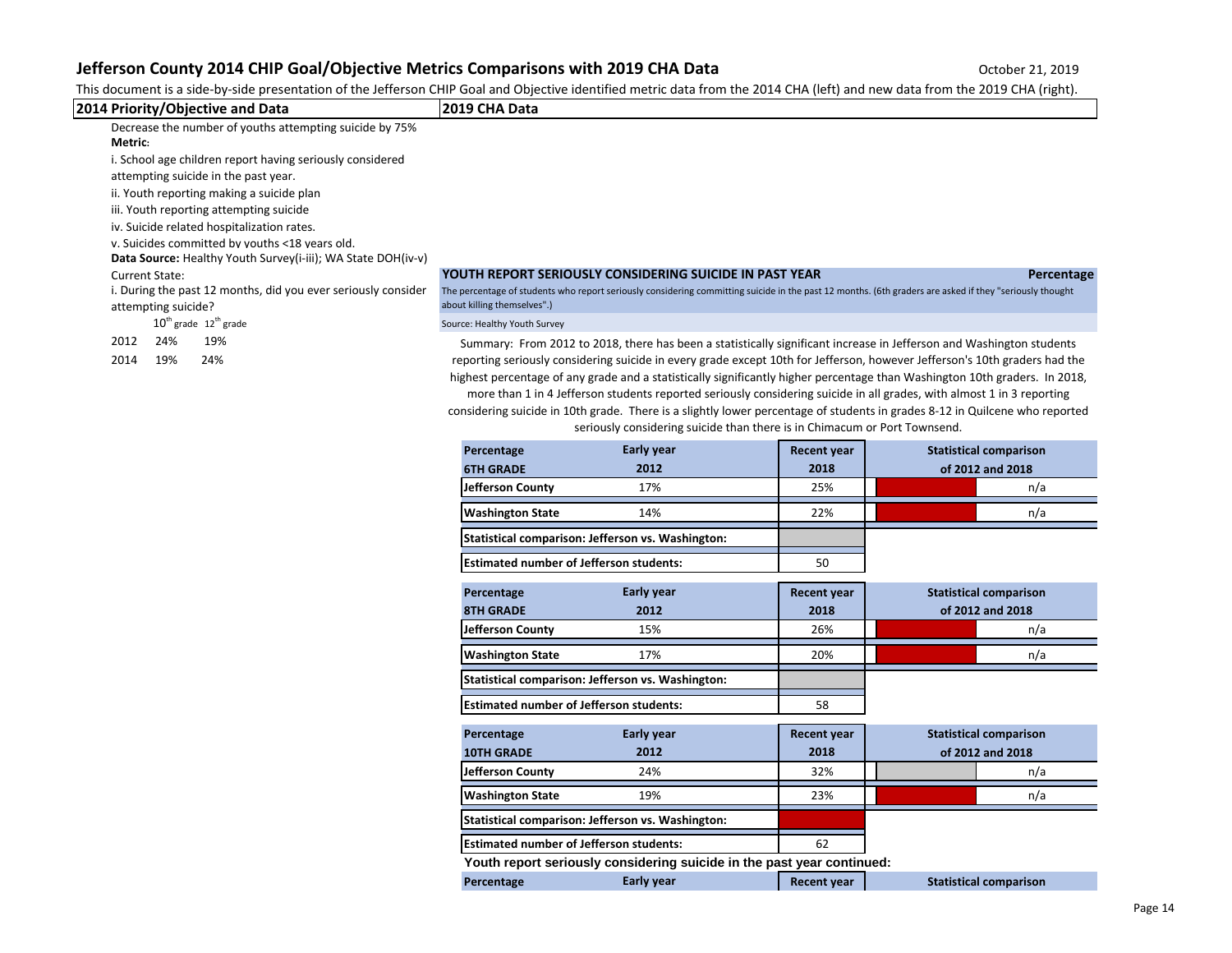This document is a side-by-side presentation of the Jefferson CHIP Goal and Objective identified metric data from the 2014 CHA (left) and new data from the 2019 CHA (right).

| 2014 Priority/Objective and Data | <b>2019 CHA Data</b>                              |      |                  |
|----------------------------------|---------------------------------------------------|------|------------------|
|                                  | 2012<br><b>12TH GRADE</b>                         | 2018 | of 2012 and 2018 |
|                                  | 19%<br>Jefferson County                           | 29%  | n/a              |
|                                  | 17%<br><b>Washington State</b>                    | 23%  | n/a              |
|                                  | Statistical comparison: Jefferson vs. Washington: |      |                  |
|                                  | <b>Estimated number of Jefferson students:</b>    | 62   |                  |



ii. During the past 12 months, did you make a plan about how

| you would attempt suicide? |  |  |
|----------------------------|--|--|
|----------------------------|--|--|

|      | $10^{th}$ grade $12^{th}$ grade |     |
|------|---------------------------------|-----|
| 2012 | 14%                             | 9%  |
| 2014 | 20%                             | 24% |

### **YOUTH REPORT MAKING A SUICIDE PLAN IN PAST YEAR PERCENTAGE IN PAST AND IN PAST YEAR PERCENTAGE**

The percentage of students who report making a plan in the past 12 months about how they would attempt suicide.

#### Source: Healthy Youth Survey

Summary: From 2012 to 2018, there has been a statistically significant increase in Washington students reporting making a suicide plan for every grade. Jefferson County had very low numbers of students reporting making a suicide plan in 2012, however in 2018, the percentage of Jefferson students reporting making a suicide plan ranged from almost 1 in 5 in 8th

| grade to more than 1 in 3 in 10th grade.                                               |      |      |                  |  |     |
|----------------------------------------------------------------------------------------|------|------|------------------|--|-----|
| <b>Early year</b><br><b>Statistical comparison</b><br><b>Recent year</b><br>Percentage |      |      |                  |  |     |
| <b>8TH GRADE</b>                                                                       | 2012 | 2018 | of 2012 and 2018 |  |     |
| Jefferson County                                                                       | 15%  | 18%  |                  |  | n/a |
| <b>Washington State</b>                                                                | 14%  | 16%  |                  |  | n/a |
| Statistical comparison: Jefferson vs. Washington:                                      |      |      |                  |  |     |
| <b>Estimated number of Jefferson students:</b>                                         |      | 40   |                  |  |     |

| Percentage                                        | <b>Early year</b> | <b>Recent year</b> | <b>Statistical comparison</b> |                     |     |
|---------------------------------------------------|-------------------|--------------------|-------------------------------|---------------------|-----|
| <b>10TH GRADE</b>                                 | 2012              | 2018               |                               | of 2012 and 2018    |     |
| Jefferson County                                  | *                 | 36%                |                               | n/a                 |     |
| <b>Washington State</b>                           | 14%               | 18%                |                               |                     | n/a |
| Statistical comparison: Jefferson vs. Washington: |                   |                    |                               | * = data unreliable |     |
| <b>Estimated number of Jefferson students:</b>    |                   | 69                 |                               |                     |     |

**Youth report making a suicide plan in the past year continued:**

| Percentage | Early year |  | <b>Recent year</b> | <b>Statistical comparison</b> |
|------------|------------|--|--------------------|-------------------------------|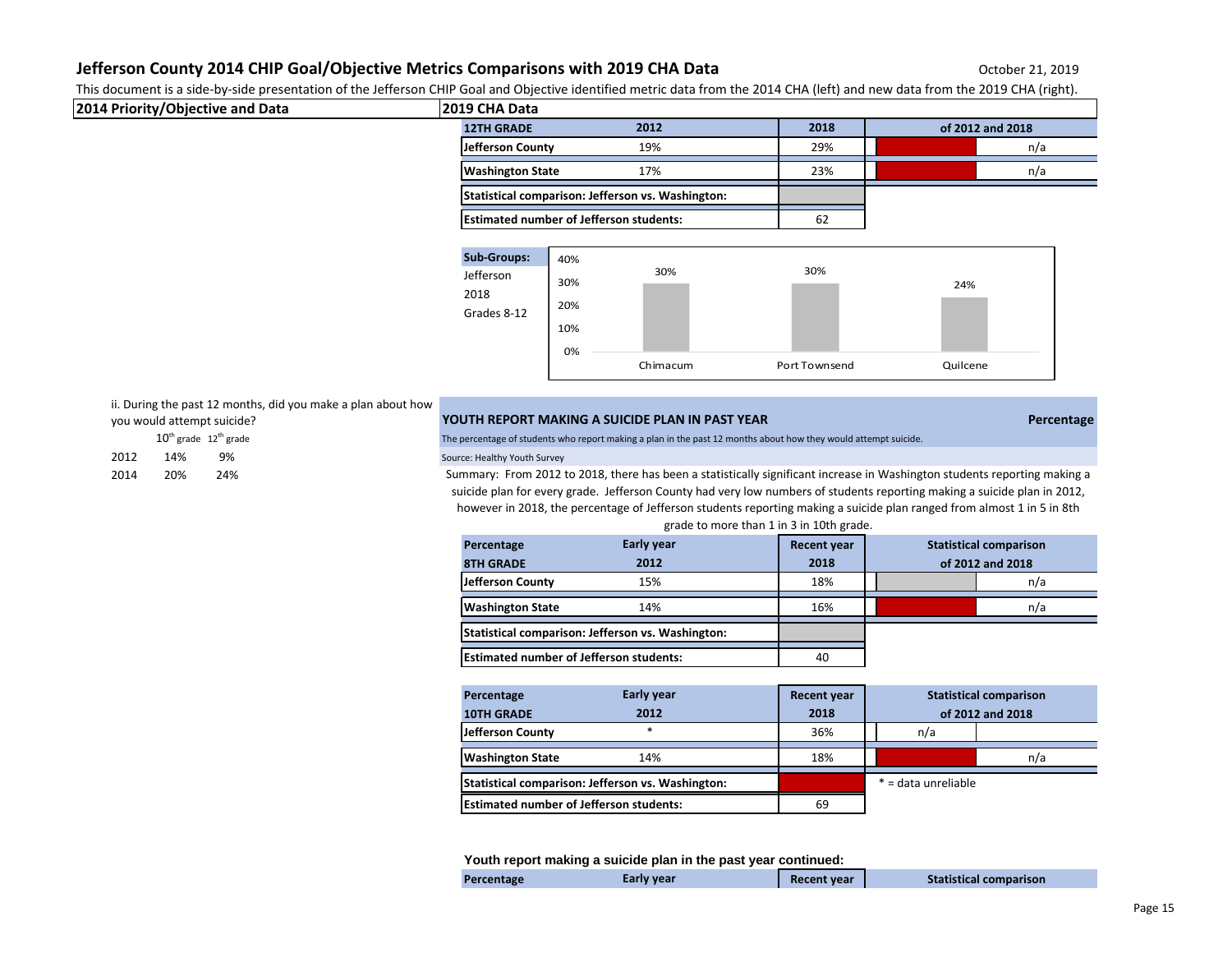This document is a side-by-side presentation of the Jefferson CHIP Goal and Objective identified metric data from the 2014 CHA (left) and new data from the 2019 CHA (right).

| 2014 Priority/Objective and Data | 2019 CHA Data           |                                                   |      |      |                     |                  |
|----------------------------------|-------------------------|---------------------------------------------------|------|------|---------------------|------------------|
|                                  | <b>12TH GRADE</b>       |                                                   | 2012 | 2018 |                     | of 2012 and 2018 |
|                                  | Jefferson County        |                                                   | *    | 23%  | n/a                 |                  |
|                                  | <b>Washington State</b> |                                                   | 14%  | 18%  |                     | n/a              |
|                                  |                         | Statistical comparison: Jefferson vs. Washington: |      |      | * = data unreliable |                  |
|                                  |                         | <b>Estimated number of Jefferson students:</b>    |      | 50   |                     |                  |
|                                  |                         |                                                   |      |      |                     |                  |
|                                  | <b>Sub-Groups:</b>      | 40%                                               |      |      |                     |                  |
|                                  | Jefferson               | 30%                                               | 29%  | 27%  |                     |                  |
|                                  | 2018                    |                                                   |      |      |                     |                  |
|                                  | Grades 8-12             | 20%                                               |      |      |                     |                  |
|                                  | $* = data$              | 10%                                               |      |      |                     |                  |
|                                  | unreliable              | 0%                                                |      |      | $\ast$              |                  |

iii. During the past 12 months, how many times did you actually attempt suicide? 2018, n<10 for all grades therefore not reportable

 $10^{th}$  grade  $12^{th}$  grade

2014 13% 10%

iv. Suicide related hospitalization rates In 2010-2012 on average each year ~8 Jefferson County residents had a suicide-related hospitalization.

## **SUICIDE NON-FATAL HOSPITALIZATION RATE Age-adjusted rate per 100,000**

Source: WA State Department of Health, Community Health Assessment Tool (CHAT) The age-adjusted rate per 100,000 of injury hospitalizations where the injury was self-inflicted, excluding fatal outcomes; subgroups are crude rates.

Summary: The 3-year age-adjusted rate of non-fatal suicide hospitalizations has remained unchanged from 1998-2000 to 2013-15. From 2016 forward, the data are not comparable to years prior to 2016. In 2016-17, there were 24 non-fatal hospitalizations in Jefferson County, which is a rate of 48 per 100,000 residents and not statistically significantly different than the state.

Chimacum Port Townsend Quilcene

| ulullulle Juule.                                  |            |                     |  |                          |
|---------------------------------------------------|------------|---------------------|--|--------------------------|
| Age-adjusted rate                                 | Early year | <b>Recent years</b> |  | <b>Statistical trend</b> |
| per 100,000                                       | 1998-2000  | 2016-17^            |  | from 1998-00 to 2013-15  |
| Jefferson County                                  | 105        | 48                  |  | n/a                      |
| <b>Washington State</b>                           | 46         | 36                  |  | n/a                      |
| Statistical comparison: Jefferson vs. Washington: |            |                     |  |                          |
| Average number of Jefferson residents per year:   |            | 24                  |  |                          |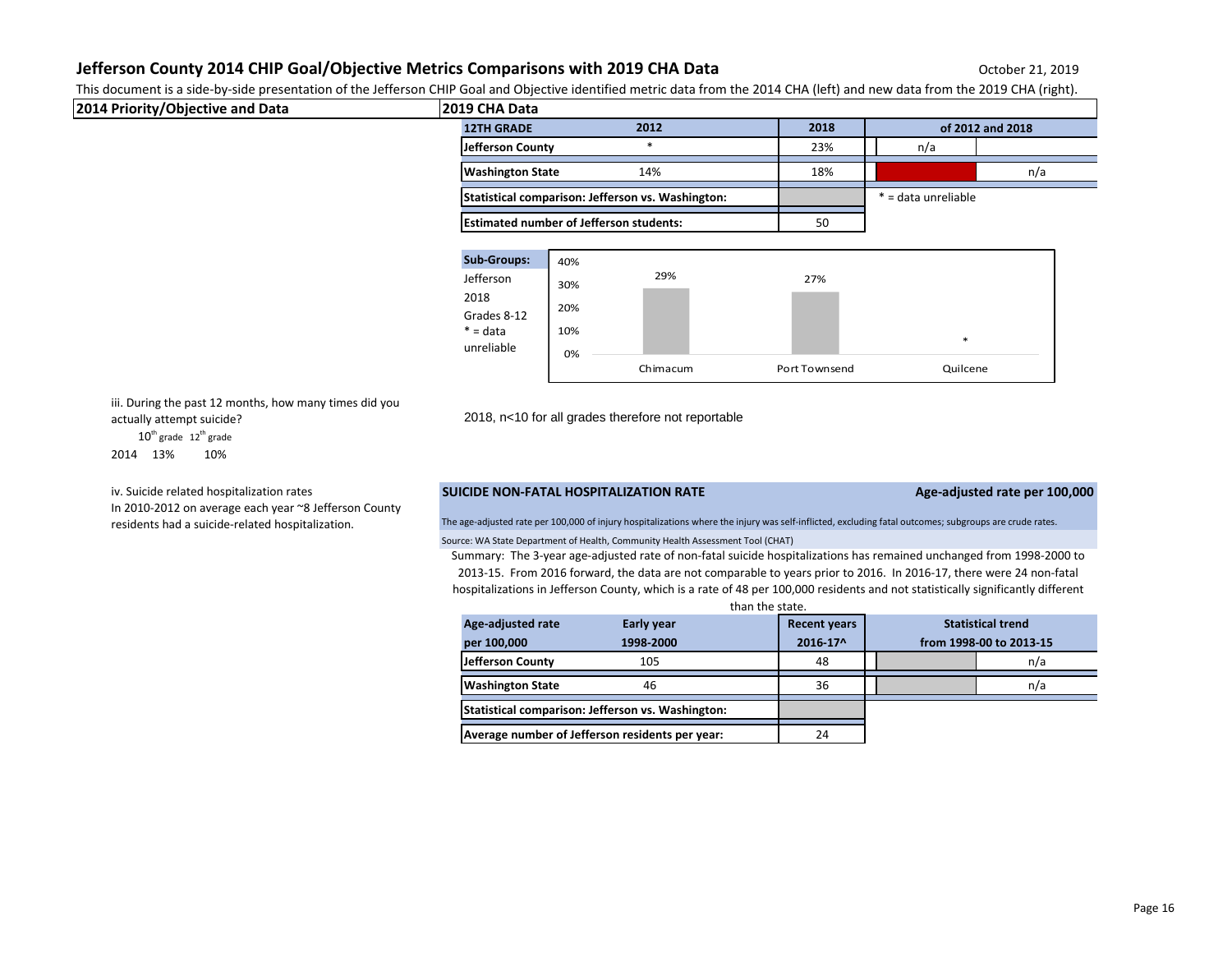This document is a side-by-side presentation of the Jefferson CHIP Goal and Objective identified metric data from the 2014 CHA (left) and new data from the 2019 CHA (right).



**^ IMPORTANT DISCLAIMERS:** To handle the mid-year code conversion from International Classification of Disease (ICD) version 9 to 10, the 2015 Hospitalization data is comprised of 2015 Washington Hospitalization data for the first 9 months, and 2014 Washington Hospitalization data for the last 3 months. In addition, the data for 2015 and previous years are not directly comparable to the data from 2016 and subsequent years; a statistical analysis of the trend over time is not appropriate.

<5 Jefferson County residents committed suicide each year between 2010 and 2012.

### v. Suicides committed **SUICIDE DEATH RATE Age-adjusted rate per 100,000**

The age-adjusted rate per 100,000 of self-inflicted injury deaths; subgroups are crude rates.

Source: WA State Department of Health, Community Health Assessment Tool (CHAT)

Summary: On average, there were 10 Jefferson County resident suicides each year from 2013 to 2017. The age-adjusted mortality rate for suicide in Jefferson County is higher than the state.

| Age-adjusted rate<br>per 100,000                                       |                                                                     | <b>Early years</b><br>1998-02                     | <b>Recent years</b><br>2013-17 |                      | <b>Statistical</b><br>trend since 1998-02 |
|------------------------------------------------------------------------|---------------------------------------------------------------------|---------------------------------------------------|--------------------------------|----------------------|-------------------------------------------|
| Jefferson County                                                       |                                                                     | 11                                                | 30                             |                      | n/a                                       |
| <b>Washington State</b>                                                |                                                                     | 13                                                | 15                             |                      | n/a                                       |
|                                                                        |                                                                     | Statistical comparison: Jefferson vs. Washington: |                                |                      |                                           |
|                                                                        |                                                                     | Average number of Jefferson residents per year:   | 10                             |                      |                                           |
| <b>Sub-Groups:</b><br>Jefferson<br>2013-17<br>$* = data$<br>unreliable | 50<br>100,000<br>40<br>30<br>per<br>20<br>Rate<br>10<br>$\mathbf 0$ | 40<br>Port Townsend area                          | $\ast$<br>Jefferson tri-area   | *<br>Jefferson South |                                           |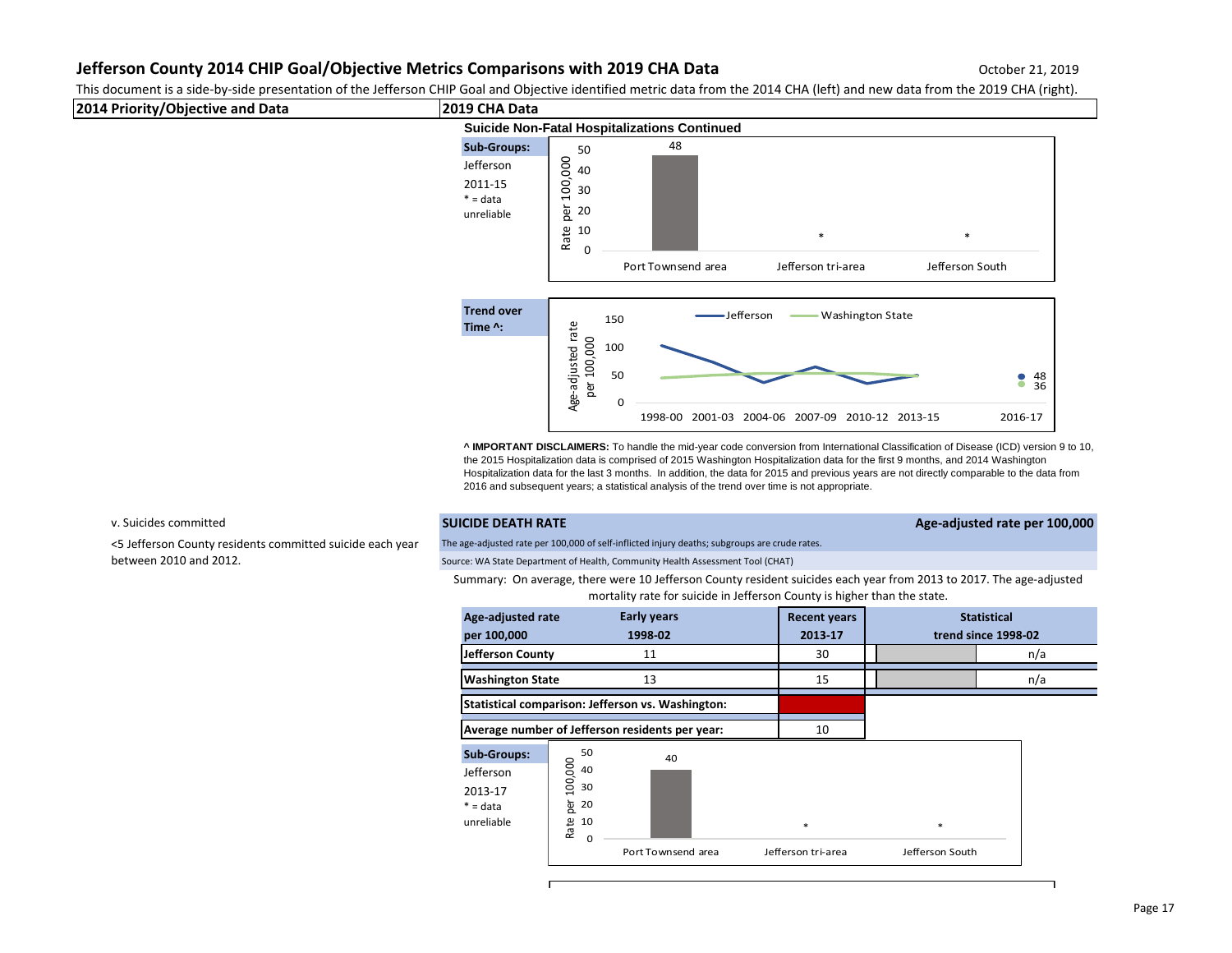This document is a side-by-side presentation of the Jefferson CHIP Goal and Objective identified metric data from the 2014 CHA (left) and new data from the 2019 CHA (right).



### **Objective 2b:**

Reduce the number of alcohol-related deaths by 50% by 2020.

#### **Metric:**

i. Alcohol related deaths

ii.Alcohol-related traffic fatalities

**Data Source:** i. WA State DOH Center for Health Statistics,

Death Certificate Database

ii. DSHS Risk and Protection Profile for Substance Abuse

Prevention in Jefferson County

#### **Current State:**

i. Age-adjusted alcohol related death (rate per 100,000)

| ٥r | Rate<br>2001-03 | 8  | 7.0  |
|----|-----------------|----|------|
|    | 2004-06         | 23 | 17.3 |
|    | 2007-09         | 19 | 13.2 |
|    | 2007-09         | 19 | 13.2 |
|    | 2010-12         | 19 | 14.4 |

## Number Rate **ALCOHOL-RELATED DEATH RATE Age-Adjusted Rate per 100,000**

The age-adjusted death rate per 100,000, where the primary and/or contributing causes were alcohol-related.

Source: WA State, Community Health Assessment Tool (CHAT)

Summary: From 2013-17, the alcohol-related death rate in Jefferson County was 9 per 100,000, which is an average of about 5 deaths per year between 2013 and 2017. This accounts for about 2% of all deaths in Jefferson County between

| 2013 and 2017.                                    |                    |                     |  |                               |
|---------------------------------------------------|--------------------|---------------------|--|-------------------------------|
| Age-Adjusted                                      | <b>Early years</b> | <b>Recent years</b> |  | <b>Statistical comparison</b> |
| Rate per 100,000                                  | 2003-07            | 2013-17             |  | of 2003-07 and 2013-17        |
| Jefferson County                                  | 15                 | 9                   |  | n/a                           |
| <b>Washington State</b>                           | 10                 | 13                  |  | n/a                           |
| Statistical comparison: Jefferson vs. Washington: |                    |                     |  |                               |
| Average number of Jefferson residents per year:   |                    |                     |  |                               |
| Percent of total deaths:                          |                    | 2%                  |  |                               |

**Alcohol-related death rate continued:**



ii. Alcohol-related traffic fatalities **ALCOHOL-RELATED TRAFFIC FATALITIES Rate per 100**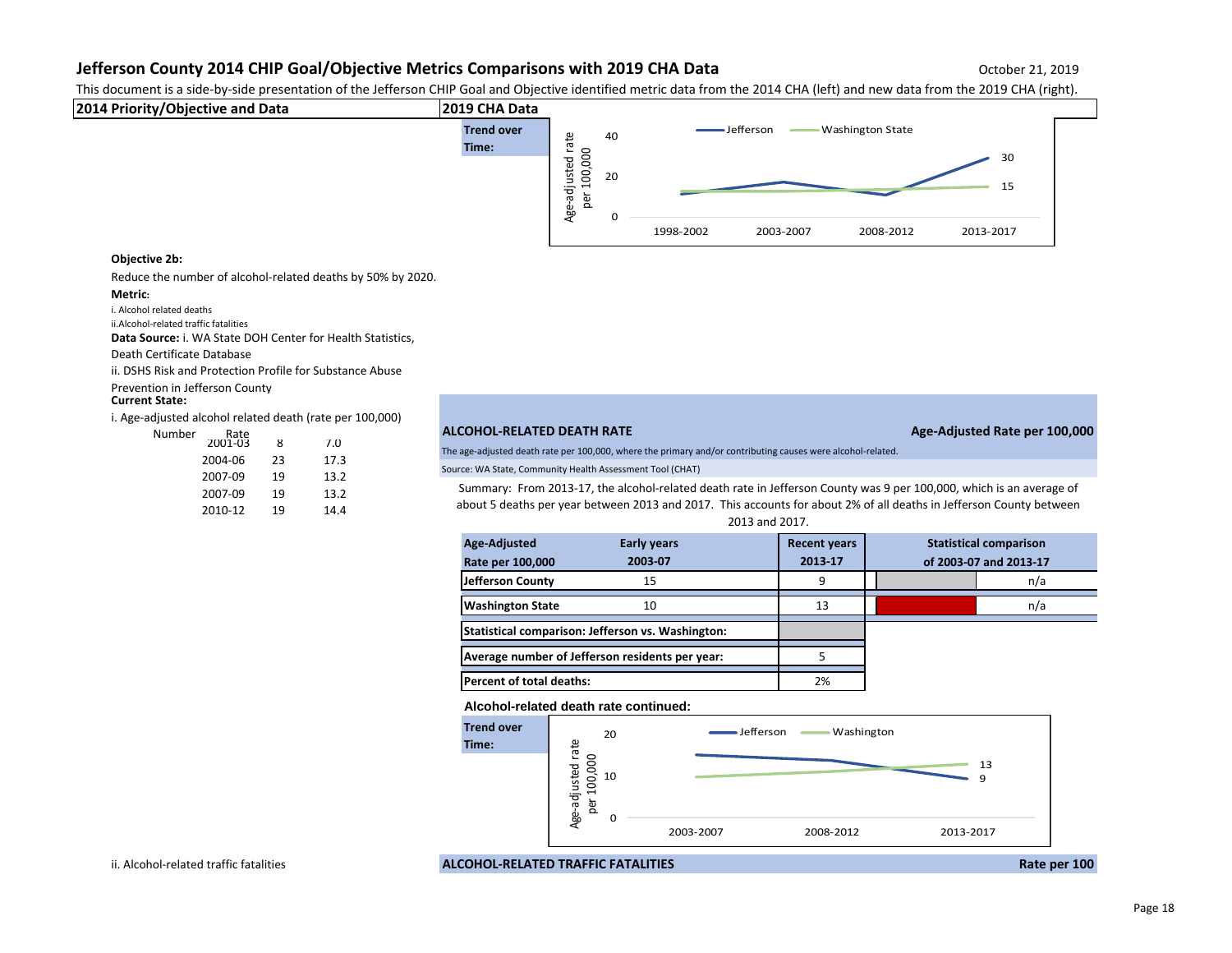## This document is a side-by-side presentation of the Jefferson CHIP Goal and Objective identified metric data from the 2014 CHA (left) and new data from the 2019 CHA (right).

| 2014 Priority/Objective and Data                                           | <b>2019 CHA Data</b>                                                                                                                                                                                                                                                |  |  |
|----------------------------------------------------------------------------|---------------------------------------------------------------------------------------------------------------------------------------------------------------------------------------------------------------------------------------------------------------------|--|--|
| Alcohol-related Total traffic Rate (%)<br>fatalities<br>traffic fatalities | The rate per 100 traffic fatalities of fatal motor vehicle collisions where the officer on the scene determined that at least one driver involved in the accident<br>had been drinking. This is not limited to the legal definition of driving under the influence. |  |  |
| 2000-02<br>31.3<br>16                                                      | Source: WA State Department of Social and Health Services Risk & Protection Profile for Substance Abuse Prevention                                                                                                                                                  |  |  |
| 2003-05<br>33.3<br>21                                                      | Summary: From 2006 to 2017, there were 13 traffic fatalities in Jefferson County where the officer on the scene reported                                                                                                                                            |  |  |
| 2006-08<br>36.8<br>19                                                      | that at least one driver had been drinking. In 2017, there were no alcohol-related fatalities in Jefferson County. The rate of                                                                                                                                      |  |  |
| 2009-11<br>11.1                                                            | alcohol-related traffic fatalities has been decreasing in Washington State from 2006 to 2017 at about 3% per year on                                                                                                                                                |  |  |
|                                                                            | $\sim$                                                                                                                                                                                                                                                              |  |  |

| average.                                          |            |                    |                    |                    |  |  |
|---------------------------------------------------|------------|--------------------|--------------------|--------------------|--|--|
| Rate per 100                                      | Early year | <b>Recent year</b> | <b>Statistical</b> |                    |  |  |
| <b>Traffic Fatalities</b>                         | 2006       | 2017               |                    | trend since 2006   |  |  |
| <b>Jefferson County</b>                           | 0          | 0                  |                    | n/a                |  |  |
| <b>Washington State</b>                           | 40         | 32                 |                    | Annual change: -3% |  |  |
| Statistical comparison: Jefferson vs. Washington: |            |                    |                    |                    |  |  |

**Number of Jefferson County residents:** 0



### **Objective 2c:**

Reduce the number of drug-related deaths by 75% by 2020.

**Metric:** i. Drug-related deaths

**Data source:** WA State DOH Center for Health Statistics,

i. Age-adjusted drug related death (rate per 100,000) *when drugs are the primary cause of death*

|         | Number | Rate |  |
|---------|--------|------|--|
| 2001-03 | 7      | 9.5  |  |
| 2004-06 | 14     | 15.7 |  |
| 2007-09 | 20     | 24.5 |  |
| 2010-12 | 17     | 17.2 |  |

## ii. Opiate-related deaths **DRUG OVERDOSE DEATH RATE Age-Adjusted Rate per 100,000**

Death Certificate Database The age-adjusted death rate per 100,000, where the primary and/or contributing causes were drug-related; excludes alcohol, tobacco and marijuana.

**Current state: Current state: Source: WA State, Community Health Assessment Tool (CHAT)** 

Summary: From 2013-17, the drug overdose death rate in Jefferson was 14 per 100,000. This is an average of 5 deaths to Jefferson residents every year from 2013 to 2017, or about 1% of all deaths during this time.

| <b>Early years</b><br>Age-Adjusted<br>2003-07<br>Rate per 100,000 | <b>Recent years</b><br>2013-17 | Statistical<br>comparison<br>of 2003-07 and<br>2013-17 |     |
|-------------------------------------------------------------------|--------------------------------|--------------------------------------------------------|-----|
| <b>Jefferson County</b><br>18                                     | 14                             |                                                        | n/a |
| <b>Washington State</b><br>13                                     | 14                             |                                                        | n/a |
| Statistical comparison: Jefferson vs. Washington:                 |                                |                                                        |     |
| Average number of Jefferson residents per year:                   | 5                              |                                                        |     |
| Percent of total deaths:                                          | 1%                             |                                                        |     |

#### **Drug overdose death rate continued**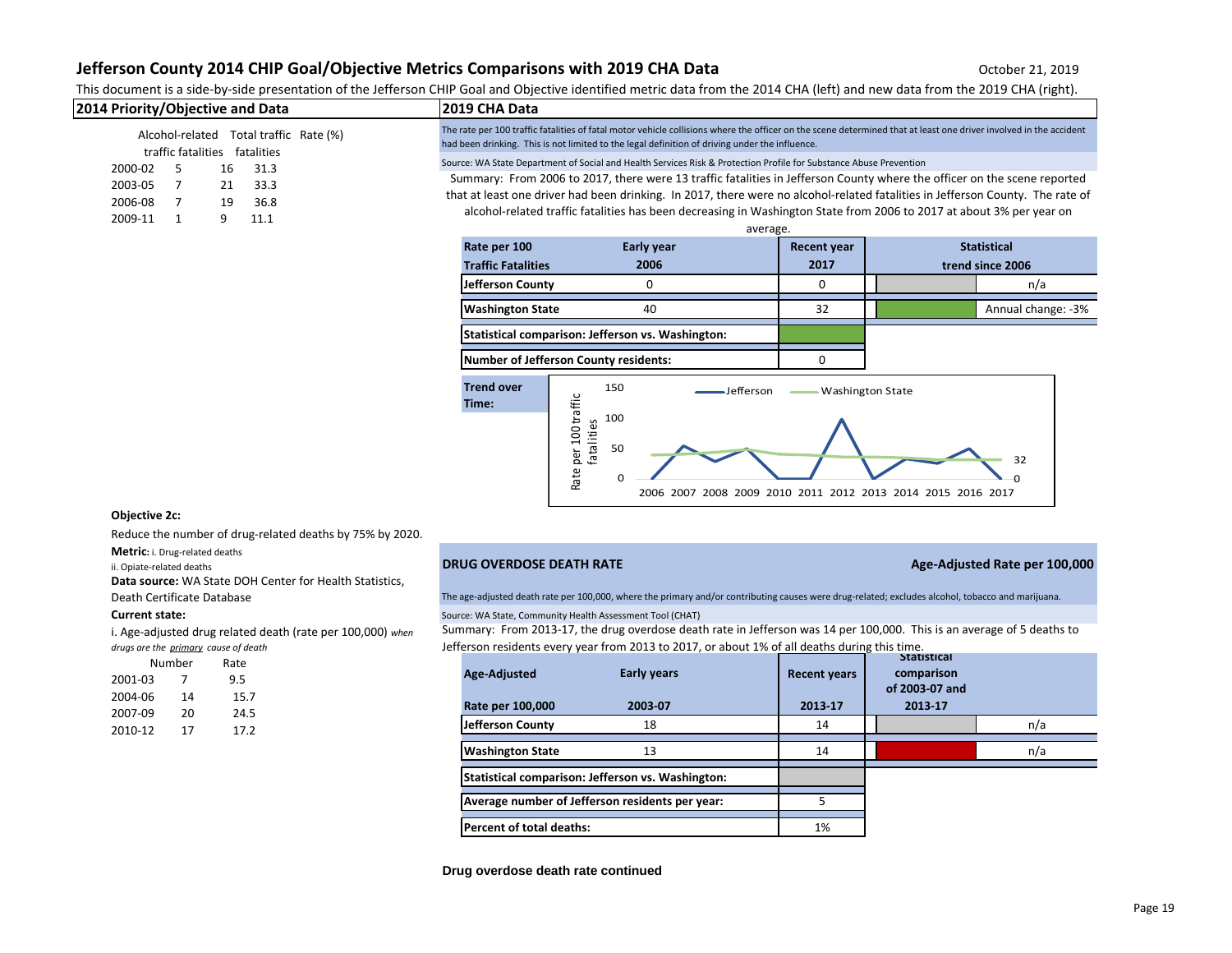This document is a side-by-side presentation of the Jefferson CHIP Goal and Objective identified metric data from the 2014 CHA (left) and new data from the 2019 CHA (right).



ii. Age-adjusted opiate related death (rate per 100,000) *when opiates are included as the underlying or contributing cause of death*

|         | Number | Rate |
|---------|--------|------|
| 2001-03 | 5      | 6.8  |
| 2004-06 | 12     | 14.1 |
| 2007-09 | 17     | 22.1 |
| 2010-12 | 15     | 16.3 |

|         | Number | Rate | <b>OPIOID OVERDOSE DEATH RATE</b>                                                                                  | Age-Adjusted Rate per 100,000 |
|---------|--------|------|--------------------------------------------------------------------------------------------------------------------|-------------------------------|
| 2001-03 |        | 6.8  | The age-adjusted death rate per 100,000, where the primary and/or contributing causes were opioid-related.         |                               |
| 2004-06 |        | 14.1 |                                                                                                                    |                               |
| 2007-09 |        | 22.1 | Source: WA State, Community Health Assessment Tool (CHAT)                                                          |                               |
| 2010-12 |        |      | Summary: From 2013-17, the opioid overdose death rate in Jefferson County was 8 per 100,000, about the same as the |                               |

state. This accounted for about 3 deaths to Jefferson residents each year from 2013 to 2017.

| <b>Early years</b><br>Age-Adjusted                |         | <b>Recent years</b> |                        |  | <b>Statistical comparison</b> |
|---------------------------------------------------|---------|---------------------|------------------------|--|-------------------------------|
| <b>Rate per 100,000</b>                           | 2003-07 | 2013-17             | of 2003-07 and 2013-17 |  |                               |
| Jefferson County                                  | 16      | 8                   |                        |  | n/a                           |
| <b>Washington State</b>                           | 9       | 9                   |                        |  | n/a                           |
| Statistical comparison: Jefferson vs. Washington: |         |                     |                        |  |                               |
| Average number of Jefferson residents per year:   |         |                     |                        |  |                               |

## **Opioid overdose death rate continued:**

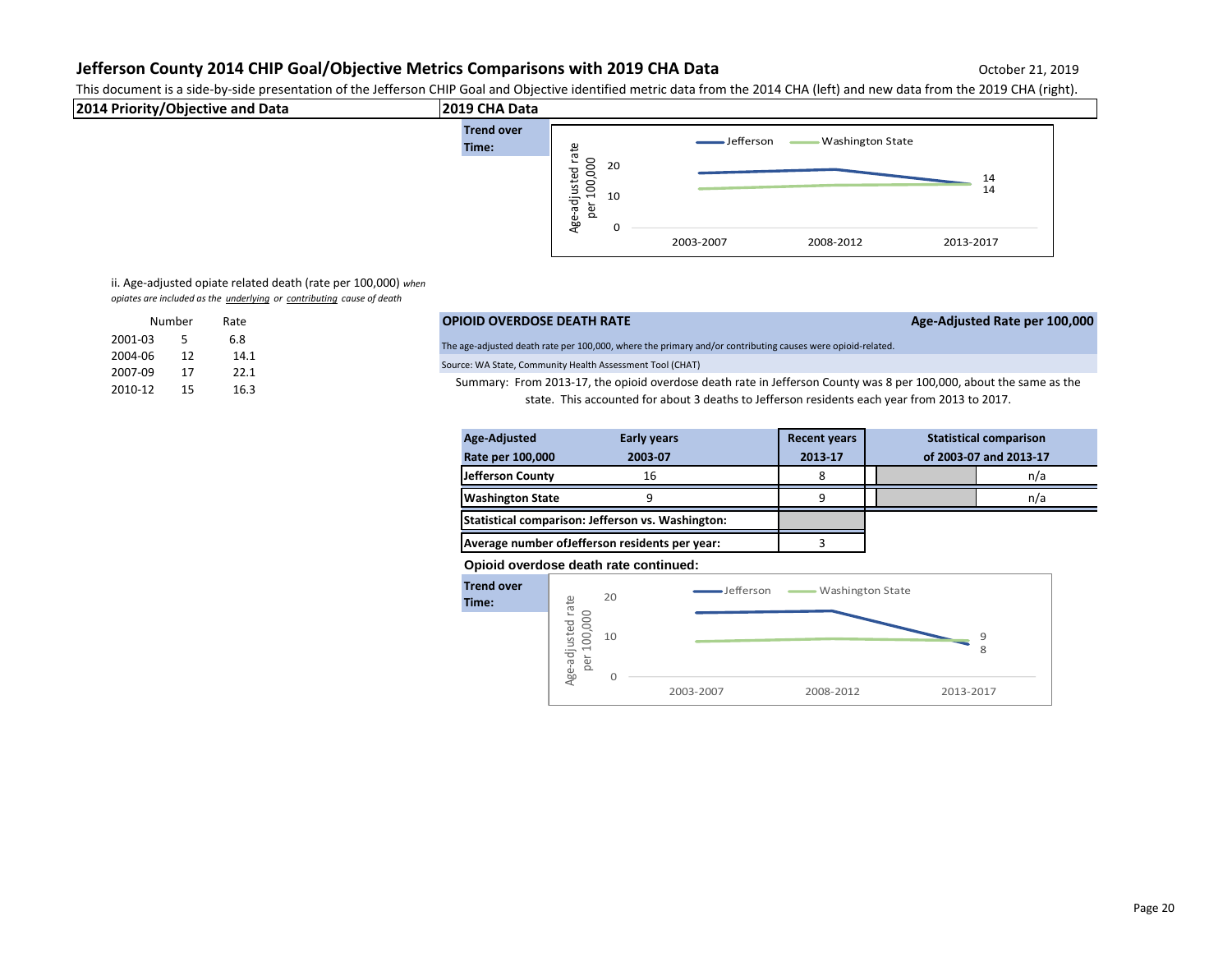This document is a side-by-side presentation of the Jefferson CHIP Goal and Objective identified metric data from the 2014 CHA (left) and new data from the 2019 CHA (right).

|  | 2014 Priority<br>Objective and Data | 12019 CHA Data |
|--|-------------------------------------|----------------|
|  |                                     |                |

## **Objective 3a:**

Reduce the number of youth reporting depression by 50%. **Metric:** School age children answering yes to the question "During the past 12 months, did you ever feel so sad or hopeless almost every day for two weeks or more in a row that you stopped doing some usual activities?"

**Data Source: Healthy Youth Survey 2014** Source: Healthy Youth Survey

**Current State:** Jefferson County

|      |          | 8th Grade 10th Grade 12th Grade |                                   |
|------|----------|---------------------------------|-----------------------------------|
| 2006 | 27%      | 30%                             | 23%                               |
| 2008 | 20%      | 25%                             | 29%                               |
| 2010 |          | 31% 30% 20%                     |                                   |
| 2012 | 25%      | 35%                             | 32%                               |
|      |          |                                 | WA: 8th Grade 10th Grade 12th Gra |
| 2006 | 25%      | 29%                             | 29%                               |
| 2008 |          | 24% 30%                         | 29%                               |
|      | 2010 25% |                                 | 30%  28%                          |
| 2012 | - 26%    | 31%                             | 30%                               |

**YOUTH REPORT DEPRESSIVE FEELINGS Percentage**

The percentage of students who report feeling so sad or hopeless for two or more weeks in a row that they stopped doing their usual activities at least once during the past year.

Summary: From 2012 to 2018, the percentage of students reporting depressive feelings has increased dramatically in all grades in Jefferson County and in Washington State, but in 2018 Jefferson has higher percentages of 8th and 10th graders reporting depressive feelings than Washington. In 2018, about half of all Jefferson students reported having had depressive

feelings in the past year. A lower percentage of students in grades 8-12 in Quilcene School District reported having depressive feelings than in Port Townsend or Chimacum.

| 2008 | 20%                                                                   | 25% | 29% | <b>Early year</b><br>Percentage                   |      | <b>Recent year</b> |     | <b>Statistical comparison</b> |
|------|-----------------------------------------------------------------------|-----|-----|---------------------------------------------------|------|--------------------|-----|-------------------------------|
| 2010 | 31%                                                                   | 30% | 20% | <b>8TH GRADE</b>                                  | 2012 | 2018               |     | of 2012 and 2018              |
| 2012 | 25%                                                                   | 35% | 32% | Jefferson County                                  | 25%  | 42%                |     | n/a                           |
|      | WA: 8th Grade 10th Grade 12th Grade<br>26%<br><b>Washington State</b> |     |     |                                                   | 32%  |                    | n/a |                               |
| 2006 | 25%                                                                   | 29% | 29% | Statistical comparison: Jefferson vs. Washington: |      |                    |     |                               |
| 2008 | 24%                                                                   | 30% | 29% | <b>Estimated number of Jefferson students:</b>    |      | 94                 |     |                               |

| 2012 | 26%<br>31% | 30% | Percentage              | <b>Early year</b>                                                                                   |      |                  | <b>Statistical comparison</b> |
|------|------------|-----|-------------------------|-----------------------------------------------------------------------------------------------------|------|------------------|-------------------------------|
|      |            |     | <b>10TH GRADE</b>       | 2012                                                                                                | 2018 | of 2012 and 2018 |                               |
|      |            |     | Jefferson County        | 35%                                                                                                 | 51%  |                  | n/a                           |
|      |            |     | <b>Washington State</b> | 31%                                                                                                 | 40%  |                  | n/a                           |
|      |            |     |                         | Statistical comparison: Jefferson vs. Washington:<br><b>Estimated number of Jefferson students:</b> |      |                  |                               |
|      |            |     |                         |                                                                                                     |      |                  |                               |

| Early year<br>Percentage                          |      | <b>Recent year</b> |                  | <b>Statistical comparison</b> |
|---------------------------------------------------|------|--------------------|------------------|-------------------------------|
| <b>12TH GRADE</b>                                 | 2012 | 2018               | of 2012 and 2018 |                               |
| Jefferson County                                  | 32%  | 49%                |                  | n/a                           |
| <b>Washington State</b>                           | 30%  | 41%                |                  | n/a                           |
| Statistical comparison: Jefferson vs. Washington: |      |                    |                  |                               |

**Estimated number of Jefferson students:** 106

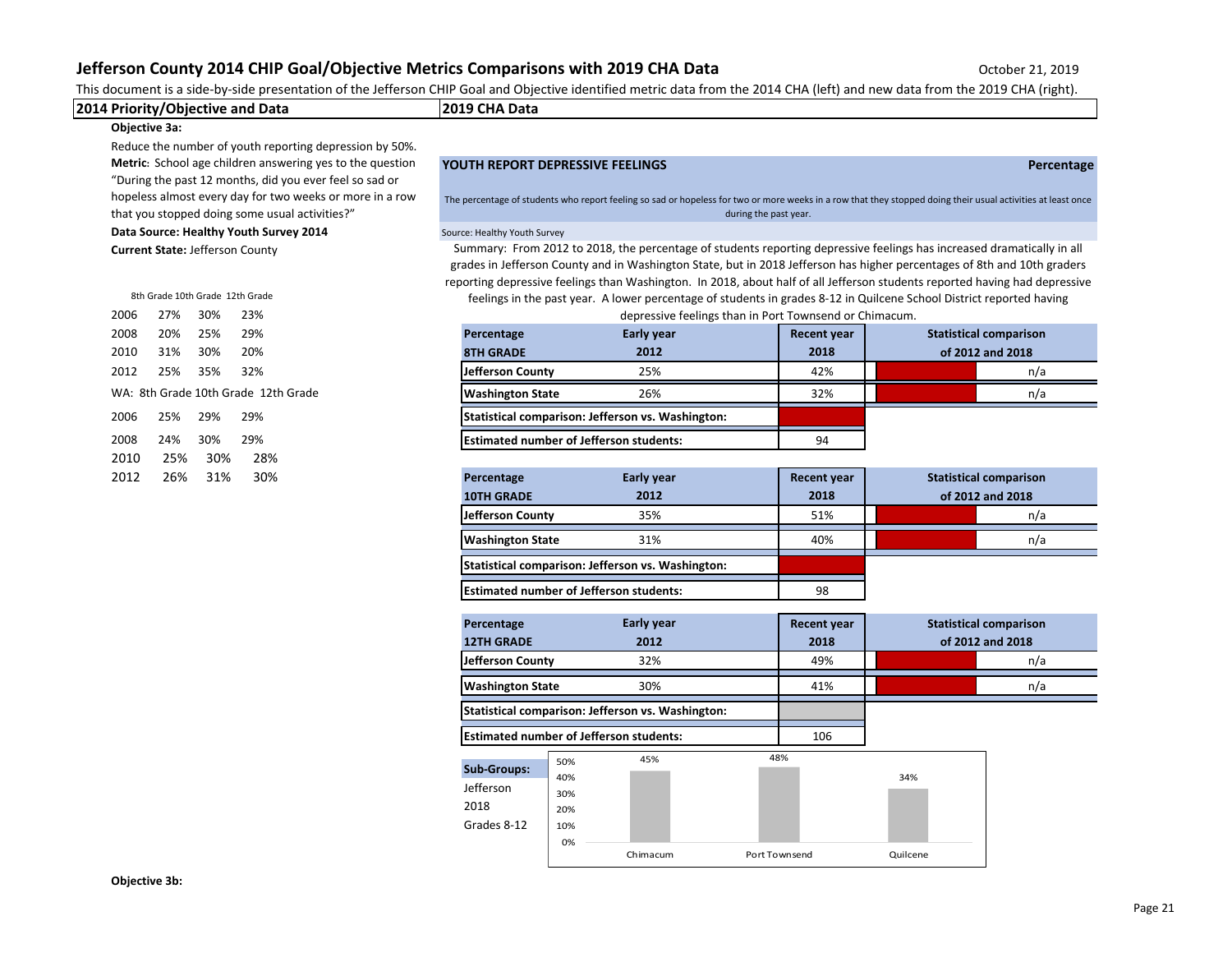This document is a side-by-side presentation of the Jefferson CHIP Goal and Objective identified metric data from the 2014 CHA (left) and new data from the 2019 CHA (right).

| 2014 Priority/Objective and Data                              | 2019 CHA Data                        |                                                                                                                     |                     |                               |                       |
|---------------------------------------------------------------|--------------------------------------|---------------------------------------------------------------------------------------------------------------------|---------------------|-------------------------------|-----------------------|
| Decrease the number of adults reporting 14 or more poor       |                                      |                                                                                                                     |                     |                               |                       |
| mental health days in the past 30 days by 50%.                | <b>ADULTS REPORT MENTAL DISTRESS</b> |                                                                                                                     |                     |                               | Percentage            |
| <b>Metric:</b>                                                |                                      | Adults report 14 or more poor mental health days in past month.                                                     |                     |                               |                       |
| Adults reporting 14 or more mental health days in the past 30 |                                      |                                                                                                                     |                     |                               |                       |
| days.                                                         |                                      | Source: Behavioral Risk Factor Surveillance System (BRFSS)                                                          |                     |                               |                       |
| Data source:                                                  |                                      | Summary: From 2013 to 2017, over 1 in 10 Jefferson County adults (12%) reported having 14 or more days with poor    |                     |                               |                       |
| <b>BRFSS</b>                                                  |                                      | mental health in the past month. Even over a 5-year period, only the Port Townsend area had large enough numbers of |                     |                               |                       |
| Current state:                                                |                                      | survey respondents reporting poor mental health to produce a reliable estimate at the subcounty level.              |                     |                               |                       |
| WA State: 12%                                                 | Percentage                           | <b>Early years</b>                                                                                                  | <b>Recent years</b> | <b>Statistical comparison</b> |                       |
| Jefferson County: 10%                                         |                                      | 2012-14                                                                                                             | 2015-17             |                               | of 2012-14 to 2015-17 |
|                                                               | Jefferson County                     | 13%                                                                                                                 | 12%                 |                               | n/a                   |
|                                                               | <b>Washington State</b>              | 11%                                                                                                                 | 12%                 |                               | n/a                   |
|                                                               |                                      | Statistical comparison: Jefferson vs. Washington:                                                                   |                     |                               |                       |
|                                                               |                                      | Estimated number of Jefferson residents per year:                                                                   | 1,091               |                               |                       |
|                                                               |                                      |                                                                                                                     |                     |                               |                       |
|                                                               | <b>Sub-Groups:</b>                   | 15%<br>13%                                                                                                          |                     |                               |                       |
|                                                               | Jefferson                            |                                                                                                                     |                     |                               |                       |
|                                                               | 2013-17                              | 10%                                                                                                                 |                     |                               |                       |

#### **Access**

### **Objective 1a**:

Decrease % of **adults** who did not get medical care due to cost

**Metric:** % of adults self-reporting not getting medical care due

**Data Source:** BRFSS

Current State: 14%, BRFSS 2011-12

## by 75% by 2020. **ADULTS REPORT HAVING A PERSONAL DOCTOR OR HEALTH CARE PROVIDER Percentage**

to cost. Source: Behavioral Risk Factor Surveillance System (BRFSS)

0%

5%

 $* = data$ unreliable

Summary: From 2015-17, approximately 4 out of 5 Jefferson residents reported having a personal doctor, unchanged from 2012-14 and about the same as the state.

Port Townsend area Jefferson tri-area Jefferson South

\* \*

| Percentage                                         | <b>Early years</b> | <b>Recent years</b> | <b>Statistical comparison</b> |
|----------------------------------------------------|--------------------|---------------------|-------------------------------|
|                                                    | 2012-14            | 2015-17             | of 2012-14 to 2015-17         |
| Jefferson County                                   | 83%                | 80%                 | n/a                           |
| <b>Washington State</b>                            | 74%                | 76%                 | n/a                           |
| Statistical comparison: Jefferson vs. Washington:  |                    |                     |                               |
| Estimated number of Jefferson residents each year: | 21.191             |                     |                               |

**Adults report having a personal health care provider continued:**

**Sub-Groups:**  $\mathbf{S}^{2}$ 100%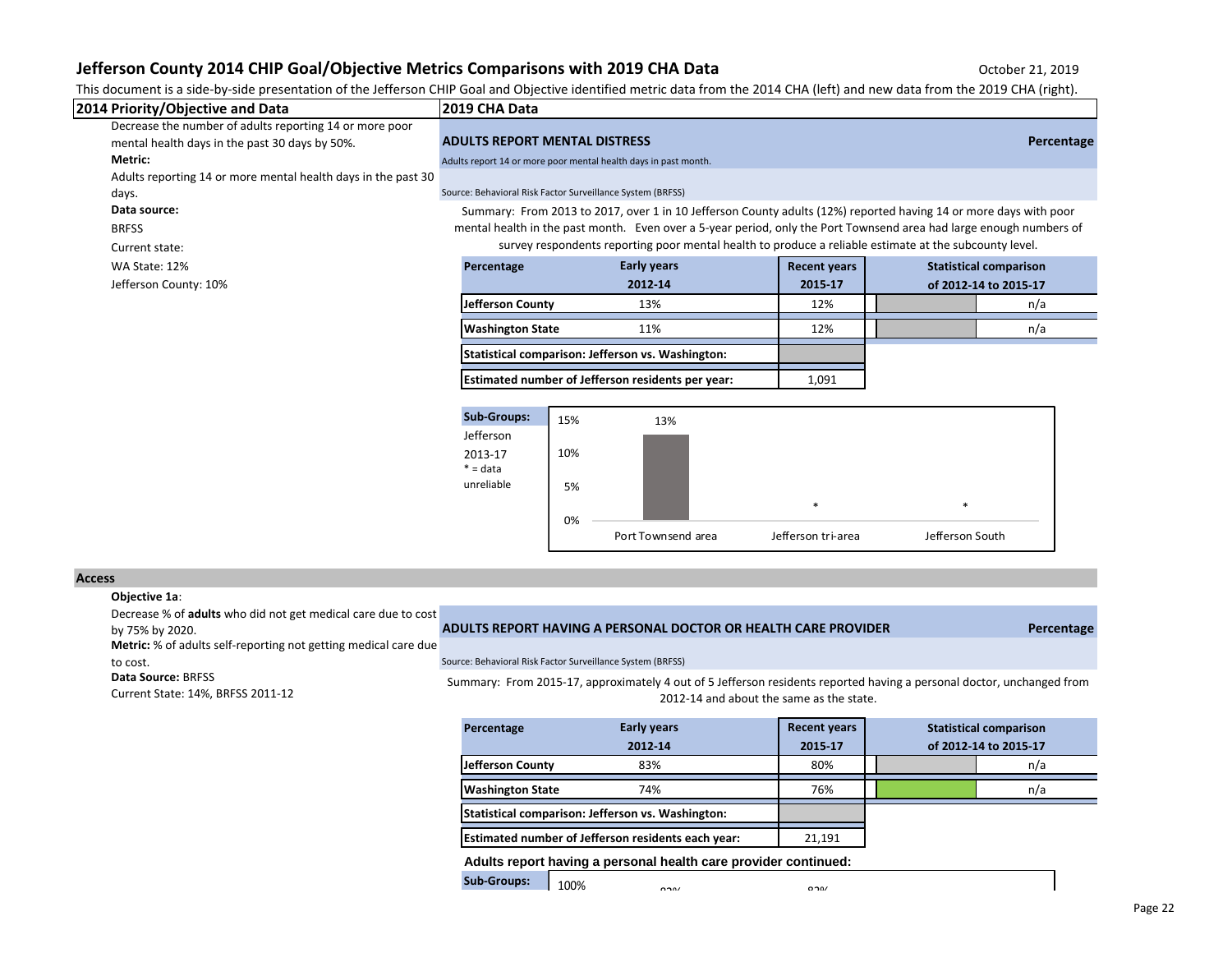This document is a side-by-side presentation of the Jefferson CHIP Goal and Objective identified metric data from the 2014 CHA (left) and new data from the 2019 CHA (right).



## **Objective 1b:**

Decrease the percentage of **low income adults** who did not NOT IN THE CHA get medical care due to cost to 10% by 2020

**Metric**: % of adults self-reporting not getting medical care due to cost who currently make less than \$25000 per year

#### **Data Source**: BRFSS

**Current State**: 22.8% in 2007-09 (most recent data with large enough n for subgroup analysis)

Increase the % of women receiving Pre-natal care in the first

## **Objective 1c:**

 Reduce the number of patients sent to collections at Jefferson Healthcare by 50% from 168 to 84 per month by 2020. This number might be adjusted if volumes change significantly NOT IN THE CHA **Metric** : monthly count of patients sent to collections by Jefferson Healthcare **Data Source:** Collection list **Current State:** 168/month

**Objective 1c: No Metric**

## **Objective 1d: PRENATAL CARE ACCESS IN FIRST TRIMESTER Percentage**

trimester from 75% to 90% by 2020 Source: WA State, Community Health Assessment Tool (CHAT)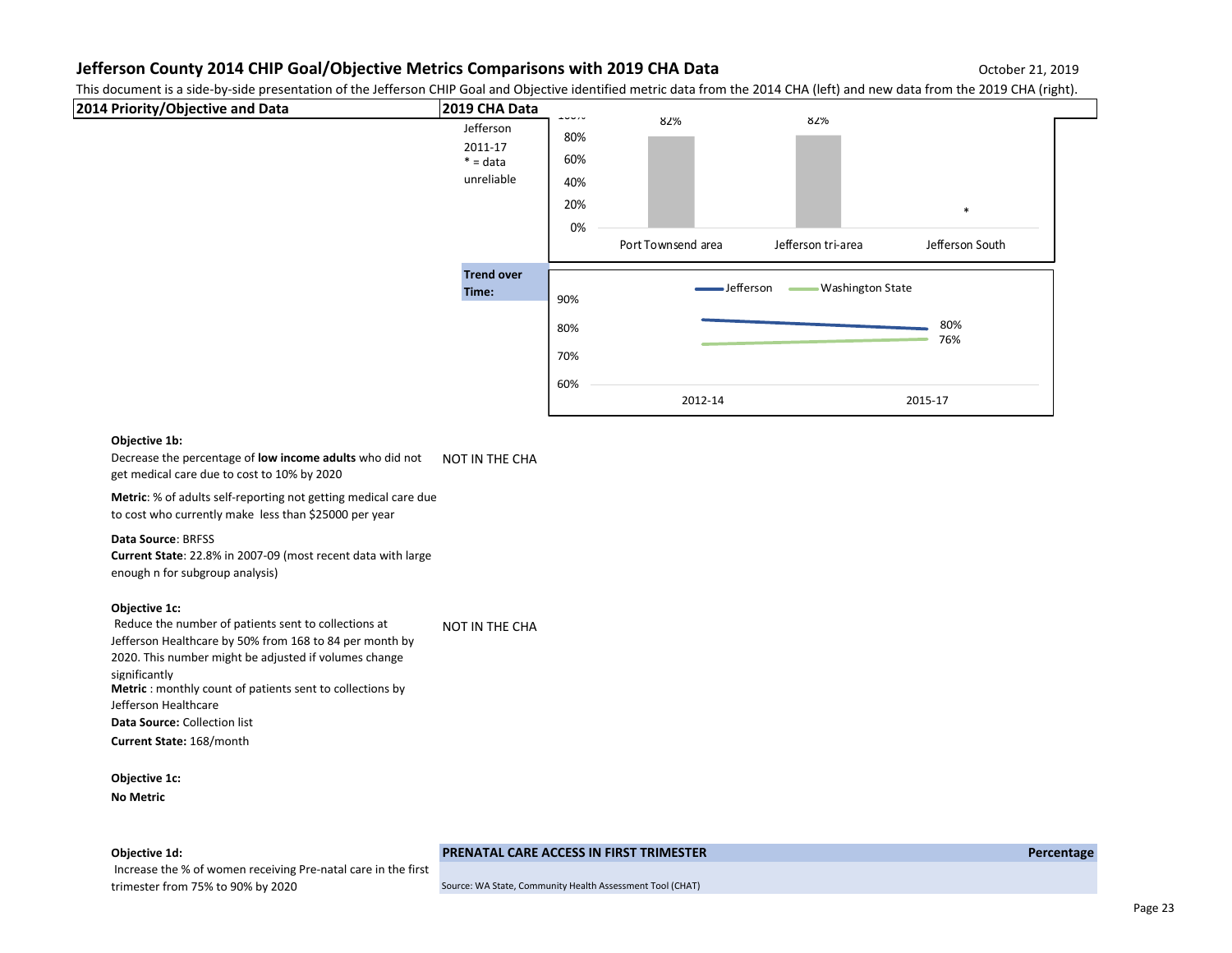This document is a side-by-side presentation of the Jefferson CHIP Goal and Objective identified metric data from the 2014 CHA (left) and new data from the 2019 CHA (right).

### **2014 Priority/Objective and Data 2019 CHA Data**

**Metric** : % of women receiving pre-natal care in the first trimester

Summary: More than 3 out of every 4 pregnant women in Jefferson County (79%) started prenatal care in the first trimester in 2017. There has been no change from 2000 to 2017 in the percentage, and it is similar in all sub-county areas.

**Data Source:** Center for Health statistics, Birth Certifications. Accessed in CHAT (Community Health Assessment Tool)

## **Current State:**

| Percentage                                           | Early year |      | <b>Recent year</b> | <b>Statistical</b> |                  |
|------------------------------------------------------|------------|------|--------------------|--------------------|------------------|
|                                                      | 2000       | 2010 | 2017               |                    | trend since 2000 |
| Jefferson County                                     | 77%        | 79%  | 79%                |                    | n/a              |
| <b>Washington State</b>                              | 83%        | 80%  | 81%                |                    | n/a              |
| Statistical comparison: Jefferson vs. Washington:    |            |      |                    |                    |                  |
| <b>Estimated number of Jefferson pregnant women:</b> |            |      | 128                |                    |                  |

#### **Prenatal care access in first trimester continued:**





### **Objective 1e:**

Increase the number of providers who are trained in preconception counseling by 50% by 2020 Metric : Number of providers trained in pre-conception counseling

**Data Source:** Provider survey **Current State:** Currently being evaluated

#### **Objective 1f:**

NOT IN THE CHA

NOT IN THE CHA

100% of youth (aged 10-18) are exposed to human growth and development education by 2020 Metric : Number of human growth and development classes provided annually to school districts **Data Source:** JCPH **Current State:** TBD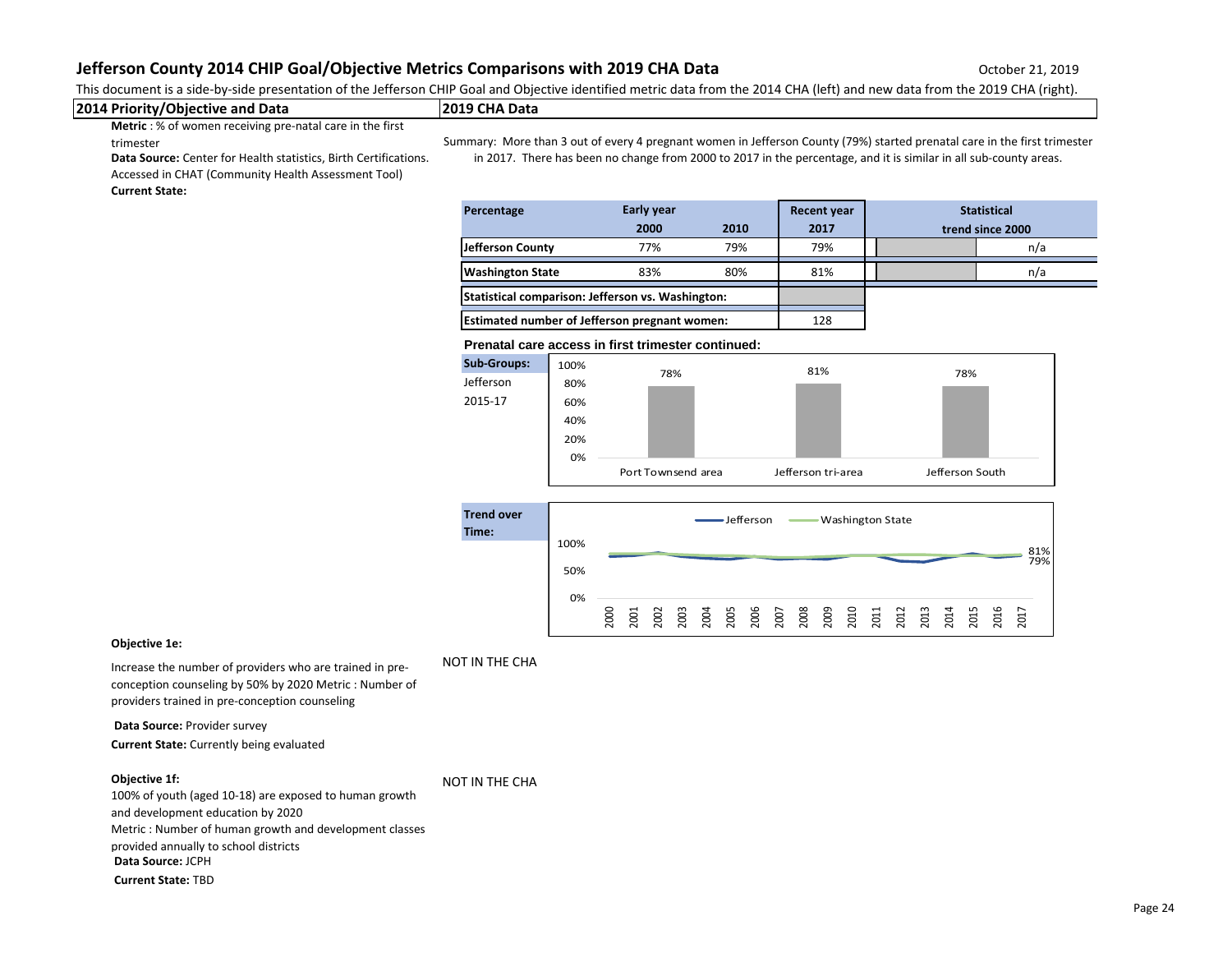This document is a side-by-side presentation of the Jefferson CHIP Goal and Objective identified metric data from the 2014 CHA (left) and new data from the 2019 CHA (right).

| 2014 Priority/Objective and Data                                                                                                                                                                                                                                                                                                                                                                                                                                                            | 2019 CHA Data                                                                                                                                                                                                                                                                                                                       |
|---------------------------------------------------------------------------------------------------------------------------------------------------------------------------------------------------------------------------------------------------------------------------------------------------------------------------------------------------------------------------------------------------------------------------------------------------------------------------------------------|-------------------------------------------------------------------------------------------------------------------------------------------------------------------------------------------------------------------------------------------------------------------------------------------------------------------------------------|
| Objective 1g:                                                                                                                                                                                                                                                                                                                                                                                                                                                                               |                                                                                                                                                                                                                                                                                                                                     |
| We should make this something about Title X Reproductive<br>Services in Jefferson County. I bet JCPH can find something off<br>the LCICN maps to try to improve here.                                                                                                                                                                                                                                                                                                                       | <b>NOT IN THE CHA</b>                                                                                                                                                                                                                                                                                                               |
| Objective 1h: 100% of people in Jefferson County are able to<br>receive community based home services when needed that<br>enable them to safely stay at home by 2020<br>Metric: Unmet care needs for residents of Jefferson County<br>(need help and do not have any help currently)<br>Heavy Yard or Home Chores 23%<br>Planning Long Term Care 13%<br>Housekeeping 12%<br>Bill Paying & Finances 5%<br>Personal Care 3%<br>Shopping 3%<br>Meal Prep 3%<br><b>Medication Management 2%</b> | <b>NOT IN THE CHA</b>                                                                                                                                                                                                                                                                                                               |
| <b>Objective 2a:</b>                                                                                                                                                                                                                                                                                                                                                                                                                                                                        |                                                                                                                                                                                                                                                                                                                                     |
| Increase percentage of Jefferson Co. residents who are                                                                                                                                                                                                                                                                                                                                                                                                                                      | <b>ADULTS ADEQUATELY INSURED</b><br>Percentage                                                                                                                                                                                                                                                                                      |
| adequately insured to 90% by 2020 using the calculated %                                                                                                                                                                                                                                                                                                                                                                                                                                    | The percentage of adults who report they have health insurance and have not been limited in seeing a doctor because of cost.                                                                                                                                                                                                        |
| from the community health assessment                                                                                                                                                                                                                                                                                                                                                                                                                                                        | Source: Behavioral Risk Factor Surveillance System (BRFSS)                                                                                                                                                                                                                                                                          |
| <b>Metric 1:</b> % Adults aged $18 - 64$ adequately insured<br>Data Source: BRFSS 2010 - 2012<br><b>Current State: 79%</b>                                                                                                                                                                                                                                                                                                                                                                  | Summary: From 2015 to 2017, the proportion of insured adults in Jefferson County who said they had not been limited in<br>seeing a doctor because of cost was 82%, the same as Washington State. There has been no change from 2012-14 to 2015-<br>17 and there is very little difference across geographic areas within Jefferson. |

| Percentage                                      |                                 | <b>Early years</b><br>2012-14                     | <b>Recent years</b><br>2015-17 |                 | <b>Statistical comparison</b><br>of 2012-14 to 2015-17 |
|-------------------------------------------------|---------------------------------|---------------------------------------------------|--------------------------------|-----------------|--------------------------------------------------------|
| Jefferson County                                |                                 | 82%                                               | 82%                            |                 | n/a                                                    |
| <b>Washington State</b>                         |                                 | 77%                                               | 82%                            |                 | n/a                                                    |
|                                                 |                                 | Statistical comparison: Jefferson vs. Washington: |                                |                 |                                                        |
| <b>Estimated number of Jefferson residents:</b> |                                 |                                                   | 22,286                         |                 |                                                        |
| <b>Sub-Groups:</b><br>Jefferson<br>2015-17      | 90%<br>80%<br>70%<br>60%<br>50% | 82%                                               | 83%                            | 84%             |                                                        |
|                                                 |                                 | Port Townsend area                                | Jefferson tri-area             | Jefferson South |                                                        |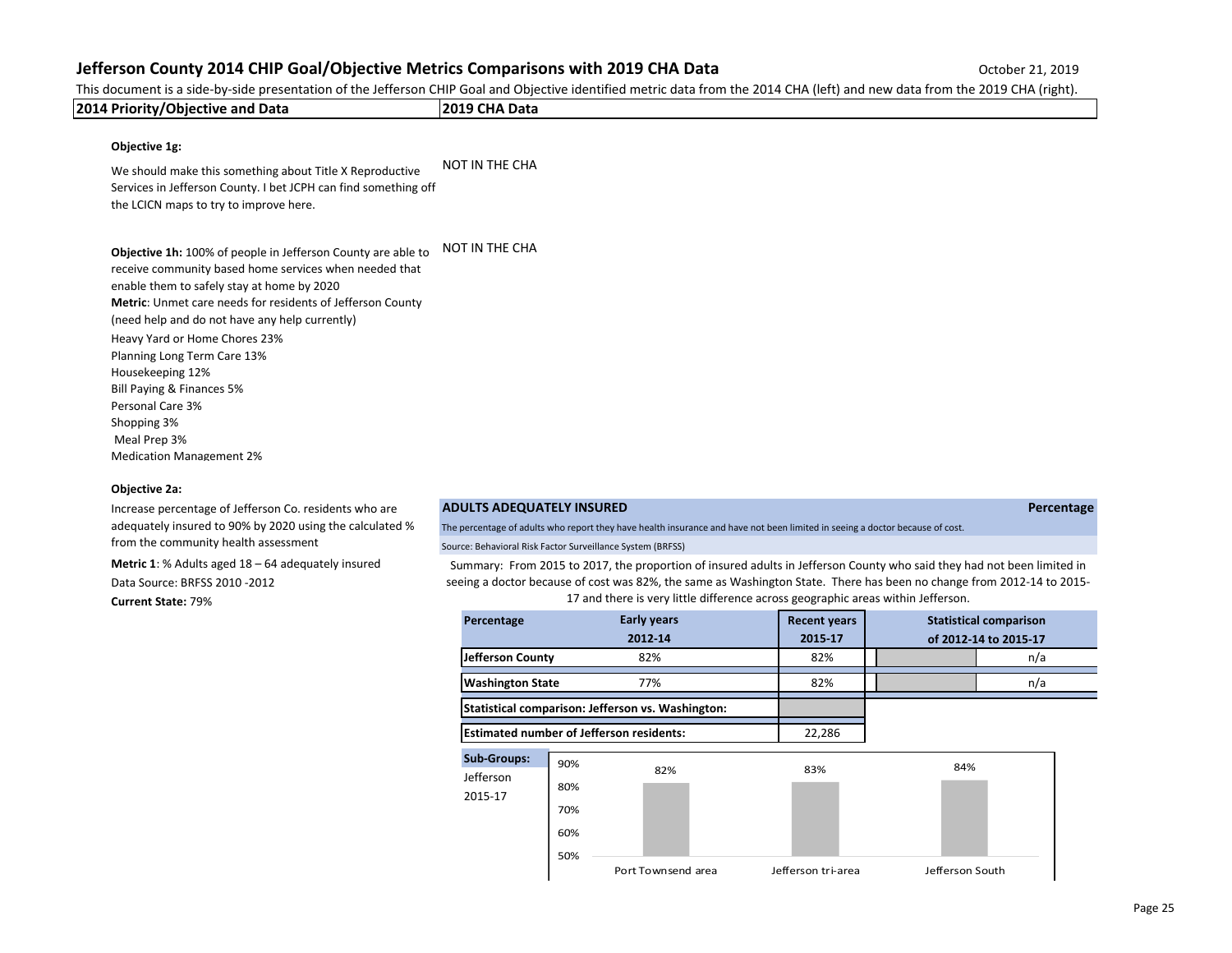This document is a side-by-side presentation of the Jefferson CHIP Goal and Objective identified metric data from the 2014 CHA (left) and new data from the 2019 CHA (right). 50%



**Metric 2:** 100% of Children who qualify for Washington Apple Health are enrolled in Apple Health by 2020. **CHILDREN ENROLLED IN APPLE HEALTH\* Percentage**

Current State: 78% in 2011

Data Source: HCA The percentage of children under age 18 who are enrolled in Apple Health out of the total population of kids age 17 or younger.

Source: Health Care Authority, Healthier Washington Dashboard, Analytics Research & Measurement (ARM) Dashboard Suite, Washington State Medicaid Explorer

Summary: From 2015 to 2018, the proportion of Jefferson children age 17 or younger who were enrolled in Apple Health (Medicaid) remained unchanged, with about 3 out of every 5 enrolled. Jefferson's percentage was statistically significantly

| Percentage                                      |            | <b>Early year</b>                                 | <b>Recent year</b> |                         | <b>Statistical</b> |
|-------------------------------------------------|------------|---------------------------------------------------|--------------------|-------------------------|--------------------|
|                                                 |            | 2015                                              | 2018               |                         | trend since 2015   |
| Jefferson County                                |            | 59%                                               | 59%                |                         | n/a                |
| <b>Washington State</b>                         |            | 50%                                               | 50%                |                         | n/a                |
|                                                 |            | Statistical comparison: Jefferson vs. Washington: | Higher             |                         |                    |
| <b>Estimated number of Jefferson residents:</b> |            |                                                   | 2,375              |                         |                    |
| <b>Trend over</b><br>Time:                      | 80%        | -Jefferson                                        |                    | <b>Washington State</b> |                    |
|                                                 | 60%<br>40% |                                                   |                    |                         | 59%<br>50%         |
|                                                 | 20%        | 2015<br>2016                                      |                    | 2017                    | 2018               |

higher than the state overall.

2012-14 2015-17

\* "Apple Health for Kids" includes children financed by Medicaid and State Children's Health Insurance Program (CHIP) and state-only financed coverage for children that do not qualify for Medicaid or CHIP.

**Objective 2b**: Increase utilization of pharmaceutical assistance NOT IN THE CHA information to 100% **Metric** : Website clicks per quarter for pharmaceutical assistance information on JHC and JCPH websites **Data Source:** Website clicks **Current State**: TBD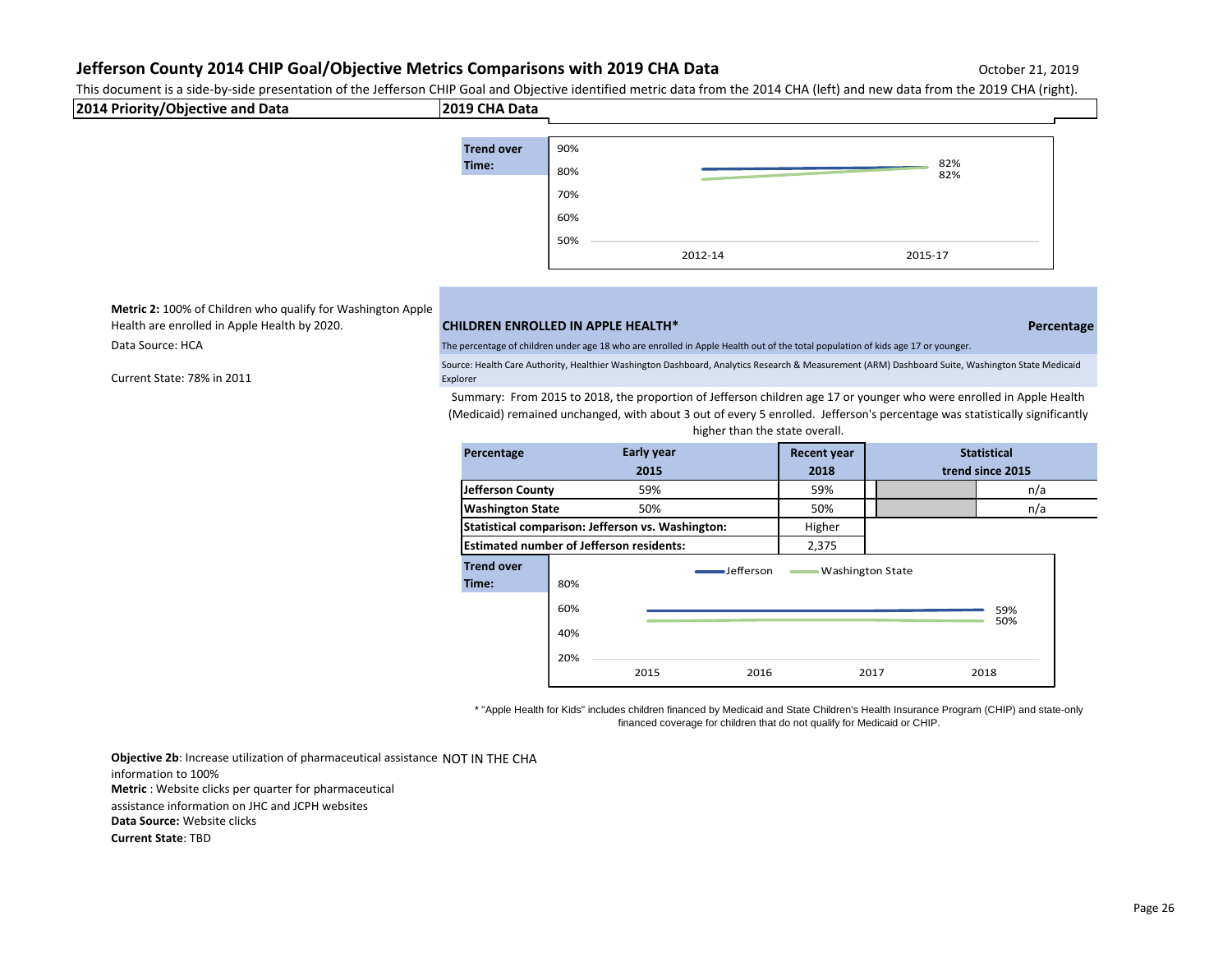This document is a side-by-side presentation of the Jefferson CHIP Goal and Objective identified metric data from the 2014 CHA (left) and new data from the 2019 CHA (right).

| 2014 Priority/Objective and Data                                       | 2019 CHA Data                                                                                                                                           |            |
|------------------------------------------------------------------------|---------------------------------------------------------------------------------------------------------------------------------------------------------|------------|
| Objective 3a.                                                          | NOT IN THE CHA                                                                                                                                          |            |
| Reduce the % of people (OAAA respondents) deferring dental             |                                                                                                                                                         |            |
| care because of cost by 75% by 2020                                    |                                                                                                                                                         |            |
| <b>Metric:</b> Respondents to OAAA survey                              |                                                                                                                                                         |            |
| Data Source: OAAA Survey                                               |                                                                                                                                                         |            |
| <b>Current State: 27%</b>                                              |                                                                                                                                                         |            |
| <b>Objective 3b:</b> Increase the percentage of adults with a dental   |                                                                                                                                                         |            |
| visit in the last year to 90%                                          | ADULTS WITH A ROUTINE DENTAL VISIT IN THE PAST YEAR                                                                                                     | Percentage |
| <b>Metric:</b> Adults with dental visit in the last year (better one?) | Source: Behavioral Risk Factor Surveillance System (BRFSS)                                                                                              |            |
| Data Source: BRFSS                                                     | Summary: From 2014-16, just over half of Jefferson adults (59%) reported they had a routine dental visit within the past                                |            |
| <b>Current State: 66%</b>                                              | year, lower than the state overall. The percentage was slightly higher in the Port Townsend area (67%) and slightly lower in<br>the Jefferson tri-area. |            |

| Percentage              | Not asked in                                       | <b>Recent years</b> |
|-------------------------|----------------------------------------------------|---------------------|
|                         | 2013 or 2017                                       | 2014-16             |
| Jefferson County        |                                                    | 59%                 |
| <b>Washington State</b> |                                                    | 67%                 |
|                         | Statistical comparison: Jefferson vs. Washington:  |                     |
|                         | Estimated number of Jefferson residents each year: | 15,783              |

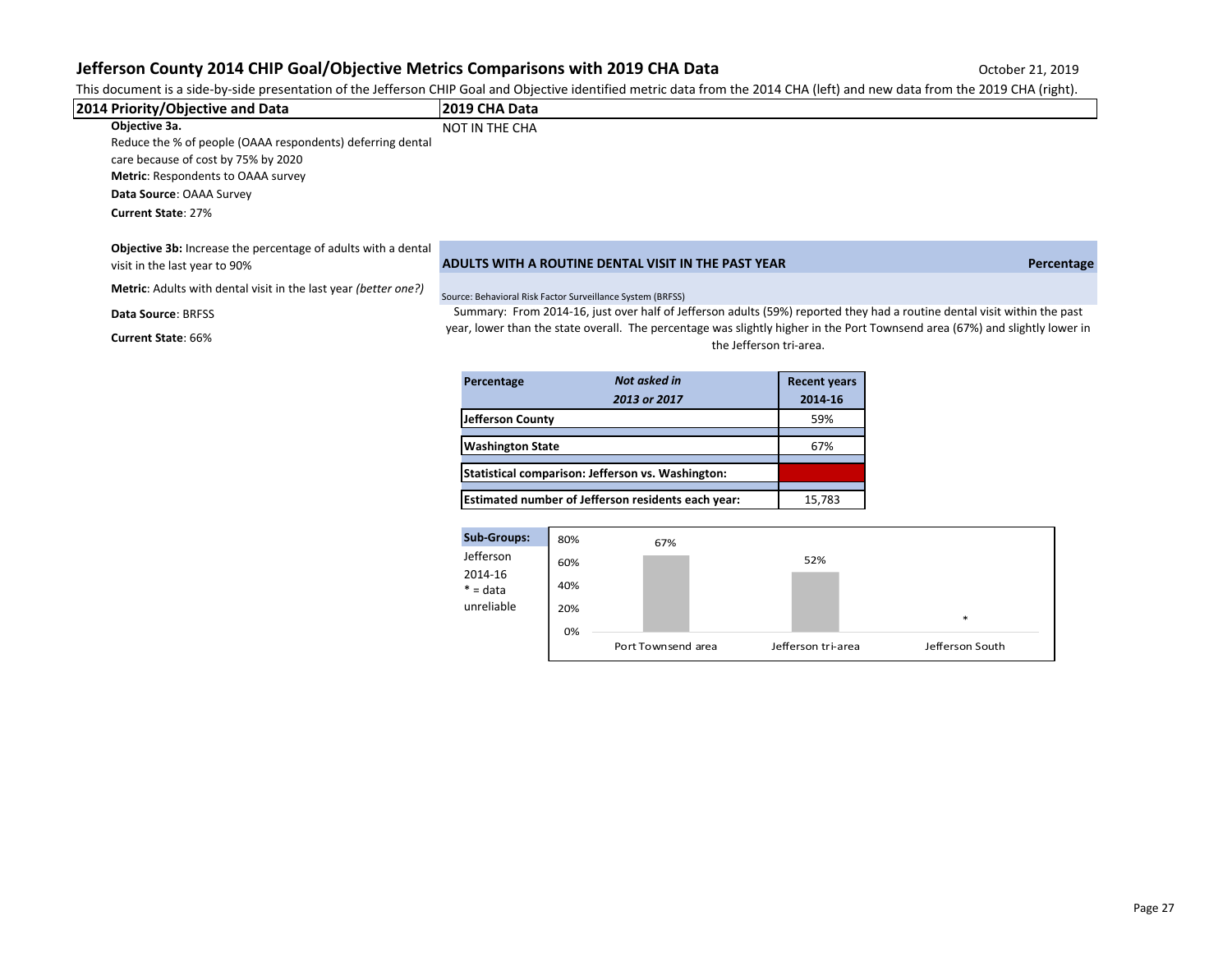This document is a side-by-side presentation of the Jefferson CHIP Goal and Objective identified metric data from the 2014 CHA (left) and new data from the 2019 CHA (right).

| 2014 Priority/Objective and Data                                      | 12019 CHA Data                                            |            |
|-----------------------------------------------------------------------|-----------------------------------------------------------|------------|
| <b>Objective 3c:</b> Increase the percentage of the Medicaid eligible |                                                           |            |
| population using dental services in Jefferson County to 50%           | <b>ELIGIBLE MEDICAID POPULATION USING DENTAL SERVICES</b> | Percentage |

**Metric**: Percentage of Medicaid eligible population using

Data source: Health Care Authority Dental Utilization Report Source: WA State Health Care Authority

dental services by county **Percentage of Medicaid population with dental coverage who access dental services.** 

Summary: Less than 1 in 4 people who have dental coverage through Medicaid in Jefferson County actually accessed dental services in 2018, a lower percentage than the state overall. The lowest percentage of people who use their dental coverage is among those age 21 and older.

| Percentage                                        | <b>Early year</b><br>2014             |                                                 | <b>Recent year</b><br>2018 |                    |                    | <b>Statistical</b><br>trend since 2014 |            |  |
|---------------------------------------------------|---------------------------------------|-------------------------------------------------|----------------------------|--------------------|--------------------|----------------------------------------|------------|--|
| Jefferson County                                  |                                       | 20%                                             |                            | 24%                |                    | n/a                                    |            |  |
| <b>Washington State</b>                           | 37%                                   |                                                 | 39%                        |                    |                    | Annual change: 1%                      |            |  |
| Statistical comparison: Jefferson vs. Washington: |                                       |                                                 |                            |                    |                    |                                        |            |  |
|                                                   |                                       | <b>Estimated number of Jefferson residents:</b> |                            | 2,185              |                    |                                        |            |  |
| <b>Sub-Groups:</b><br>Jefferson<br>2018           | 50%<br>40%<br>30%<br>20%<br>10%<br>0% | 42%<br>Age 5 and under                          |                            | 45%<br>Age 6 to 20 |                    | 14%<br>Age 21 and over                 |            |  |
| <b>Trend over</b><br>Time:                        | 60%<br>40%<br>20%                     |                                                 | -Jefferson                 |                    | - Washington State |                                        | 39%<br>24% |  |
|                                                   | 0%                                    | 2014                                            | 2015                       | 2016               | 2017               |                                        | 2018       |  |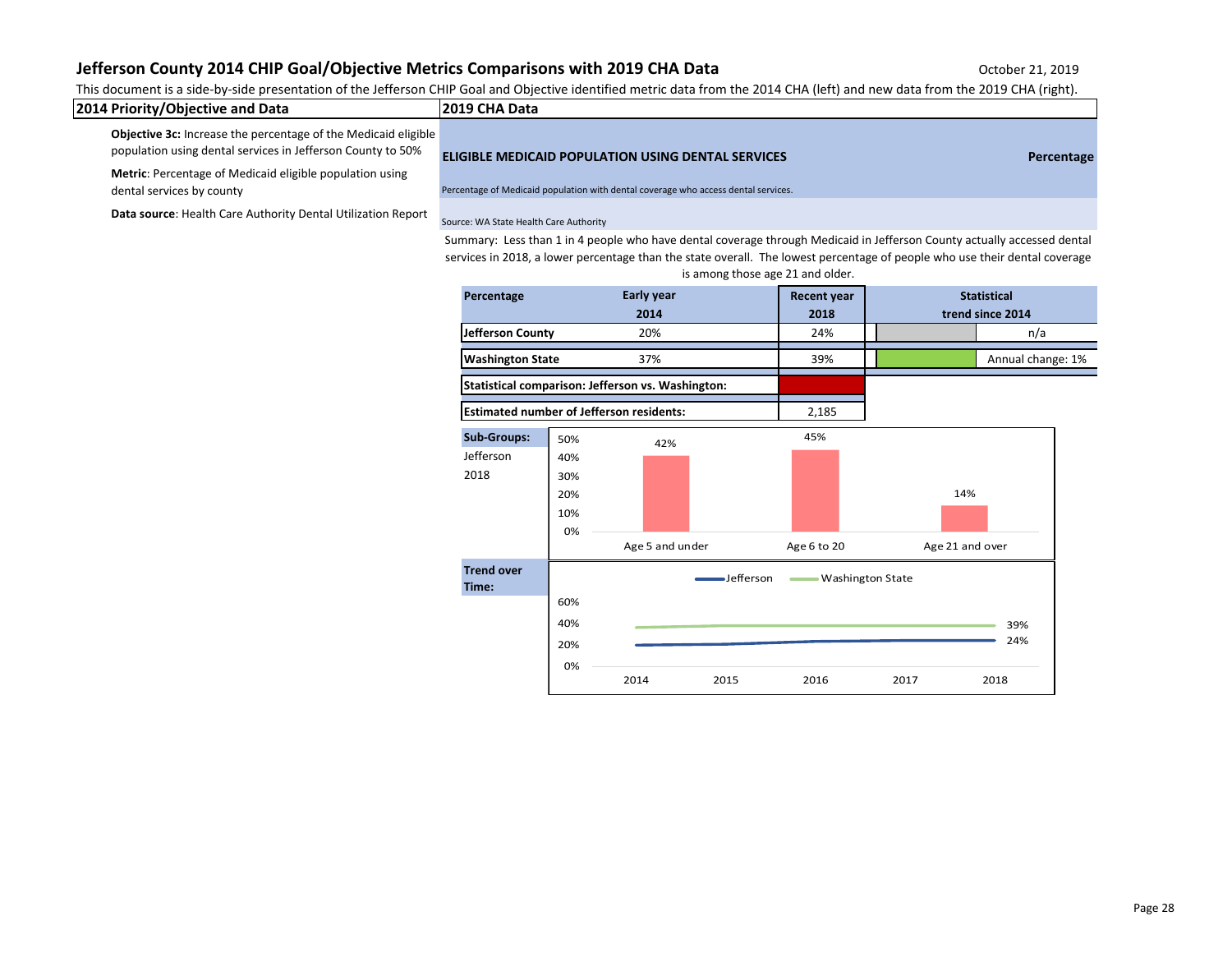This document is a side-by-side presentation of the Jefferson CHIP Goal and Objective identified metric data from the 2014 CHA (left) and new data from the 2019 CHA (right).

| 2014 Priority/Objective and Data                                                                                                             | 2019 CHA Data                                                                   |             |                |                |                    |                                                                           |                                                                                                                       |
|----------------------------------------------------------------------------------------------------------------------------------------------|---------------------------------------------------------------------------------|-------------|----------------|----------------|--------------------|---------------------------------------------------------------------------|-----------------------------------------------------------------------------------------------------------------------|
| <b>Immunizations</b>                                                                                                                         |                                                                                 |             |                |                |                    |                                                                           |                                                                                                                       |
| Objective 1a:                                                                                                                                |                                                                                 |             |                |                |                    |                                                                           |                                                                                                                       |
| Achieve 100% compliance for immunization documentation<br>for kindergarten students by August 2017.                                          | <b>NOT IN THE CHA</b>                                                           |             |                |                |                    |                                                                           |                                                                                                                       |
| Metric: % kindergarten student's non-compliant<br>immunization status.<br>Data Source: DOH school report<br><b>Current state:</b>            |                                                                                 |             |                |                |                    |                                                                           |                                                                                                                       |
| % Kindergarten Students Out of Compliance:<br>WA JeffCo<br>2014-15 10.9% 21.9%<br>2015-16 8.6% 30.5%<br>2016-17 report published summer 2017 |                                                                                 |             |                |                |                    |                                                                           |                                                                                                                       |
| Objective 1b:                                                                                                                                | KINDERGARTNERS WITH COMPLETE IMMUNIZATIONS                                      |             |                |                |                    |                                                                           | Percentage                                                                                                            |
| 80% kindergarten students complete all required<br>immunizations                                                                             | Source: WA State Department of Health, Office of Immunization and Child Profile |             |                |                |                    |                                                                           |                                                                                                                       |
| Metric: % kindergarten students who complete all required                                                                                    |                                                                                 |             |                |                |                    |                                                                           | Summary: In the 2017-18 school year, only 67% of Jefferson kindergarteners had complete vaccination records, which is |
| immunizations.<br>Data Source: DOH school report                                                                                             |                                                                                 |             |                |                |                    | worse than the state and statistically unchanged from 2004-05 to 2017-18. |                                                                                                                       |
| <b>Current State:</b>                                                                                                                        |                                                                                 |             |                |                |                    |                                                                           |                                                                                                                       |
| % Kindergarten Students Complete:<br>WA JeffCo<br>2014-15 83% 67%                                                                            | Percentage                                                                      |             | Early year     |                | <b>Recent year</b> |                                                                           | <b>Statistical</b>                                                                                                    |
| 2015-16 85% 57.5%                                                                                                                            |                                                                                 |             |                |                |                    |                                                                           |                                                                                                                       |
| 2016-17 report published summer 2017                                                                                                         | <b>Jefferson County</b>                                                         |             | 2004-05<br>73% | 2011-12<br>47% | 2017-18<br>67%     |                                                                           | trend since 2004-05<br>n/a                                                                                            |
|                                                                                                                                              |                                                                                 |             |                |                |                    |                                                                           |                                                                                                                       |
|                                                                                                                                              | <b>Washington State</b>                                                         |             | 87%            | 85%            | 86%                |                                                                           | n/a                                                                                                                   |
|                                                                                                                                              | Statistical comparison: Jefferson vs. Washington:                               |             |                |                |                    |                                                                           |                                                                                                                       |
|                                                                                                                                              | <b>Estimated number of Jefferson residents:</b>                                 |             |                |                | 115                |                                                                           |                                                                                                                       |
|                                                                                                                                              |                                                                                 |             |                |                |                    |                                                                           |                                                                                                                       |
|                                                                                                                                              | <b>Sub-Groups:</b>                                                              | 100%<br>80% |                | 73%            | 68%                |                                                                           |                                                                                                                       |
|                                                                                                                                              | Jefferson                                                                       | 60%         |                |                |                    |                                                                           |                                                                                                                       |
|                                                                                                                                              | 2017-18<br>$* = data$                                                           | 40%<br>20%  | $\ast$         |                |                    | $\ast$                                                                    | $\ast$                                                                                                                |
|                                                                                                                                              | unreliable                                                                      | 0%          |                |                |                    |                                                                           |                                                                                                                       |
|                                                                                                                                              |                                                                                 |             | Brinnon        | Chimacum       | Townsend           |                                                                           | Quilcene                                                                                                              |
|                                                                                                                                              |                                                                                 |             |                |                | Port               | Clearwater<br>Queets-                                                     |                                                                                                                       |
|                                                                                                                                              |                                                                                 |             |                |                |                    |                                                                           |                                                                                                                       |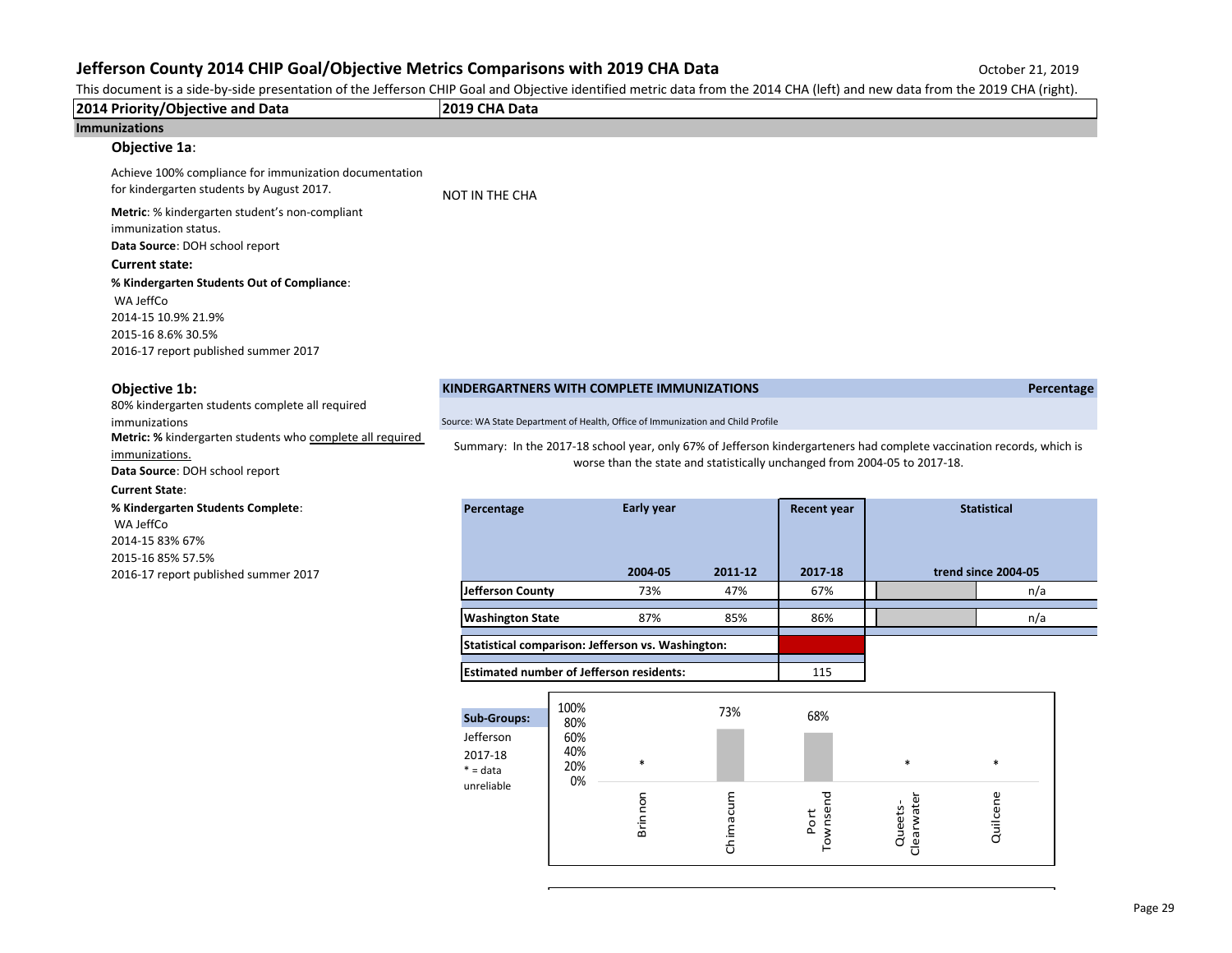This document is a side-by-side presentation of the Jefferson CHIP Goal and Objective identified metric data from the 2014 CHA (left) and new data from the 2019 CHA (right).



## **Objective 1c:**

By the year 2020, 80% of children age 19-35 months will be **fully immunized with all of the recommended vaccines**:

DTaP, Polio, MMR, Hib, Hep B, Varicella & PCV (National Healthy

Jefferson Co. interim target:

**Metric:** % of children age 19-35 months receive all recommended vaccines. **Data source: WA State data**: National IZ survey **JeffCo data: WAIIS** 

## People 2020 goal) **CHILDREN AGE 19 TO 35 MONTHS WITH COMPLETE IMMUNIZATIONS Percentage**

Percent of children 19 to 35 months of age with complete vaccination records on file in the Child Profile Immunization Registry; complete vaccination record includes 4 DTaP, 3 Polio, 1 MMR, 3 Hep B, 3 Hib, 1 Varicella and 4 PCV.

Increase rate by 6% in 1 year. The state of the Source: WA State Department of Health, Office of Immunization and Child Profile; Local Public Health Indicators

Summary: In 2018, just over half of Jefferson's 19 to 35 month old children (51%) had complete vaccination records, which is worse than the state's rate of 59%. 2018's percentage is not comparable to previous year's data.\* For individual vaccines, rates are highest for poliovirus (almost 3 in 4), followed by MMR (72%) and Hib (71%). PCV has the lowest individual rate of any vaccine with 61% receiving it.

| $\cdots$                    |                                                 | $0.11$ , vacchic with $0.270$ recenting its       |                    |
|-----------------------------|-------------------------------------------------|---------------------------------------------------|--------------------|
| <b>JeffCo data:</b> WAIIS   | Percentage                                      | <b>Early year</b>                                 | <b>Recent year</b> |
| <b>Current state:</b>       |                                                 | 2014                                              | 2018*              |
| % 19-35 mo. Fully Immunized | Jefferson County                                | 55%                                               | 51%                |
|                             | <b>Washington State</b>                         | 56%                                               | 59%                |
|                             |                                                 | Statistical comparison: Jefferson vs. Washington: |                    |
|                             | <b>Estimated number of Jefferson residents:</b> |                                                   | 135                |

## **Objective 1d:**

By the year 2020, 90% of children age 19-35 months will have **received the recommended doses of each individual vaccine:** DTaP, Polio, MMR, Hib, Hep B, Varicella & PCV (National Healthy People 2020 goal) **By Vaccine:** 

Jefferson County interim goal: increase rate by 6% in 1 year Jefferson

% of children age 19-35 months receiving each of the recommended vaccines

**Data source: JeffCo data**: WAIIS

**Current state:** 

**% 19-35 mo. Immunized per Vaccine**

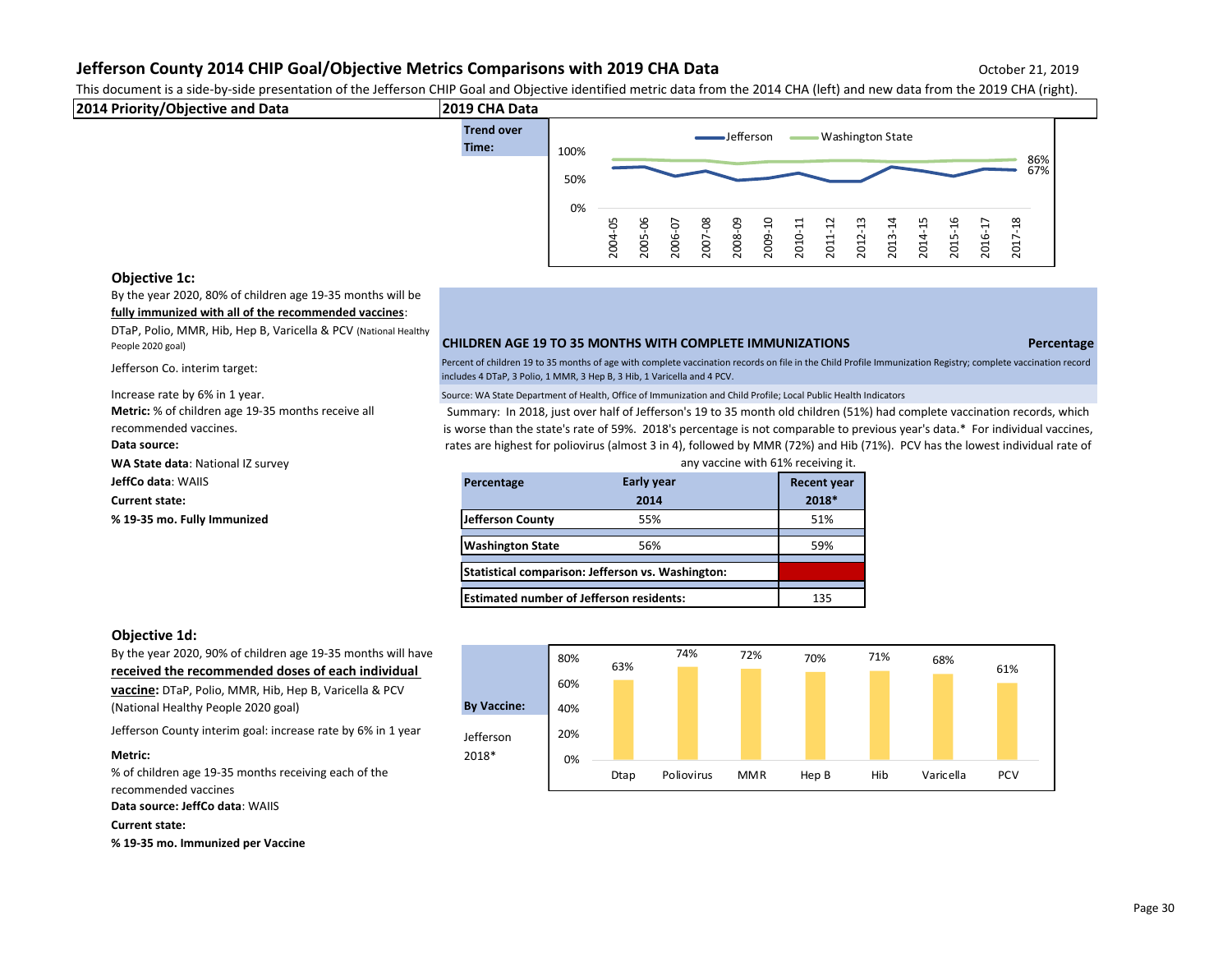This document is a side-by-side presentation of the Jefferson CHIP Goal and Objective identified metric data from the 2014 CHA (left) and new data from the 2019 CHA (right).

|               |                            |                  |                                                                        | $\cdot$ $\sim$ $\cdot$ |
|---------------|----------------------------|------------------|------------------------------------------------------------------------|------------------------|
|               |                            |                  | 2019 CHA Data                                                          |                        |
|               |                            |                  |                                                                        |                        |
|               | 66                         |                  |                                                                        |                        |
|               | 78                         | 81               |                                                                        |                        |
|               |                            | 81               |                                                                        |                        |
|               | -77                        | 80               |                                                                        |                        |
| 76            | 77                         | 80               |                                                                        |                        |
| DTap<br>Hep B | 4 69<br>Polio 3 79<br>3 79 | MMR 1 75<br>- 77 | 2014 Priority/Objective and Data<br># doses 2013 % 2014 % 2015 %<br>70 |                        |

**Var 1 74 74 74 PCV 4 68 68 68**

## **Objective 1e:**

By the year 2020, the routine immunization rates for adolescents age 13-15 yrs will meet the Healthy People 2020

1 dose Tdap 80%

3 doses PHV 80%

2 doses varicella 90% (if no disease hx)

Jefferson County interim goal: increase rate by 6% in 1 year

**Metric :** % of adolescents receiving each of the recommended

## goals: **ADOLESCENTS AGE 13 TO 17 WITH COMPLETE IMMUNIZATIONS Percentage**

Percent of 13-17 year olds with complete vaccination records on file in the Child Profile Immunization Registry; complete vaccination record includes: 1+ Tdap, 1+ MCV and up-to-date for HPV by their 15th birthday.

1 dose meningococcal 80% Source: WA State Department of Health, Office of Immunization and Child Profile

Summary: In 2018, just over a quarter of Jefferson's 13 to 17 year old children (26%) had complete vaccination records for Tdap, meningococcal and HPV, which is worse than the state's rate of 40%. 2018's percentage is not comparable to previous year's data.\* The vaccine with the lowest rate is HPV.

| Metric: % of adolescents receiving each of the recommended<br>vaccines | Percentage                                        | <b>Early year</b> | <b>Recent year</b> |
|------------------------------------------------------------------------|---------------------------------------------------|-------------------|--------------------|
|                                                                        |                                                   | 2015              | 2018*              |
|                                                                        | Jefferson County                                  | 18%               | 26%                |
|                                                                        | <b>Washington State</b>                           | 23%               | 40%                |
|                                                                        | Statistical comparison: Jefferson vs. Washington: |                   |                    |
|                                                                        | <b>Estimated number of Jefferson residents:</b>   |                   | 403                |

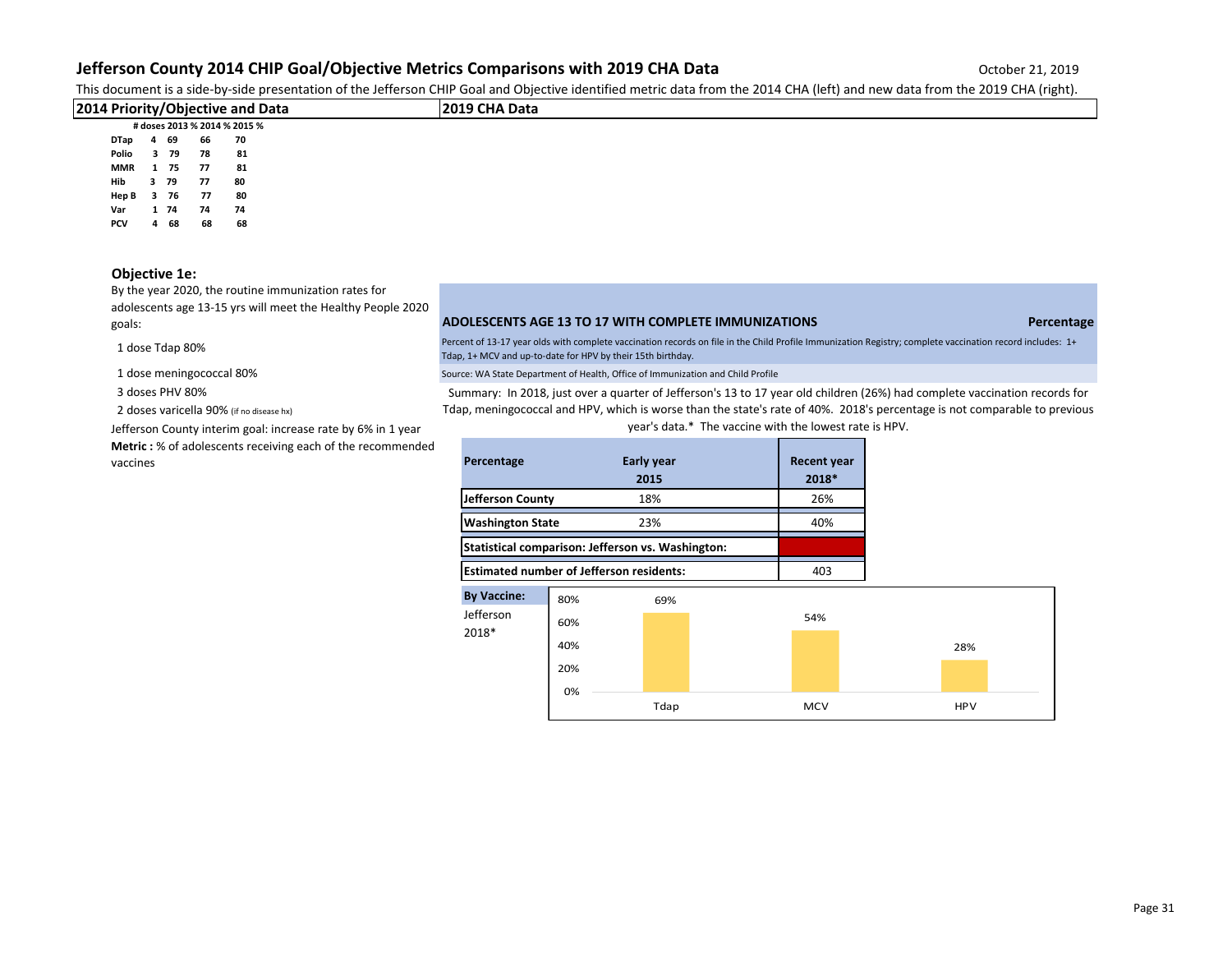This document is a side-by-side presentation of the Jefferson CHIP Goal and Objective identified metric data from the 2014 CHA (left) and new data from the 2019 CHA (right).

| 2014 Priority/Objective and Data                                                                                                                                     | 2019 CHA Data                                                                                                                                                                     |                                |  |  |  |  |
|----------------------------------------------------------------------------------------------------------------------------------------------------------------------|-----------------------------------------------------------------------------------------------------------------------------------------------------------------------------------|--------------------------------|--|--|--|--|
| <b>Objective 2a:</b>                                                                                                                                                 |                                                                                                                                                                                   |                                |  |  |  |  |
| By 2020, 70% of adults ( $>$ 18yrs) receive annual flu                                                                                                               |                                                                                                                                                                                   |                                |  |  |  |  |
| vaccine. (National Healthy People 2020 goal)                                                                                                                         | ADULTS GETTING A FLU SHOT IN PAST YEAR                                                                                                                                            | Percentage                     |  |  |  |  |
| Metric:                                                                                                                                                              | Source: Behavioral Risk Factor Surveillance System (BRFSS)                                                                                                                        |                                |  |  |  |  |
| % of adults receiving annual flu vaccine.                                                                                                                            | Summary: From 2015 to 2017, only about 4 in 10 Jefferson adults (38%) reported receiving a flu shot in the past year. The                                                         |                                |  |  |  |  |
| <b>Data Source:</b>                                                                                                                                                  | percentage was about the same as the state and very similar in different geographic areas of Jefferson. Note: this question<br>was not asked on the BRFSS survey in 2011 or 2012. |                                |  |  |  |  |
| WA State: CDC National Vaccination Report<br>Jefferson Co: WAIIS (data is incomplete) Possibly future<br>subset EPIC report. (if available)<br><b>Current State:</b> | Percentage                                                                                                                                                                        | <b>Recent years</b><br>2015-17 |  |  |  |  |
| % of Adults With Annual Flu Immunization<br>WA Jeff Co, by age                                                                                                       | <b>Jefferson County</b>                                                                                                                                                           | 38%                            |  |  |  |  |
| 2014-15 47%                                                                                                                                                          | <b>Washington State</b>                                                                                                                                                           | 43%                            |  |  |  |  |
| 18-49 30%; 50-64 65%; 65 + 80%                                                                                                                                       | Statistical comparison: Jefferson vs. Washington:                                                                                                                                 |                                |  |  |  |  |
|                                                                                                                                                                      |                                                                                                                                                                                   |                                |  |  |  |  |



### **Objective 2b:**

90% of adults ( $\geq$  65yrs) receive at least 1 dose of the

## **Metric**:

% of adults age > 65 who receive at least 1 dose of the pneumococcal vaccine.

#### **Data Source:**

### pneumococcal vaccine. **ADULTS AGE 65+ GETTING PNEUMONIA VACCINE IN PAST YEAR Percentage**

(National Healthy People 2020 goal) Source: Behavioral Risk Factor Surveillance System (BRFSS)

Summary: From 2015 to 2017, about 8 in 10 Jefferson adults age 65+ (82%) reported receiving a pneumonia vaccine in the past year, statistically significantly higher than in 2012-14 and about the same as the state.

| Data Source:<br>WA State: Kaiser Family Foundation report                                             | Percentage                                        | Early years | <b>Recent years</b> | <b>Statistical</b><br>comparison of |     |
|-------------------------------------------------------------------------------------------------------|---------------------------------------------------|-------------|---------------------|-------------------------------------|-----|
| Jefferson Co: WAIIS (data is incomplete)<br>Possible future report Subset EPIC report. (if available) |                                                   | 2012-14     | 2015-17             | 2012-14 to 2015-<br>17              |     |
| Medicare data report                                                                                  | Jefferson County                                  | 69%         | 82%                 |                                     | n/a |
| Current state:                                                                                        |                                                   |             |                     |                                     |     |
| % Adults 65 + With PPSV Pneumococcal Immunization                                                     | <b>Washington State</b>                           | 73%         | 78%                 |                                     | n/a |
| WA Jeff Co                                                                                            |                                                   |             |                     |                                     |     |
| 2015 70% 45%                                                                                          | Statistical comparison: Jefferson vs. Washington: |             |                     |                                     |     |
|                                                                                                       | <b>Estimated number of Jefferson residents:</b>   |             | 8,791               |                                     |     |